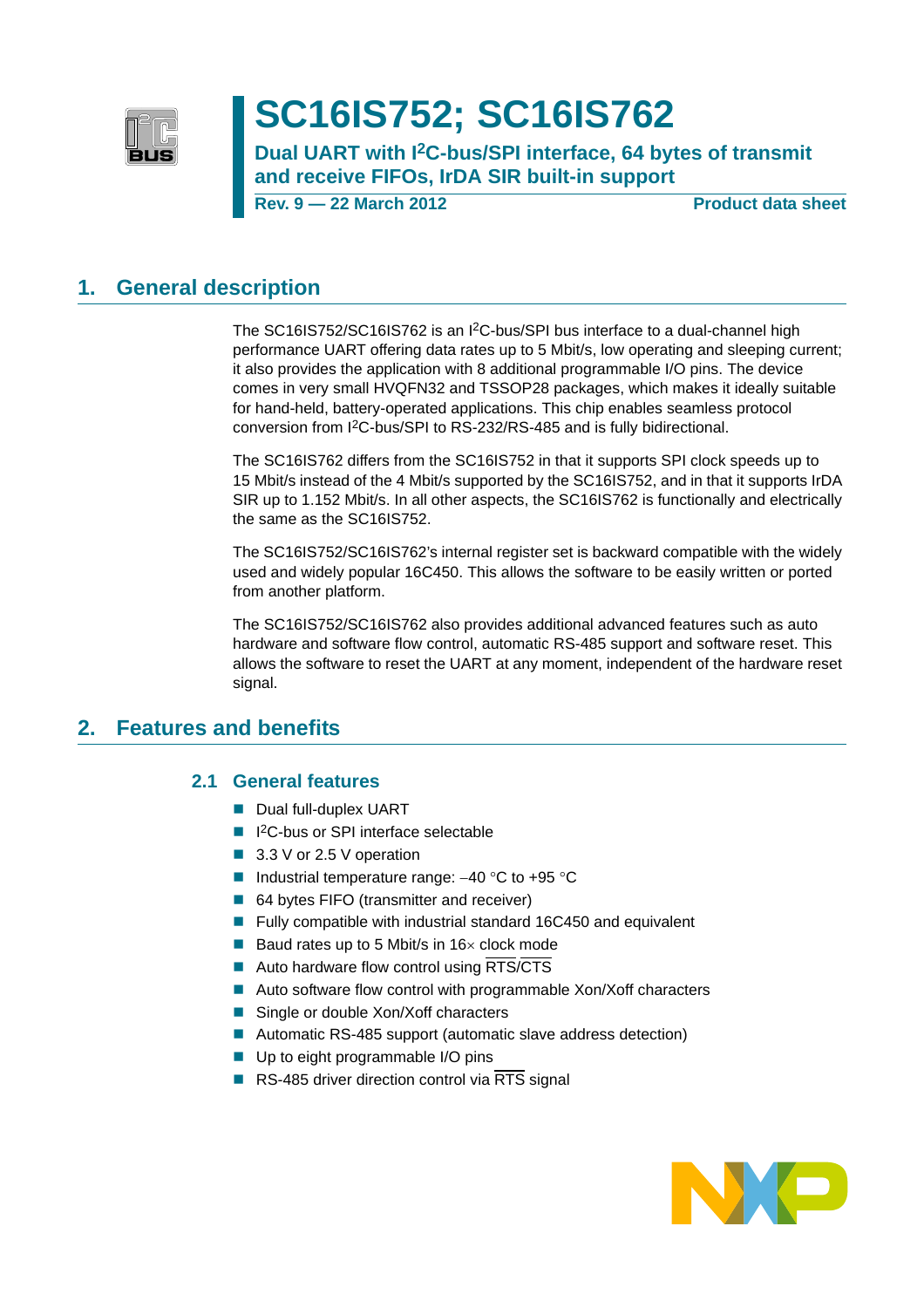## **Dual UART with I2C-bus/SPI interface, 64-byte FIFOs, IrDA SIR**

- RS-485 driver direction control inversion
- Built-in IrDA encoder and decoder supporting IrDA SIR with speeds up to 115.2 kbit/s
- SC16IS762 supports IrDA SIR with speeds up to 1.152 Mbit/s<sup>1</sup>
- Software reset
- Transmitter and receiver can be enabled/disabled independent of each other
- Receive and Transmit FIFO levels
- **Programmable special character detection**
- **Fully programmable character formatting** 
	- ◆ 5-bit, 6-bit, 7-bit or 8-bit character
	- ◆ Even, odd, or no parity
	- $\blacklozenge$  1, 1<sup>1</sup>/<sub>2</sub>, or 2 stop bits
- **Line break generation and detection**
- **Internal Loopback mode**
- Sleep current less than 30  $\mu$ A at 3.3 V
- Industrial and commercial temperature ranges
- $\blacksquare$  5 V tolerant inputs
- Available in HVQFN32 and TSSOP28 packages

## <span id="page-1-0"></span>**2.2 I2C-bus features**

- Noise filter on SCL/SDA inputs
- 400 kbit/s (maximum)
- Compliant with I<sup>2</sup>C-bus Fast mode
- Slave mode only

## <span id="page-1-1"></span>**2.3 SPI features**

- SC16IS752 supports 4 Mbit/s maximum SPI clock speed
- SC16IS762 supports 15 Mbit/s maximum SPI clock speed
- Slave mode only
- SPI Mode 0

## <span id="page-1-2"></span>**3. Applications**

- **Factory automation and process control**
- **Portable and battery operated devices**
- **Cellular data devices**

<sup>1.</sup> Please note that IrDA SIR at 1.152 Mbit/s is **not** compatible with IrDA MIR at that speed. Please refer to application notes for usage of IrDA SIR at 1.152 Mbit/s.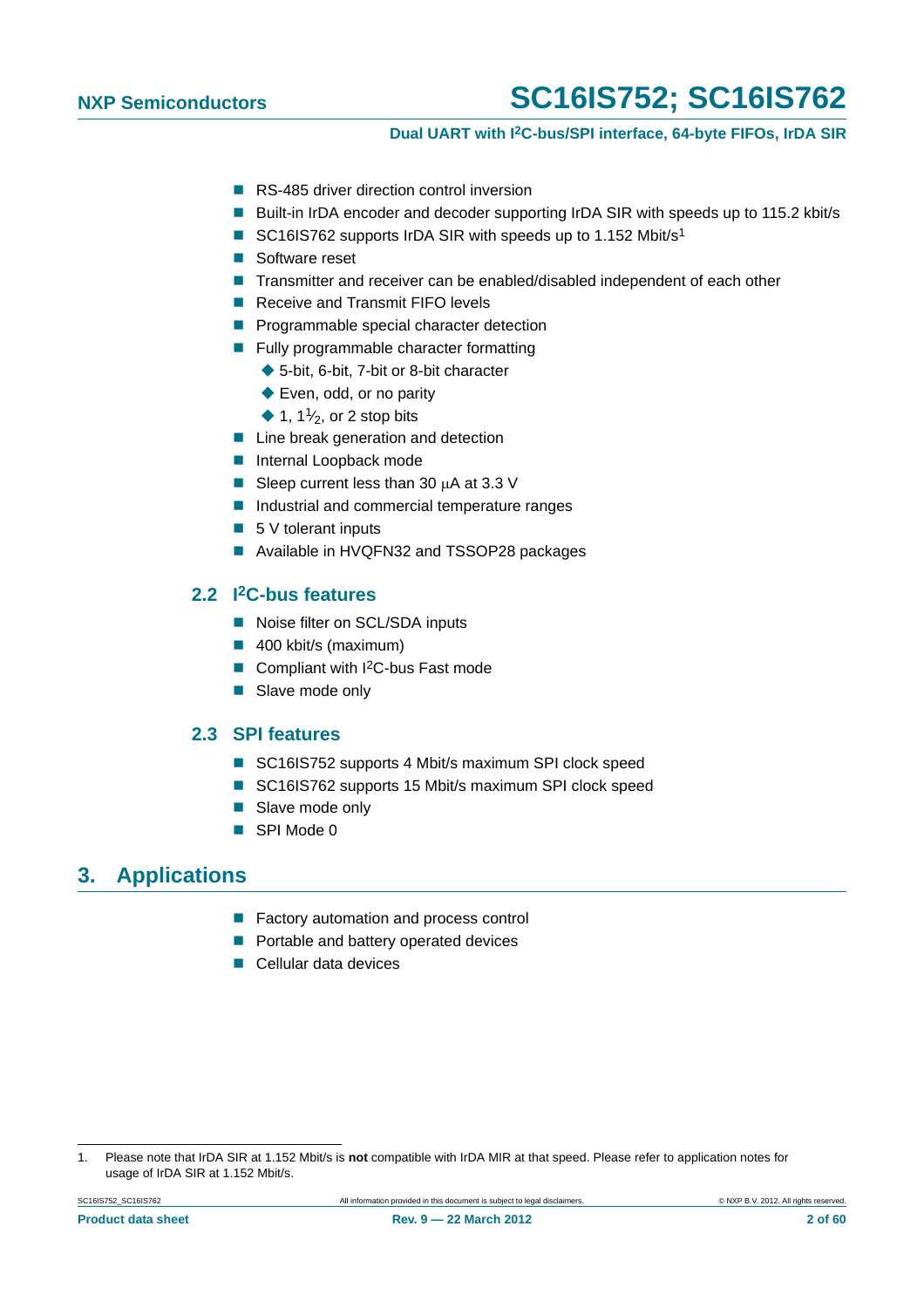## <span id="page-2-0"></span>**4. Ordering information**

| Table 1. | <b>Ordering information</b> |  |
|----------|-----------------------------|--|
|          |                             |  |

| Type number         | Package     |                                                                                        |                |  |  |  |
|---------------------|-------------|----------------------------------------------------------------------------------------|----------------|--|--|--|
|                     | <b>Name</b> | <b>Description</b>                                                                     | <b>Version</b> |  |  |  |
| SC16IS752IPW        | TSSOP28     | plastic thin shrink small outline package; 28 leads; body width 4.4 mm                 | SOT361-1       |  |  |  |
| SC16IS762IPW        |             |                                                                                        |                |  |  |  |
| <b>SC16IS752IBS</b> | HVQFN32     | plastic thermal enhanced very thin quad flat package; no leads; 32 terminals; SOT617-1 |                |  |  |  |
| SC16IS762IBS        |             | body $5 \times 5 \times 0.85$ mm                                                       |                |  |  |  |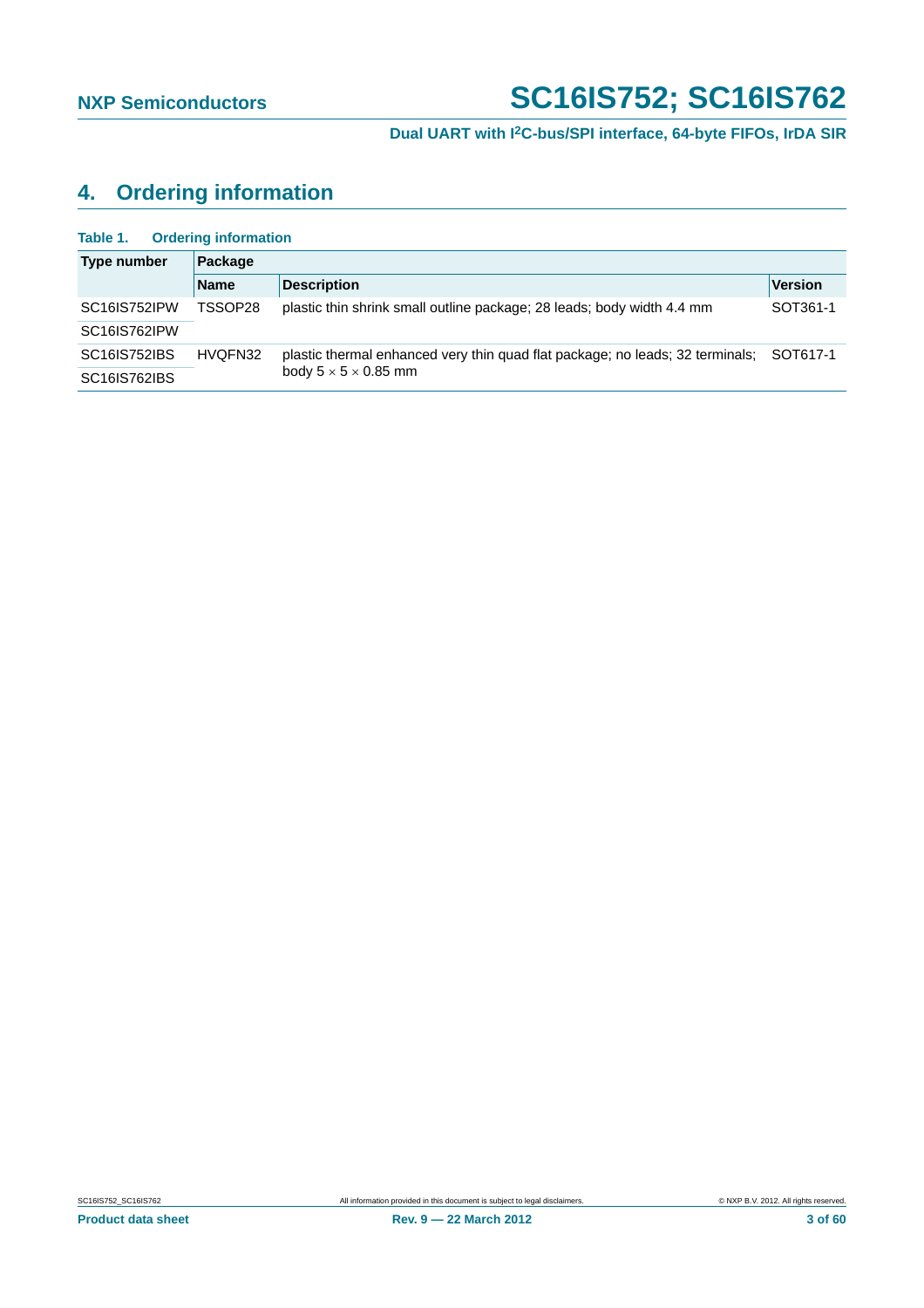## **Dual UART with I2C-bus/SPI interface, 64-byte FIFOs, IrDA SIR**

## <span id="page-3-0"></span>**5. Block diagram**

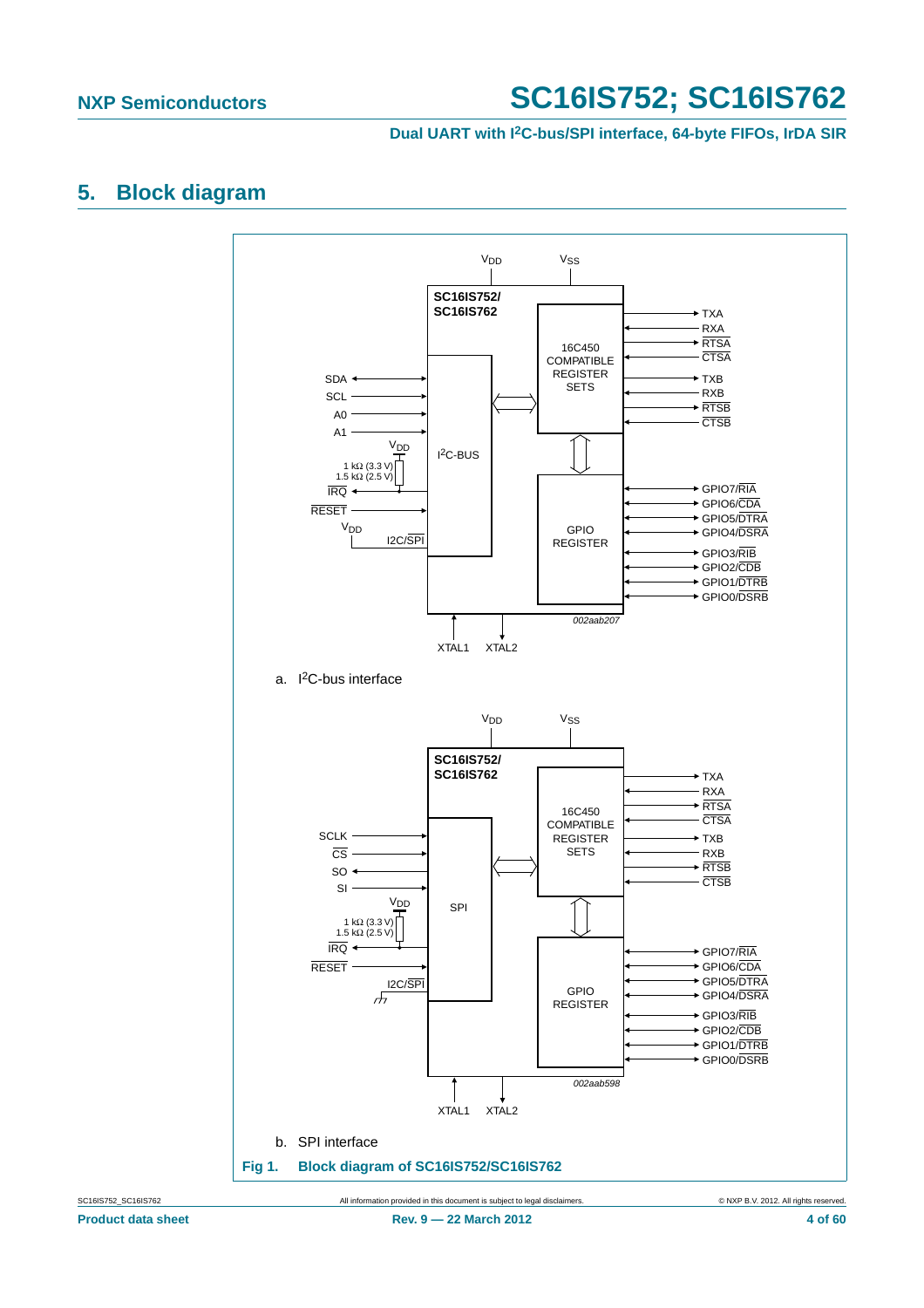**Dual UART with I2C-bus/SPI interface, 64-byte FIFOs, IrDA SIR**

## <span id="page-4-0"></span>**6. Pinning information**

## **6.1 Pinning**

<span id="page-4-1"></span>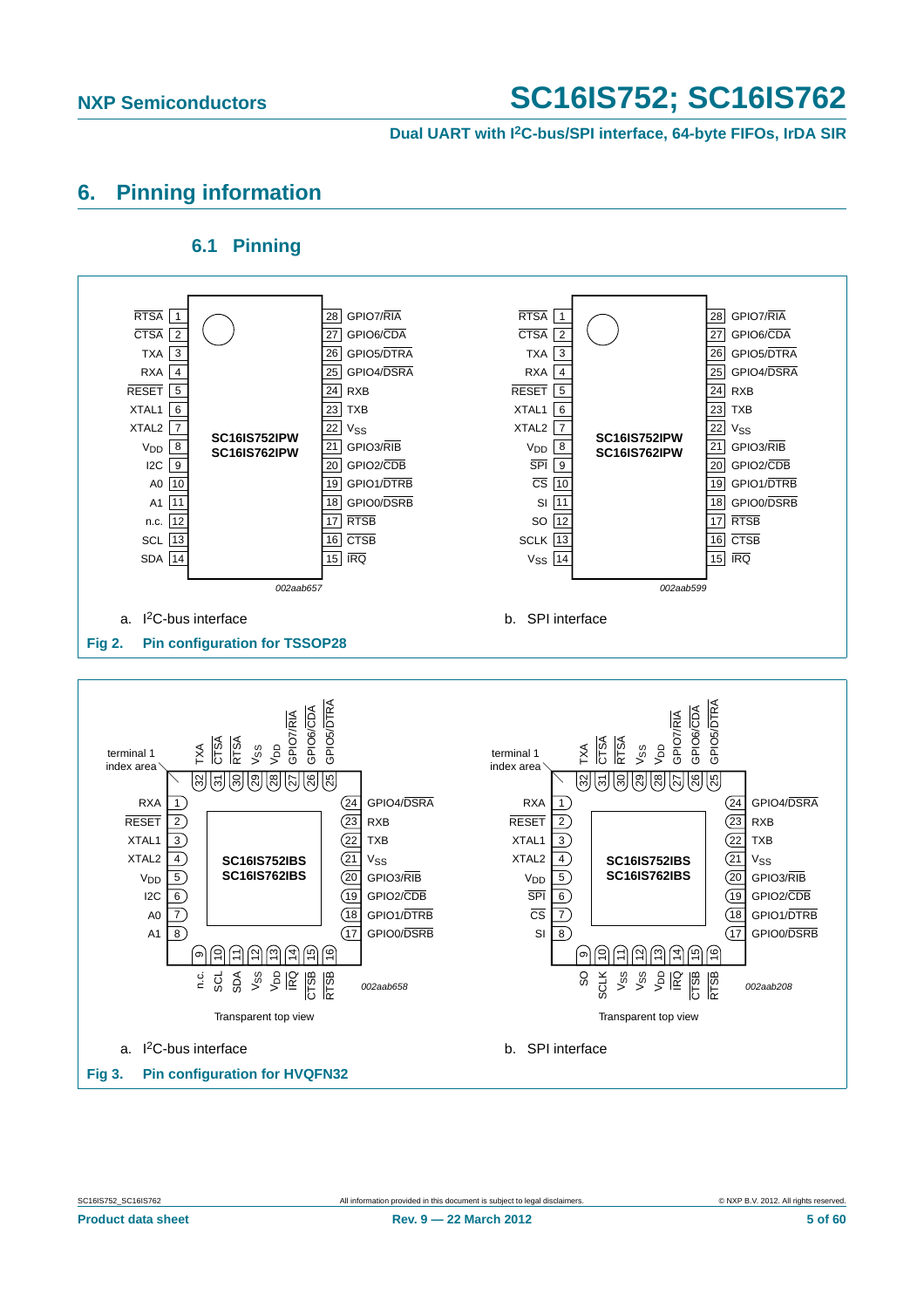## **6.2 Pin description**

<span id="page-5-0"></span>

| Table 2.                         | <b>Pin description</b> |         |              |                                                                                                                                                                                                                                                                                                                                                                                                                                                                         |
|----------------------------------|------------------------|---------|--------------|-------------------------------------------------------------------------------------------------------------------------------------------------------------------------------------------------------------------------------------------------------------------------------------------------------------------------------------------------------------------------------------------------------------------------------------------------------------------------|
| Symbol                           | Pin                    |         | <b>Type</b>  | <b>Description</b>                                                                                                                                                                                                                                                                                                                                                                                                                                                      |
|                                  | TSSOP28                | HVQFN32 |              |                                                                                                                                                                                                                                                                                                                                                                                                                                                                         |
| $\overline{\text{CS}}$ /A0       | 10                     | 7       | I            | SPI chip select or I <sup>2</sup> C-bus device address select A0. If SPI configuration<br>is selected by I2C/SPI pin, this pin is the SPI chip select pin<br>(Schmitt-trigger active LOW). If I <sup>2</sup> C-bus configuration is selected by<br>I2C/SPI pin, this pin along with A1 pin allows user to change the device's<br>base address.                                                                                                                          |
|                                  |                        |         |              | To select the device address, please refer to Table 32.                                                                                                                                                                                                                                                                                                                                                                                                                 |
| <b>CTSA</b>                      | $\overline{2}$         | 31      | $\mathbf{I}$ | UART clear to send (active LOW), channel A. A logic 0 (LOW) on the<br>CTSA pin indicates the modem or data set is ready to accept transmit<br>data from the SC16IS752/SC16IS762. Status can be tested by reading<br>MSR[4]. This pin only affects the transmit and receive operations when<br>Auto-CTS function is enabled via the Enhanced Features Register<br>EFR[7] for hardware flow control operation.                                                            |
| <b>CTSB</b>                      | 16                     | 15      | I            | UART clear to send (active LOW), channel B. A logic 0 on the CTSB pin<br>indicates the modem or data set is ready to accept transmit data from the<br>SC16IS752/SC16IS762. Status can be tested by reading MSR[4]. This<br>pin only affects the transmit and receive operations when Auto-CTS<br>function is enabled via the Enhanced Features Register EFR[7] for<br>hardware flow control operation.                                                                  |
| 12C/SPI                          | 9                      | 6       | L            | I <sup>2</sup> C-bus or SPI interface select. I <sup>2</sup> C-bus interface is selected if this pin is<br>at logic HIGH. SPI interface is selected if this pin is at logic LOW.                                                                                                                                                                                                                                                                                        |
| <b>IRQ</b>                       | 15                     | 14      | O            | Interrupt (open-drain, active LOW). Interrupt is enabled when interrupt<br>sources are enabled in the Interrupt Enable Register (IER). Interrupt<br>conditions include: change of state of the input pins, receiver errors,<br>available receiver buffer data, available transmit buffer space, or when a<br>modem status flag is detected. An external resistor (1 $k\Omega$ for 3.3 V,<br>1.5 k $\Omega$ for 2.5 V) must be connected between this pin and $V_{DD}$ . |
| SI/A1                            | 11                     | 8       | L            | SPI data input pin or I <sup>2</sup> C-bus device address select A1. If SPI<br>configuration is selected by I2C/SPI pin, this is the SPI data input pin. If<br>I <sup>2</sup> C-bus configuration is selected by I2C/SPI pin, this pin along with the<br>A0 pin allows user to change the slave base address. To select the<br>device address, please refer to Table 32.                                                                                                |
| <b>SO</b>                        | 12                     | 9       | O            | SPI data output pin. If SPI configuration is selected by I2C/SPI pin, this is<br>a 3-stateable output pin. If I <sup>2</sup> C-bus configuration is selected by the<br>I2C/SPI pin, this pin is undefined and must be left as not connected.                                                                                                                                                                                                                            |
| <b>SCL/SCLK</b>                  | 13                     | 10      | L            | I <sup>2</sup> C-bus or SPI input clock.                                                                                                                                                                                                                                                                                                                                                                                                                                |
| <b>SDA</b>                       | 14                     | 11      | 1/O          | I <sup>2</sup> C-bus data input/output, open-drain if I <sup>2</sup> C-bus configuration is selected<br>by I2C/SPI pin. If SPI configuration is selected, this is not used and must<br>be connected to V <sub>SS</sub> .                                                                                                                                                                                                                                                |
| GPIO0/DSRB                       | 18                     | 17      | I/O          | Programmable I/O pin or modem DSRB[1]                                                                                                                                                                                                                                                                                                                                                                                                                                   |
| GPIO1/DTRB                       | 19                     | 18      | I/O          | Programmable I/O pin or modem DTRB[1]                                                                                                                                                                                                                                                                                                                                                                                                                                   |
| GPIO2/CDB                        | 20                     | 19      | I/O          | Programmable I/O pin or modem CDB[1]                                                                                                                                                                                                                                                                                                                                                                                                                                    |
| GPIO3/RIB                        | 21                     | 20      | I/O          | Programmable I/O pin or modem RIB <sup>[1]</sup>                                                                                                                                                                                                                                                                                                                                                                                                                        |
| GPIO4/DSRA                       | 25                     | 24      | I/O          | Programmable I/O pin or modem DSRA <sup>[2]</sup>                                                                                                                                                                                                                                                                                                                                                                                                                       |
| GPIO5/DTRA                       | 26                     | 25      | I/O          | Programmable I/O pin or modem DTRA <sup>[2]</sup>                                                                                                                                                                                                                                                                                                                                                                                                                       |
| GPIO6/CDA                        | 27                     | 26      | I/O          | Programmable I/O pin or modem CDA <sup>[2]</sup>                                                                                                                                                                                                                                                                                                                                                                                                                        |
| GPIO7/RIA<br>SC16IS752 SC16IS762 | 28                     | 27      | I/O          | Programmable I/O pin or modem RIA <sup>[2]</sup><br>All information provided in this document is subject to legal disclaimers.<br>© NXP B.V. 2012. All rights reserved.                                                                                                                                                                                                                                                                                                 |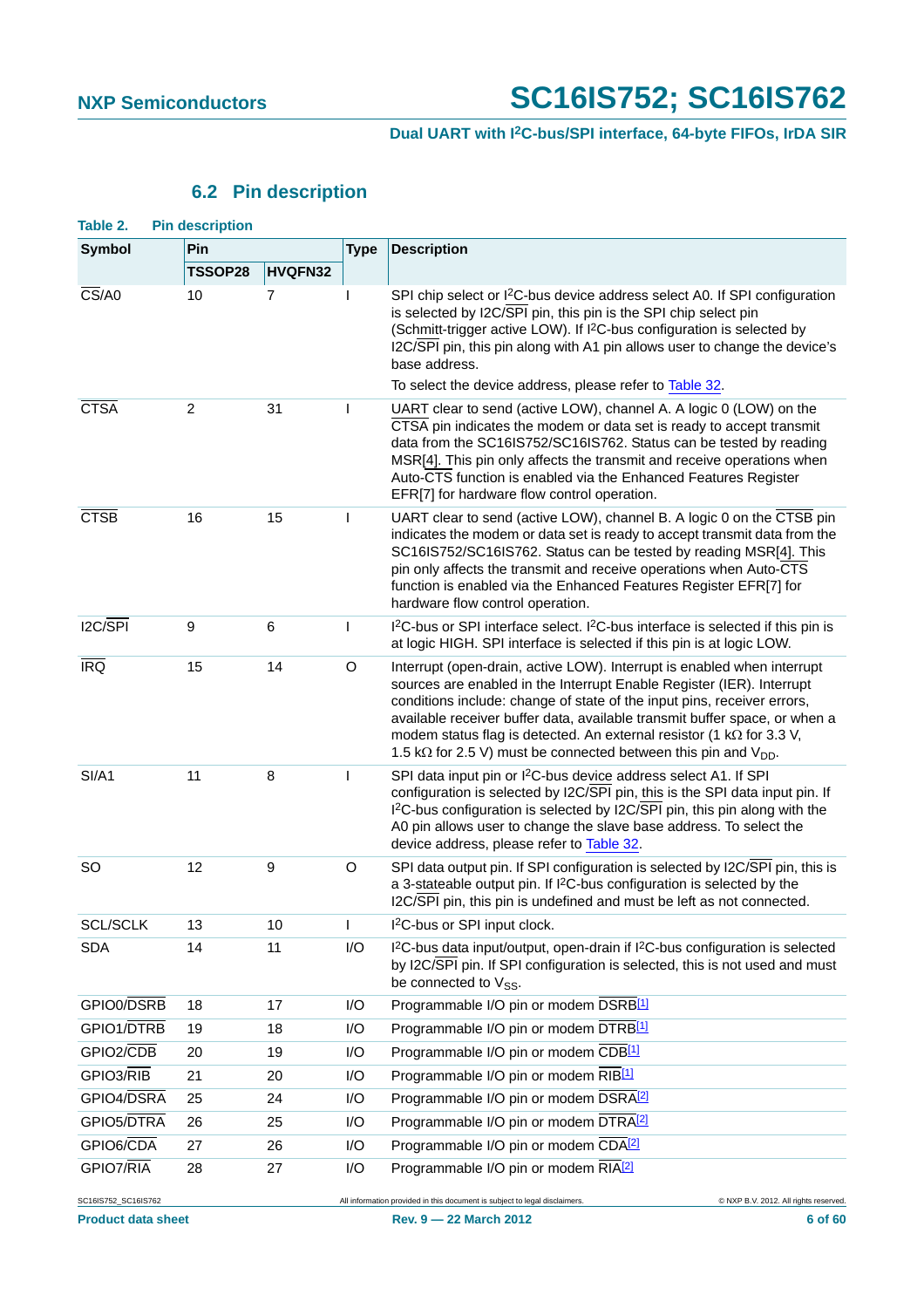## **Dual UART with I2C-bus/SPI interface, 64-byte FIFOs, IrDA SIR**

| Table 2.              | Pin description continued |                              |                          |                                                                                                                                                                                                                                                                                                                                                                                                                                                                                                       |  |
|-----------------------|---------------------------|------------------------------|--------------------------|-------------------------------------------------------------------------------------------------------------------------------------------------------------------------------------------------------------------------------------------------------------------------------------------------------------------------------------------------------------------------------------------------------------------------------------------------------------------------------------------------------|--|
| <b>Symbol</b>         | Pin                       |                              | <b>Type</b>              | <b>Description</b>                                                                                                                                                                                                                                                                                                                                                                                                                                                                                    |  |
|                       | TSSOP28                   | HVQFN32                      |                          |                                                                                                                                                                                                                                                                                                                                                                                                                                                                                                       |  |
| <b>RESET</b>          | 5                         | 2                            | L                        | Hardware reset (active LOW) <sup>[3]</sup>                                                                                                                                                                                                                                                                                                                                                                                                                                                            |  |
| <b>RTSA</b>           | $\mathbf{1}$              | 30                           | O                        | UART request to send (active LOW), channel A. A logic 0 on the RTSA<br>pin indicates the transmitter has data ready and waiting to send. Writing a<br>logic 1 in the Modem Control Register MCR[1] will set this pin to a logic 0,<br>indicating data is available. After a reset this pin is set to a logic 1. This<br>pin only affects the transmit and receive operations when Auto-RTS<br>function is enabled via the Enhanced Features Register (EFR[6]) for<br>hardware flow control operation. |  |
| <b>RTSB</b>           | 17                        | 16                           | O                        | UART request to send (active LOW), channel B. A logic 0 on the RTSB<br>pin indicates the transmitter has data ready and waiting to send. Writing a<br>logic 1 in the Modem Control Register MCR[1] will set this pin to a logic 0,<br>indicating data is available. After a reset this pin is set to a logic 1. This<br>pin only affects the transmit and receive operations when Auto-RTS<br>function is enabled via the Enhanced Features Register (EFR[6]) for<br>hardware flow control operation. |  |
| <b>RXA</b>            | 4                         | 1                            | T                        | Channel A receiver input. During the local Loopback mode, the RXA<br>input pin is disabled and TXA data is connected to the UART RXA input<br>internally.                                                                                                                                                                                                                                                                                                                                             |  |
| <b>RXB</b>            | 24                        | 23                           | T                        | Channel B receiver input. During the local Loopback mode, the RXB<br>input pin is disabled and TXB data is connected to the UART RXB input<br>internally.                                                                                                                                                                                                                                                                                                                                             |  |
| <b>TXA</b>            | 3                         | 32                           | O                        | Channel A transmitter output. During the local Loopback mode, the TXA<br>output pin is disabled and TXA data is internally connected to the UART<br>RXA input.                                                                                                                                                                                                                                                                                                                                        |  |
| <b>TXB</b>            | 23                        | 22                           | O                        | Channel B transmitter output. During the local Loopback mode, the TXB<br>output pin is disabled and TXB data is internally connected to the UART<br>RXB input.                                                                                                                                                                                                                                                                                                                                        |  |
| <b>V<sub>DD</sub></b> | 8                         | 5, 13, 28                    | $\overline{\phantom{a}}$ | Power supply                                                                                                                                                                                                                                                                                                                                                                                                                                                                                          |  |
| V <sub>SS</sub>       | 22                        | 12, 21,<br>29[4]             | $\blacksquare$           | Ground                                                                                                                                                                                                                                                                                                                                                                                                                                                                                                |  |
| Vss                   | $\blacksquare$            | center<br>pad <sup>[4]</sup> | $\overline{\phantom{a}}$ | The center pad on the back side of the HVQFN32 package is metallic<br>and should be connected to ground on the printed-circuit board.                                                                                                                                                                                                                                                                                                                                                                 |  |
| XTAL1                 | 6                         | 3                            | L                        | Crystal input or external clock input. A crystal can be connected between<br>XTAL1 and XTAL2 to form an internal oscillator circuit (see Figure 11).<br>Alternatively, an external clock can be connected to this pin.                                                                                                                                                                                                                                                                                |  |
| XTAL <sub>2</sub>     | $\overline{7}$            | 4                            | O                        | Crystal output. (See also XTAL1.) XTAL2 is used as a crystal oscillator<br>output <sup>[5]</sup> .                                                                                                                                                                                                                                                                                                                                                                                                    |  |

<span id="page-6-0"></span>[1] Selectable with IOControl register bit 2.

<span id="page-6-1"></span>[2] Selectable with IOControl register bit 1.

<span id="page-6-2"></span>[3] See [Section 7.4 "Hardware Reset, Power-On Reset \(POR\) and Software Reset".](#page-12-0)

<span id="page-6-3"></span>[4] HVQFN32 package die supply ground is connected to both V<sub>SS</sub> pins and exposed center pad. V<sub>SS</sub> pins must be connected to supply ground for proper device operation. For enhanced thermal, electrical, and board level performance, the exposed pad needs to be soldered to the board using a corresponding thermal pad on the board and for proper heat conduction through the board, thermal vias need to be incorporated in the PCB in the thermal pad region.

<span id="page-6-4"></span>[5] XTAL2 should be left open when XTAL1 is driven by an external clock.

SC16IS752\_SC16IS762 All information provided in this document is subject to legal disclaimers. © NXP B.V. 2012. All rights reserved.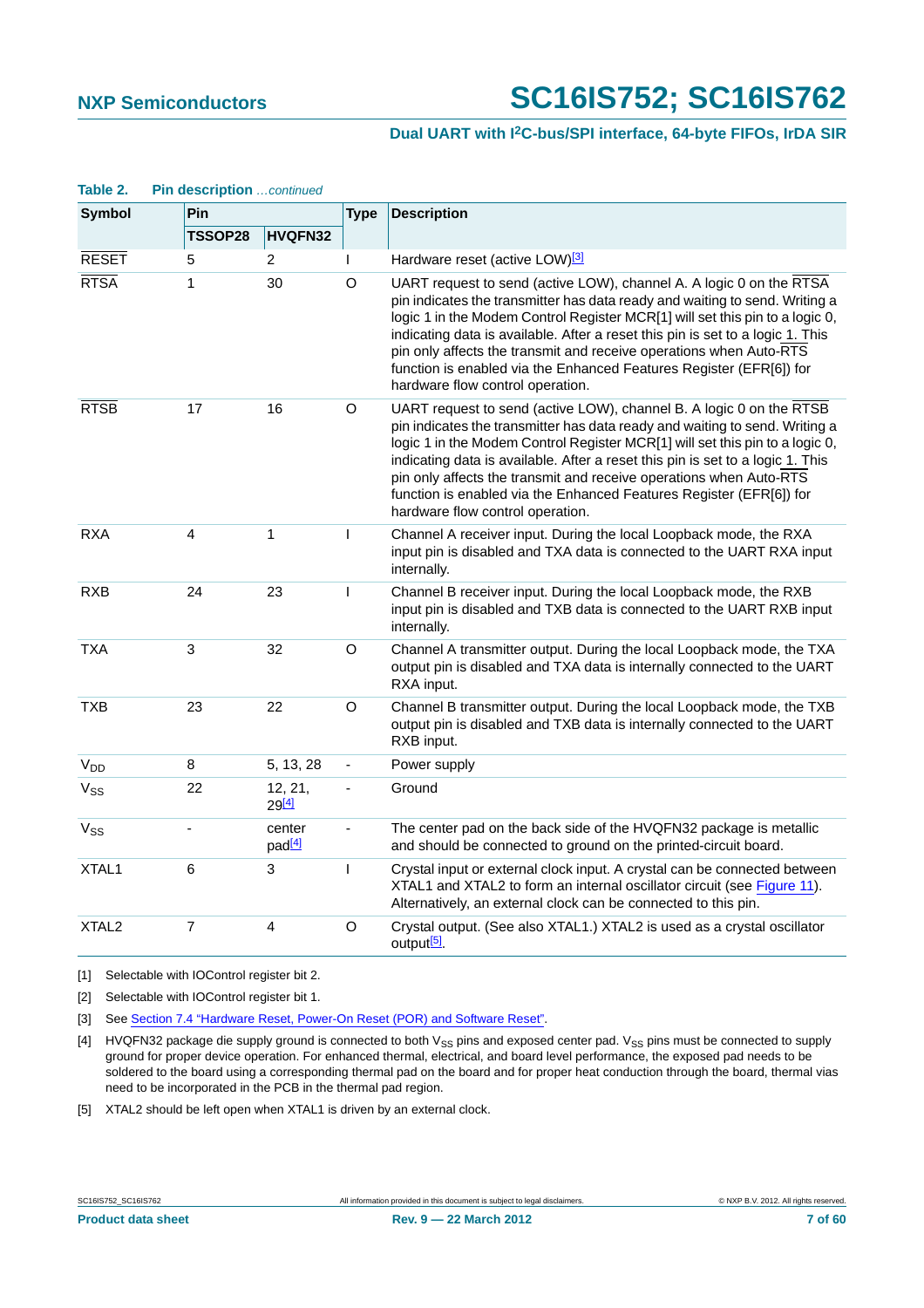## <span id="page-7-0"></span>**7. Functional description**

The UART will perform serial-to-I2C-bus conversion on data characters received from peripheral devices or modems, and I2C-bus-to-serial conversion on data characters transmitted by the host. The complete status of the SC16IS752/SC16IS762 UART can be read at any time during functional operation by the host.

The SC16IS752/SC16IS762 can be placed in an alternate mode (FIFO mode) relieving the host of excessive software overhead by buffering received/transmitted characters. Both the receiver and transmitter FIFOs can store up to 64 characters (including three additional bits of error status per character for the receiver FIFO) and have selectable or programmable trigger levels.

The SC16IS752/SC16IS762 has selectable hardware flow control and software flow control. Hardware flow control significantly reduces software overhead and increases system efficiency by automatically controlling serial data flow using the RTS output and CTS input signals. Software flow control automatically controls data flow by using programmable Xon/Xoff characters.

The UART includes a programmable baud rate generator that can divide the timing reference clock input by a divisor between 1 and  $(2^{16} – 1)$ .

## <span id="page-7-1"></span>**7.1 Trigger levels**

The SC16IS752/SC16IS762 provides independently selectable and programmable trigger levels for both receiver and transmitter interrupt generation. After reset, both transmitter and receiver FIFOs are disabled and so, in effect, the trigger level is the default value of one character. The selectable trigger levels are available via the FIFO Control Register (FCR). The programmable trigger levels are available via the Trigger Level Register (TLR). If TLR bits are cleared, then selectable trigger level in FCR is used. If TLR bits are not cleared, then programmable trigger level in TLR is used.

## <span id="page-7-2"></span>**7.2 Hardware flow control**

Hardware flow control is comprised of Auto-CTS and Auto-RTS (see [Figure 4\)](#page-8-0). Auto-CTS and Auto-RTS can be enabled/disabled independently by programming EFR[7:6].

With Auto-CTS, CTS must be active before the UART can transmit data.

Auto-RTS only activates the RTS output when there is enough room in the FIFO to receive data and de-activates the RTS output when the RX FIFO is sufficiently full. The halt and resume trigger levels in the Transmission Control Register (TCR) determine the levels at which RTS is activated/deactivated. If TCR bits are cleared, then selectable trigger levels in FCR are used in place of TCR.

If both Auto-CTS and Auto-RTS are enabled, when RTS is connected to CTS, data transmission does not occur unless the receiver FIFO has empty space. Thus, overrun errors are eliminated during hardware flow control. If not enabled, overrun errors occur if the transmit data rate exceeds the receive FIFO servicing latency.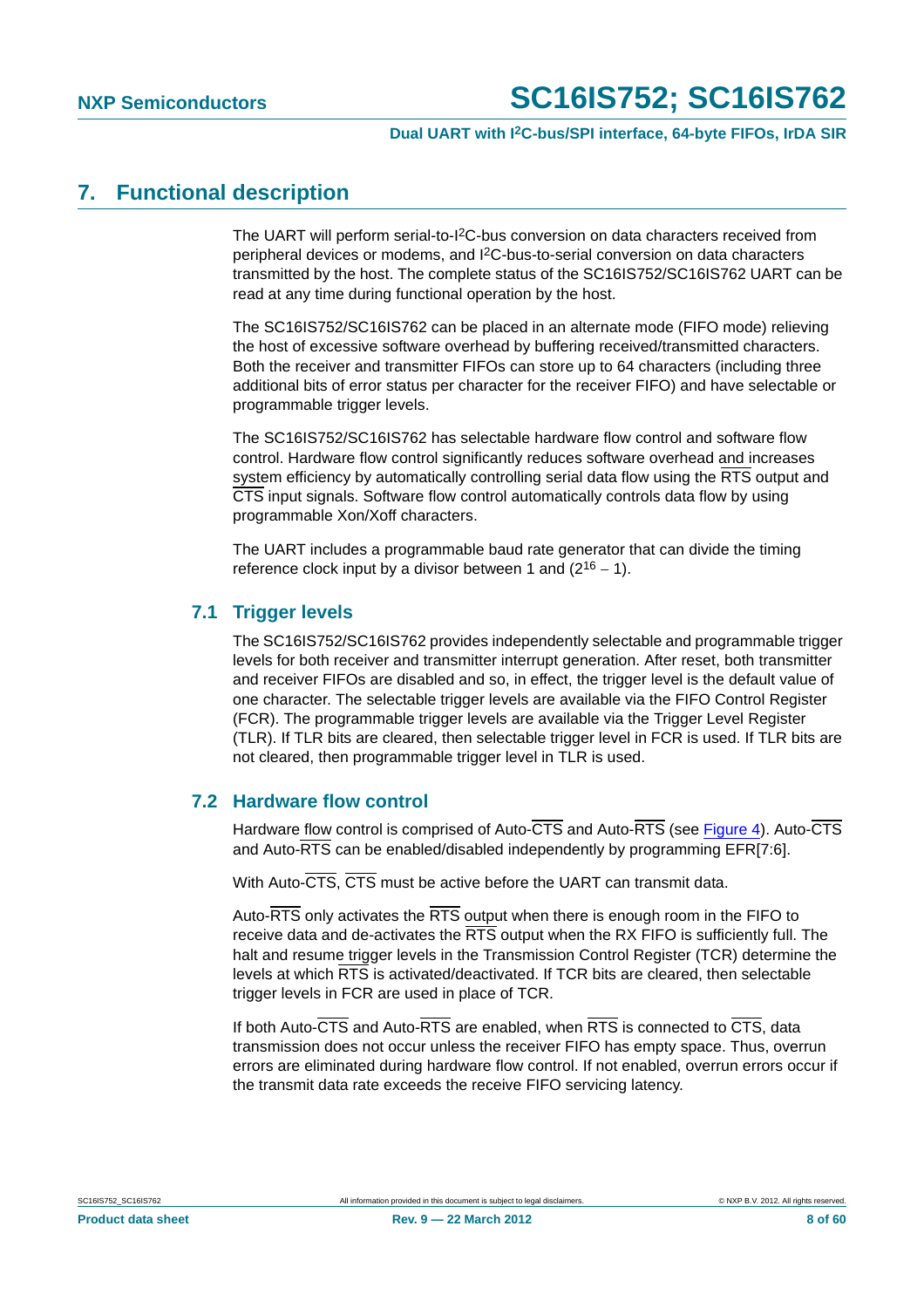**Dual UART with I2C-bus/SPI interface, 64-byte FIFOs, IrDA SIR**



## <span id="page-8-2"></span><span id="page-8-0"></span>**7.2.1 Auto-RTS**

[Figure 5](#page-8-1) shows RTS functional timing. The receiver FIFO trigger levels used in Auto-RTS are stored in the TCR. RTS is active if the RX FIFO level is below the halt trigger level in TCR[3:0]. When the receiver FIFO halt trigger level is reached, RTS is de-asserted. The sending device (for example, another UART) may send an additional character after the trigger level is reached (assuming the sending UART has another character to send) because it may not recognize the de-assertion of RTS until it has begun sending the additional character. RTS is automatically reasserted once the receiver FIFO reaches the resume trigger level programmed via TCR[7:4]. This re-assertion allows the sending device to resume transmission.

<span id="page-8-1"></span>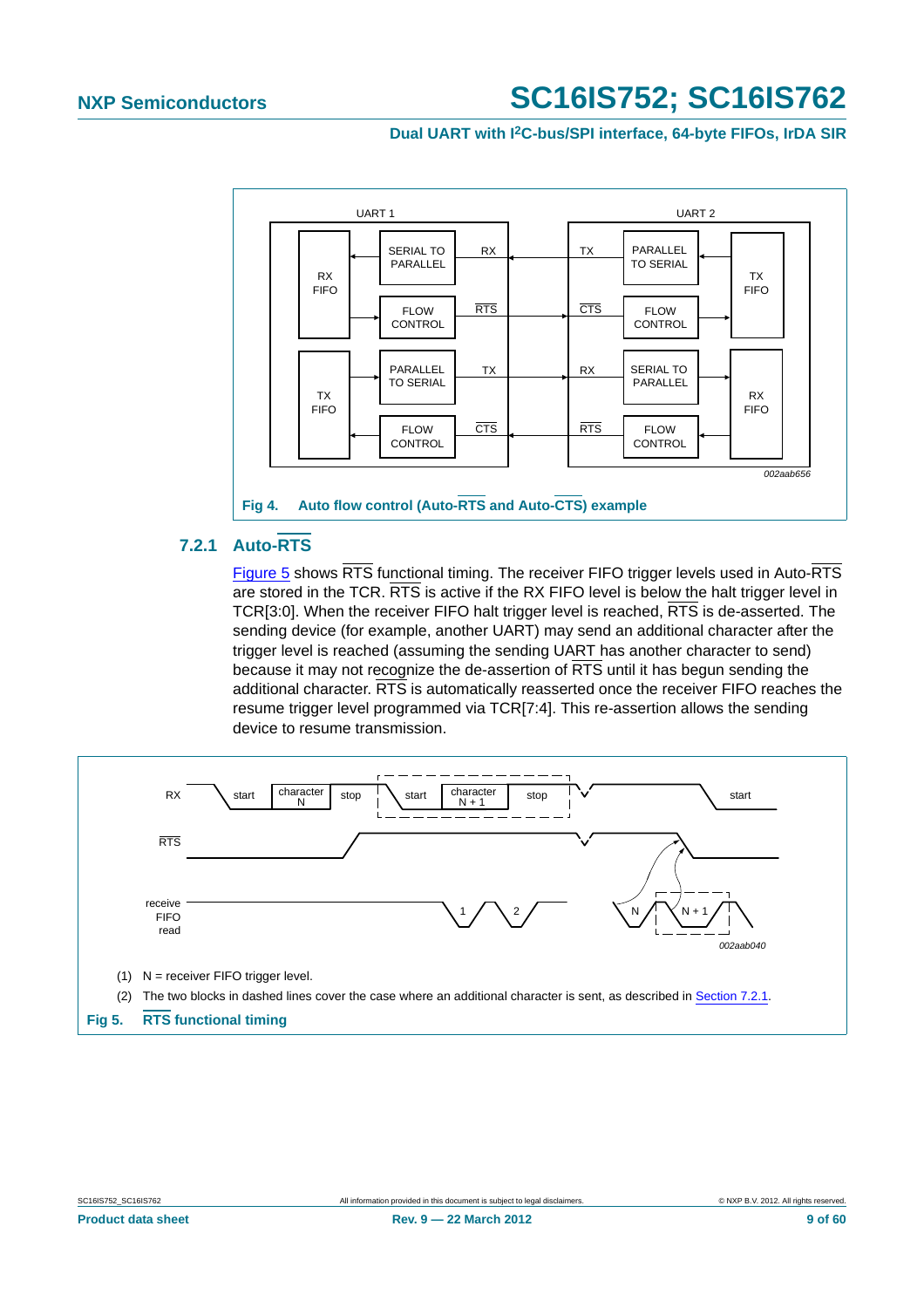## **Dual UART with I2C-bus/SPI interface, 64-byte FIFOs, IrDA SIR**

## <span id="page-9-2"></span>**7.2.2 Auto-CTS**

[Figure 6](#page-9-0) shows CTS functional timing. The transmitter circuitry checks CTS before sending the next data character. When  $\overline{\text{CTS}}$  is active, the transmitter sends the next character. To stop the transmitter from sending the following character, CTS must be de-asserted before the middle of the last stop bit that is currently being sent. The Auto-CTS function reduces interrupts to the host system. When flow control is enabled, CTS level changes do not trigger host interrupts because the device automatically controls its own transmitter. Without Auto- $\overline{\text{CTS}}$ , the transmitter sends any data present in the transmit FIFO and a receiver overrun error may result.



## <span id="page-9-3"></span><span id="page-9-0"></span>**7.3 Software flow control**

Software flow control is enabled through the Enhanced Features Register and the Modem Control Register. Different combinations of software flow control can be enabled by setting different combinations of EFR[3:0]. [Table 3](#page-9-1) shows software flow control options.

| lable 3.      |               | Software flow control options (EFR[3:0]) |               |                                                  |
|---------------|---------------|------------------------------------------|---------------|--------------------------------------------------|
| <b>EFR[3]</b> | <b>EFR[2]</b> | <b>EFR[1]</b>                            | <b>EFR[0]</b> | TX, RX software flow control                     |
| 0             | 0             | X                                        | X             | no transmit flow control                         |
| 1             | 0             | X                                        | X             | transmit Xon1, Xoff1                             |
| $\Omega$      | 1             | X                                        | X             | transmit Xon2, Xoff2                             |
| 1             | 1             | X                                        | X             | transmit Xon1 and Xon2, Xoff1 and Xoff2          |
| X             | X             | 0                                        | 0             | no receive flow control                          |
| X             | X             | 1                                        | 0             | receiver compares Xon1, Xoff1                    |
| X             | X             | 0                                        | 1             | receiver compares Xon2, Xoff2                    |
| 1             | 0             | 1                                        | 1             | transmit Xon1, Xoff1                             |
|               |               |                                          |               | receiver compares Xon1 or Xon2, Xoff1 or Xoff2   |
| $\Omega$      | 1             | 1                                        | 1             | transmit Xon2, Xoff2                             |
|               |               |                                          |               | receiver compares Xon1 or Xon2, Xoff1 or Xoff2   |
|               | 1             | 1                                        | 1             | transmit Xon1 and Xon2, Xoff1 and Xoff2          |
|               |               |                                          |               | receiver compares Xon1 and Xon2, Xoff1 and Xoff2 |
| 0             | 0             | 1                                        | 1             | no transmit flow control                         |
|               |               |                                          |               | receiver compares Xon1 and Xon2, Xoff1 and Xoff2 |

#### <span id="page-9-1"></span>**Table 3. Software flow control options (EFR[3:0])**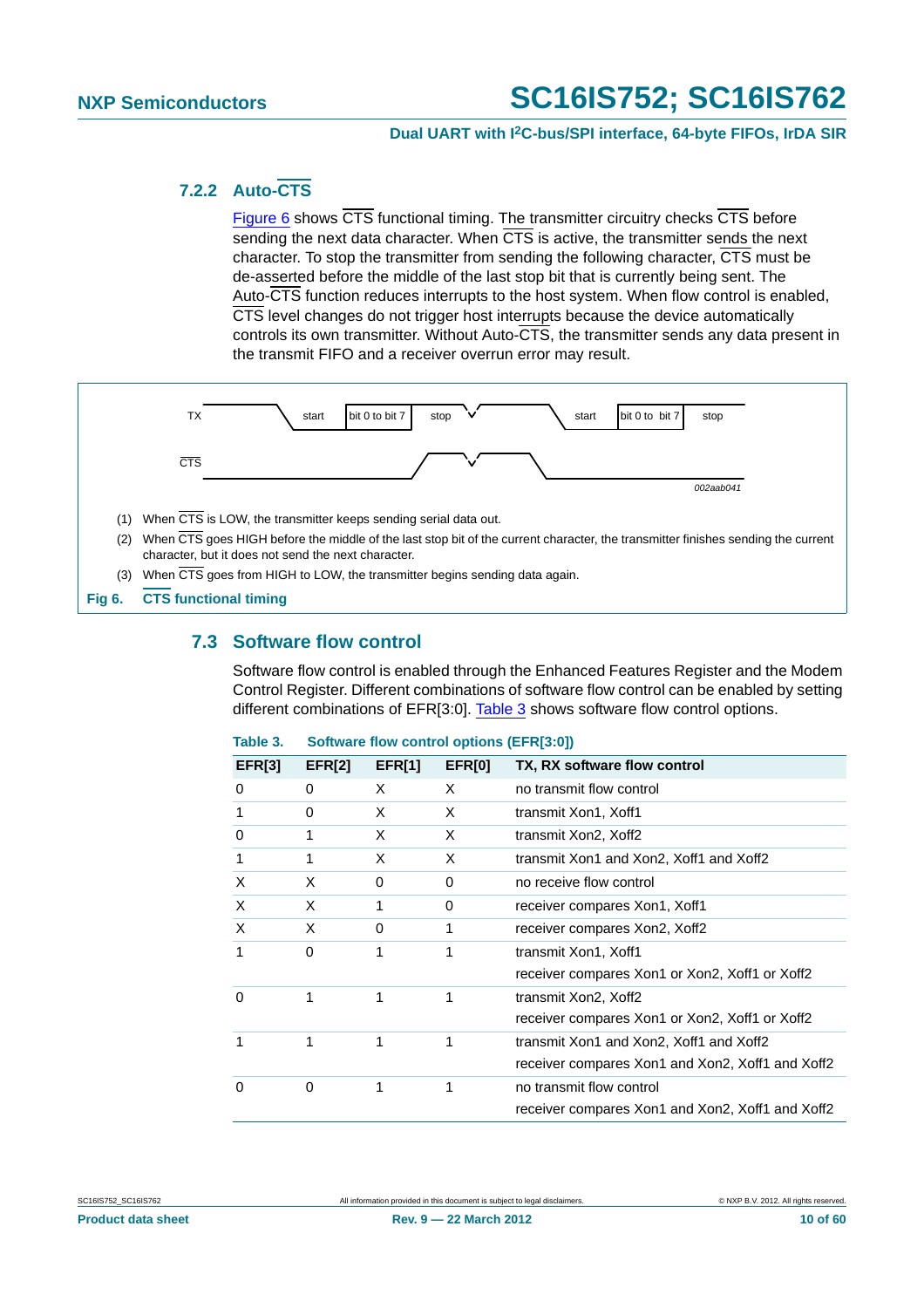There are two other enhanced features relating to software flow control:

- **• Xon Any function (MCR[5]):** Receiving any character will resume operation after recognizing the Xoff character. It is possible that an Xon1 character is recognized as an Xon Any character, which could cause an Xon2 character to be written to the RX FIFO.
- **• Special character (EFR[5]):** Incoming data is compared to Xoff2. Detection of the special character sets the Xoff interrupt (IIR[4]) but does not halt transmission. The Xoff interrupt is cleared by a read of the Interrupt Identification Register (IIR). The special character is transferred to the RX FIFO.

## <span id="page-10-0"></span>**7.3.1 Receive flow control**

When software flow control operation is enabled, the SC16IS752/SC16IS762 will compare incoming data with Xoff1/Xoff2 programmed characters (in certain cases, Xoff1 and Xoff2 must be received sequentially). When the correct Xoff characters are received, transmission is halted after completing transmission of the current character. Xoff detection also sets IIR[4] (if enabled via IER[5]) and causes  $\overline{IRQ}$  to go LOW.

To resume transmission, an Xon1/Xon2 character must be received (in certain cases Xon1 and Xon2 must be received sequentially). When the correct Xon characters are received, IIR[4] is cleared, and the Xoff interrupt disappears.

## <span id="page-10-1"></span>**7.3.2 Transmit flow control**

Xoff1/Xoff2 character is transmitted when the RX FIFO has passed the **halt** trigger level programmed in TCR[3:0], or the selectable trigger level in FCR[7:6].

Xon1/Xon2 character is transmitted when the RX FIFO reaches the **resume** trigger level programmed in TCR[7:4], or falls below the lower selectable trigger level in FCR[7:6].

The transmission of Xoff/Xon(s) follows the exact same protocol as transmission of an ordinary character from the FIFO. This means that even if the word length is set to be 5, 6, or 7 bits, then the 5, 6, or 7 least significant bits of Xoff1/Xoff2, Xon1/Xon2 will be transmitted. (Note that the transmission of 5, 6, or 7 bits of a character is seldom done, but this functionality is included to maintain compatibility with earlier designs.)

It is assumed that software flow control and hardware flow control will never be enabled simultaneously. [Figure 7](#page-11-0) shows an example of software flow control.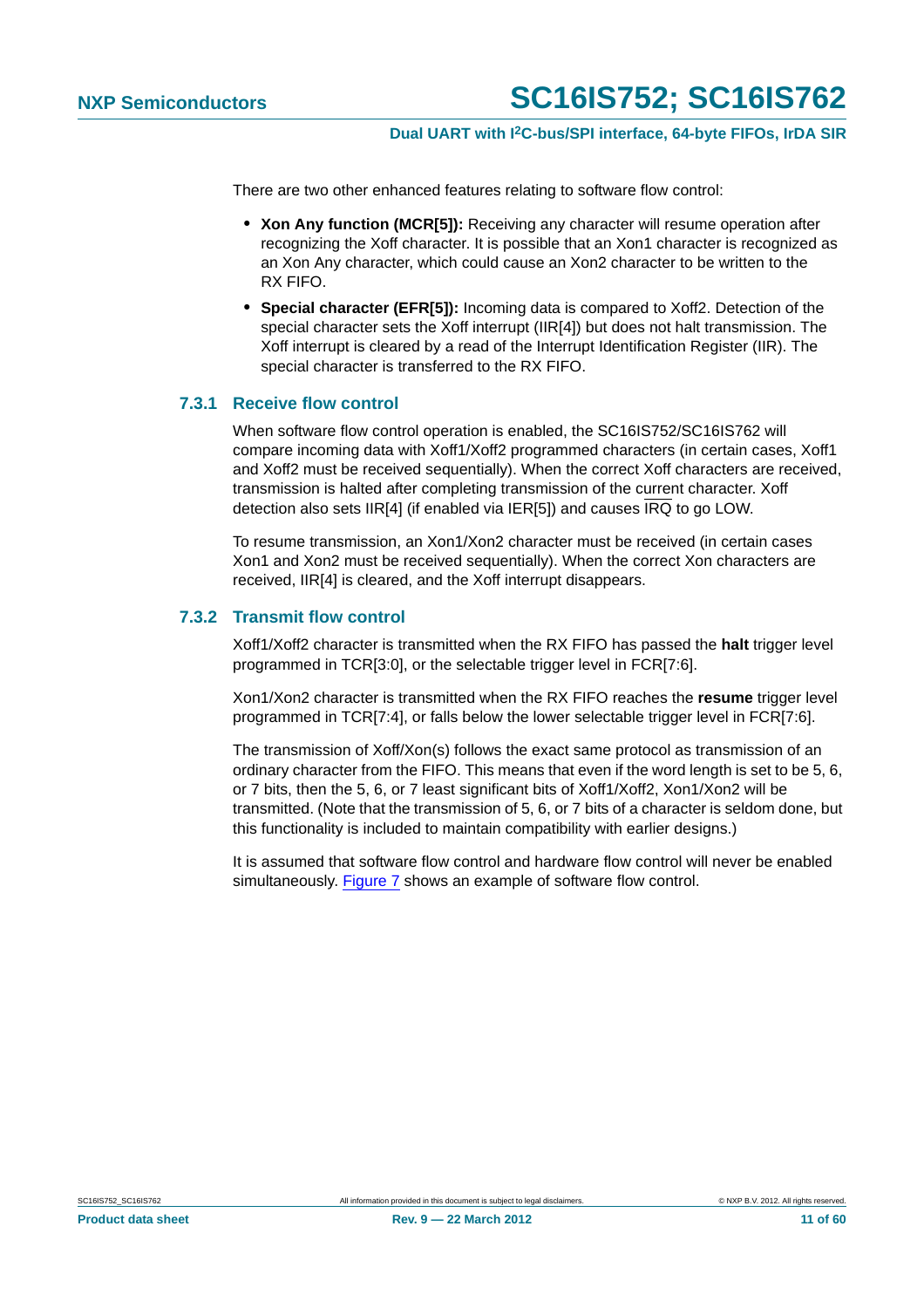**Dual UART with I2C-bus/SPI interface, 64-byte FIFOs, IrDA SIR**

<span id="page-11-0"></span>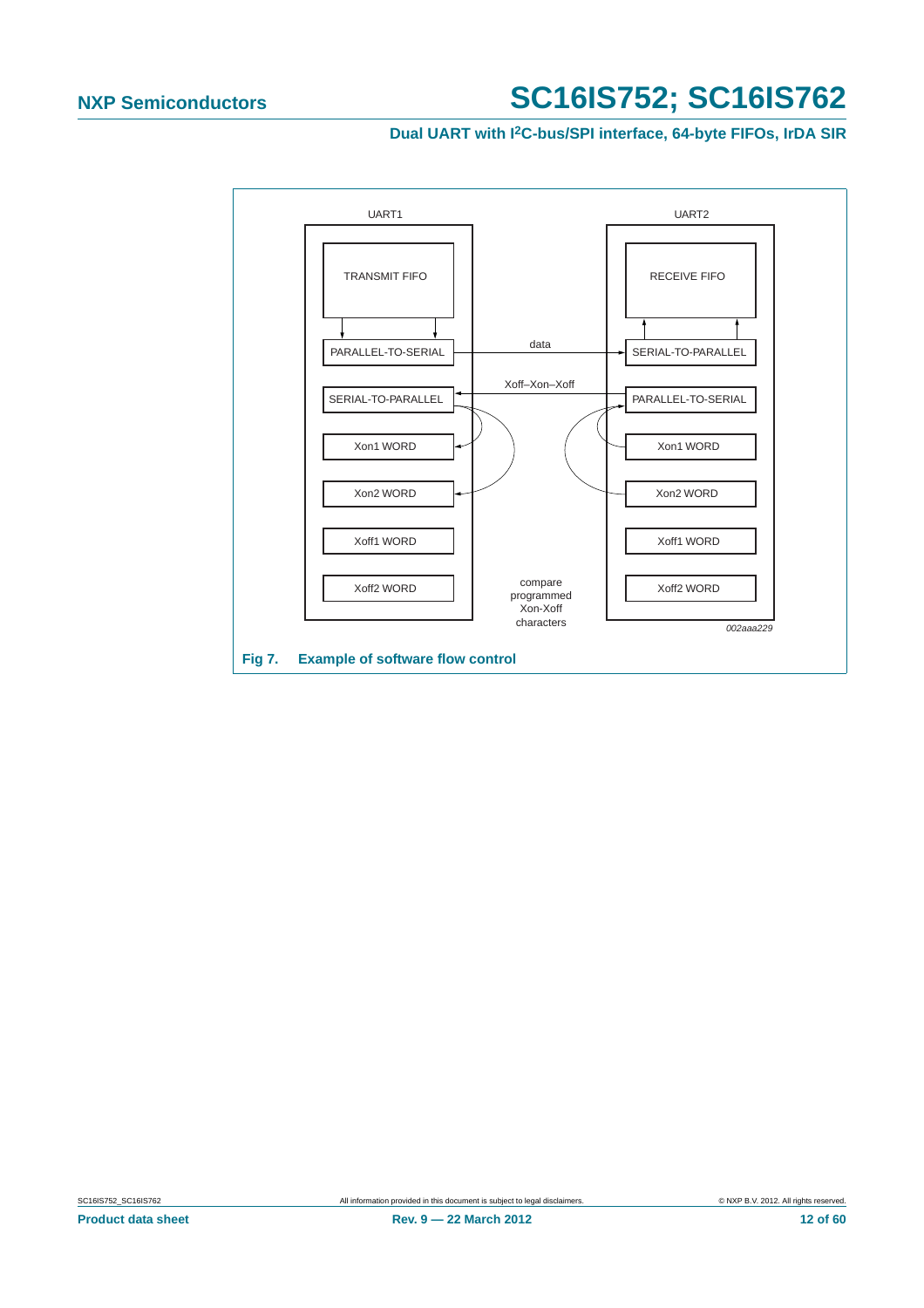## <span id="page-12-0"></span>**7.4 Hardware Reset, Power-On Reset (POR) and Software Reset**

These three reset methods are identical and will reset the internal registers as indicated in [Table 4](#page-12-1).

[Table 4](#page-12-1) summarizes the state of register after reset.

<span id="page-12-1"></span>

| Table 4.<br><b>Register reset</b>      |                                             |
|----------------------------------------|---------------------------------------------|
| Register                               | <b>Reset state</b>                          |
| Interrupt Enable Register              | all bits cleared                            |
| Interrupt Identification Register      | bit 0 is set; all other bits cleared        |
| <b>FIFO Control Register</b>           | all bits cleared                            |
| Line Control Register                  | reset to 0001 1101 (0x1D)                   |
| Modem Control Register                 | all bits cleared                            |
| Line Status Register                   | bit 5 and bit 6 set; all other bits cleared |
| Modem Status Register                  | bits 3:0 cleared; bits 7:4 input signals    |
| <b>Enhanced Features Register</b>      | all bits cleared                            |
| Receive Holding Register               | pointer logic cleared                       |
| <b>Transmit Holding Register</b>       | pointer logic cleared                       |
| <b>Transmission Control Register</b>   | all bits cleared                            |
| Trigger Level Register                 | all bits cleared                            |
| Transmit FIFO level                    | reset to 0100 0000 (0x40)                   |
| Receive FIFO level                     | all bits cleared                            |
| I/O direction                          | all bits cleared                            |
| I/O interrupt enable                   | all bits cleared                            |
| I/O control                            | all bits cleared                            |
| <b>Extra Features Control Register</b> | all bits cleared                            |

**Remark:** Registers DLL, DLH, SPR, XON1, XON2, XOFF1, XOFF2 are not reset by the top-level reset signal RESET, POR and Software Reset, that is, they hold their initialization values during reset.

[Table 5](#page-12-2) summarizes the state of output signals after reset.

#### <span id="page-12-2"></span>**Table 5. Output signals after reset**

| <b>Signal</b>      | <b>Reset state</b>       |
|--------------------|--------------------------|
| TX                 | <b>HIGH</b>              |
| RTS                | <b>HIGH</b>              |
| $\frac{I/Os}{IRQ}$ | inputs                   |
|                    | HIGH by external pull-up |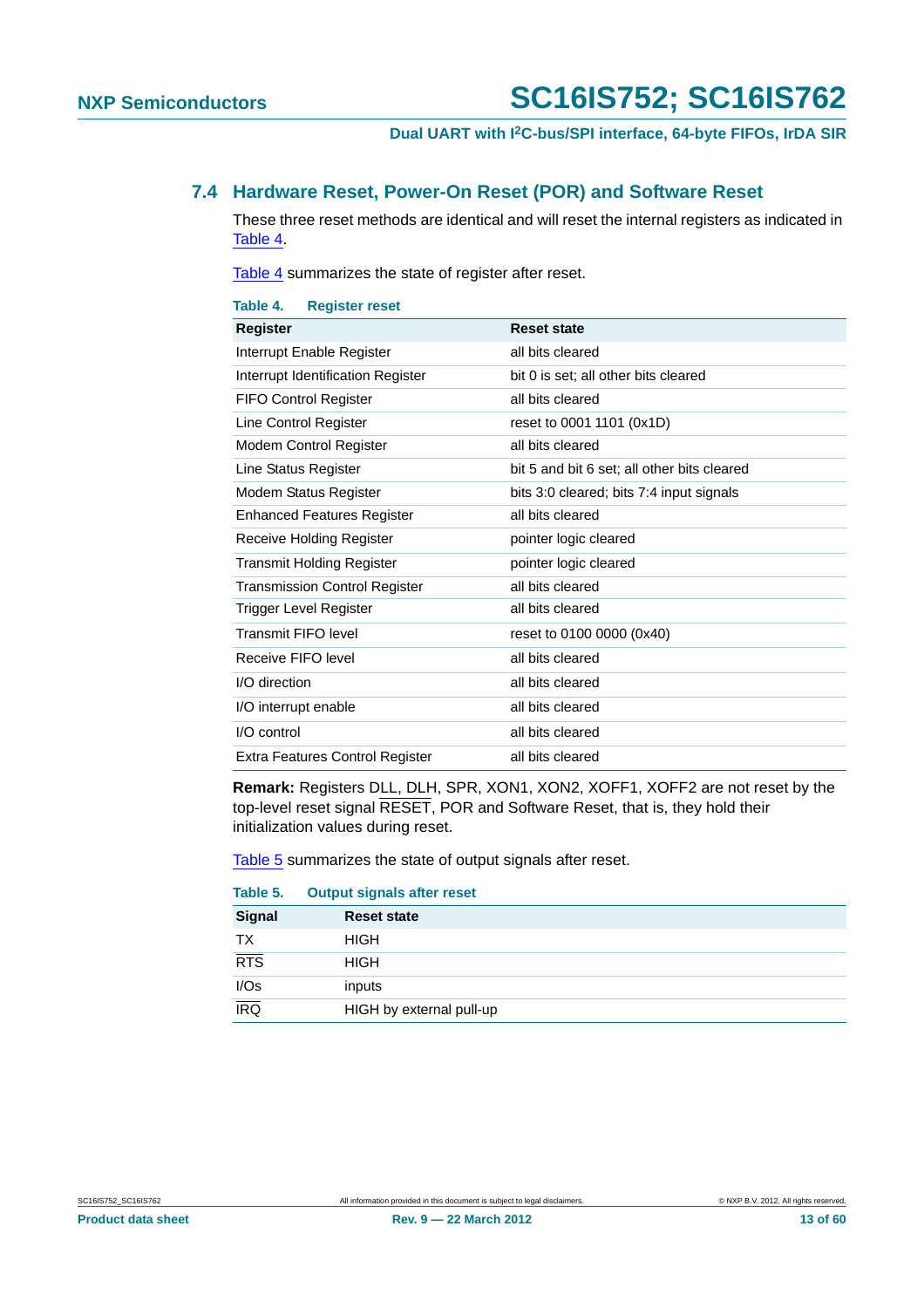## <span id="page-13-1"></span>**7.5 Interrupts**

The SC16IS752/SC16IS762 has interrupt generation and prioritization (seven prioritized levels of interrupts) capability. The interrupt enable registers (IER and IOIntEna) enable each of the seven types of interrupts and the  $\overline{IRQ}$  signal in response to an interrupt generation. When an interrupt is generated, the IIR indicates that an interrupt is pending and provides the type of interrupt through IIR[5:0]. [Table 6](#page-13-0) summarizes the interrupt control functions.

| IIR[5:0] | <b>Priority</b><br>level | Interrupt type       | Interrupt source                                                                                                                   |
|----------|--------------------------|----------------------|------------------------------------------------------------------------------------------------------------------------------------|
| 00 0001  | none                     | none                 | none                                                                                                                               |
| 00 0110  | 1                        | receiver line status | Overrun Error (OE), Framing Error (FE), Parity Error<br>(PE), or Break Interrupt (BI) errors occur in<br>characters in the RX FIFO |
| 00 1100  | 2                        | RX time-out          | stale data in RX FIFO                                                                                                              |
| 00 0100  | $\overline{2}$           | <b>RHR</b> interrupt | receive data ready (FIFO disable) or<br>RX FIFO above trigger level (FIFO enable)                                                  |
| 00 0010  | 3                        | <b>THR</b> interrupt | transmit FIFO empty (FIFO disable) or<br>TX FIFO passes above trigger level (FIFO enable)                                          |
| 00 0000  | 4                        | modem status         | change of state of modem input pins                                                                                                |
| 11 0000  | 5                        | $I/O$ pins           | input pins change of state                                                                                                         |
| 01 0000  | 6                        | Xoff interrupt       | receive Xoff character(s)/special character                                                                                        |
| 10 0000  | 7                        | CTS, RTS             | RTS pin or CTS pin change state from active (LOW)<br>to inactive (HIGH)                                                            |

<span id="page-13-0"></span>**Table 6. Summary of interrupt control functions**

It is important to note that for the framing error, parity error, and break conditions, Line Status Register bit 7 (LSR[7]) generates the interrupt. LSR[7] is set when there is an error anywhere in the RX FIFO, and is cleared only when there are no more errors remaining in the FIFO. LSR[4:2] always represent the error status for the received character at the top of the RX FIFO. Reading the RX FIFO updates LSR[4:2] to the appropriate status for the new character at the top of the FIFO. If the RX FIFO is empty, then LSR[4:2] are all zeros.

For the Xoff interrupt, if an Xoff flow character detection caused the interrupt, the interrupt is cleared by an Xon flow character detection. If a special character detection caused the interrupt, the interrupt is cleared by a read of the IIR.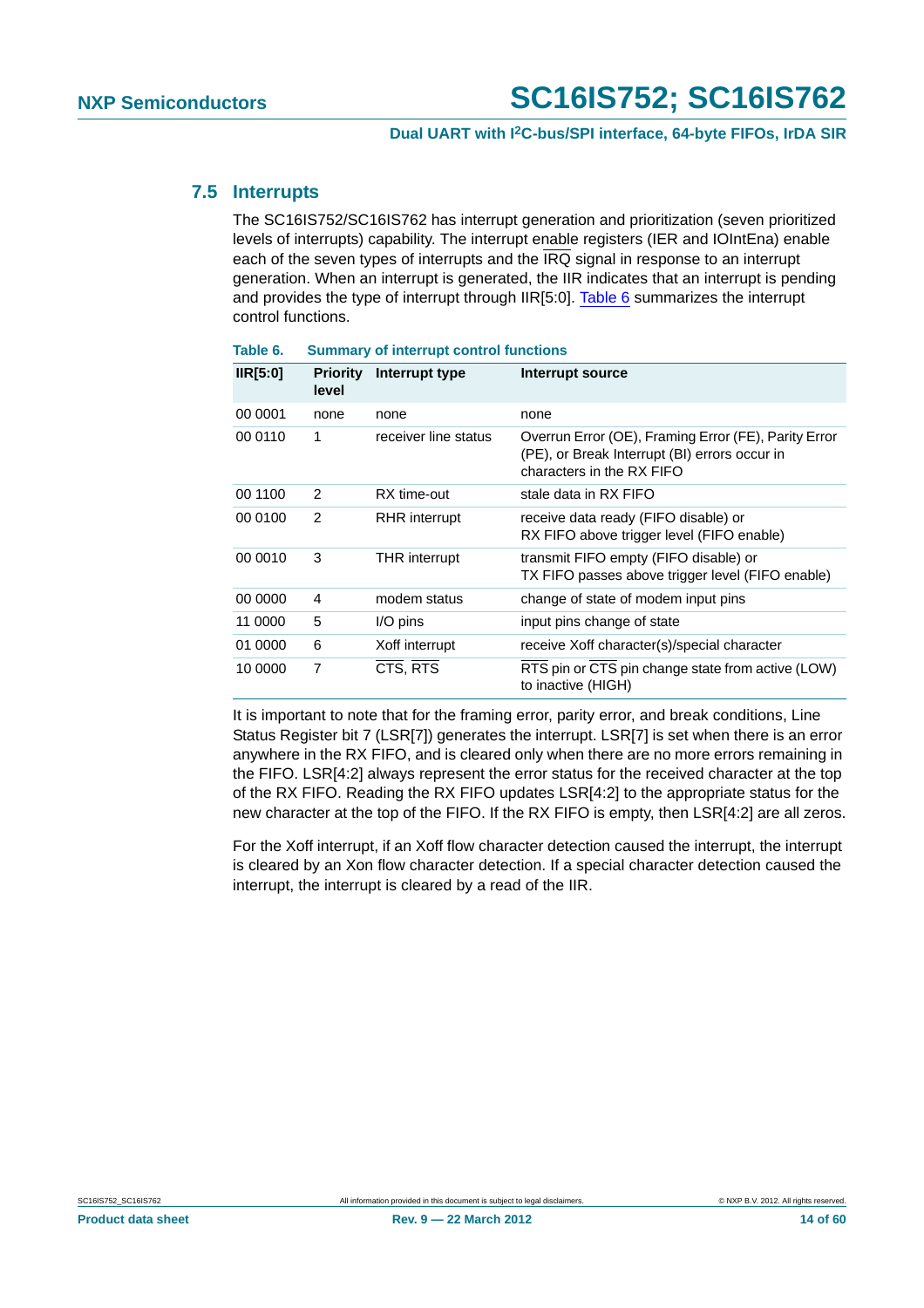## <span id="page-14-2"></span>**7.5.1 Interrupt mode operation**

In Interrupt mode (if any bit of IER[3:0] is 1) the host is informed of the status of the receiver and transmitter by an interrupt signal, IRQ. Therefore, it is not necessary to continuously poll the Line Status Register (LSR) to see if any interrupt needs to be serviced. [Figure 8](#page-14-0) shows Interrupt mode operation.



## <span id="page-14-3"></span><span id="page-14-0"></span>**7.5.2 Polled mode operation**

In Polled mode (IER[3:0] = 0000) the status of the receiver and transmitter can be checked by polling the Line Status Register (LSR). This mode is an alternative to the FIFO Interrupt mode of operation where the status of the receiver and transmitter is automatically known by means of interrupts sent to the CPU. [Figure 9](#page-14-1) shows FIFO Polled mode operation.

<span id="page-14-1"></span>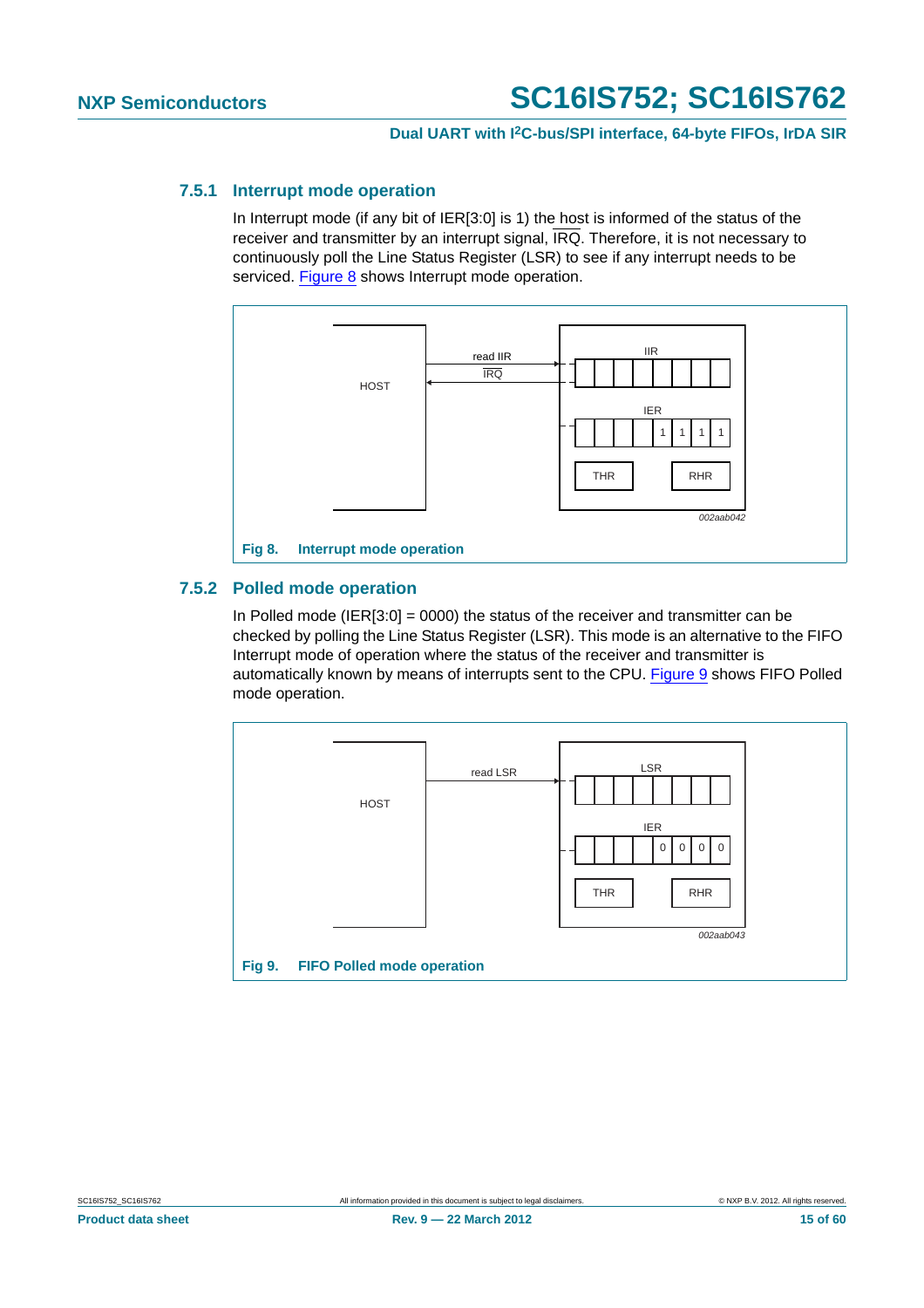## <span id="page-15-1"></span>**7.6 Sleep mode**

Sleep mode is an enhanced feature of the SC16IS752/SC16IS762 UART. It is enabled when EFR[4], the enhanced functions bit, is set **and** when IER[4] is set. Sleep mode is entered when:

- **•** The serial data input line, RX, is idle (see [Section 7.7 "Break and time-out](#page-15-0)  [conditions"](#page-15-0)).
- **•** The TX FIFO and TX shift register are empty.
- **•** There are no interrupts pending except THR.

**Remark:** Sleep mode will **not** be entered if there is data in the RX FIFO.

In Sleep mode, the clock to the UART is stopped. Since most registers are clocked using these clocks, the power consumption is greatly reduced. The UART will wake up when any change is detected on the RX line, when there is any change in the state of the modem input pins, or if data is written to the TX FIFO.

**Remark:** Writing to the divisor latches DLL and DLH to set the baud clock must not be done during Sleep mode. Therefore, it is advisable to disable Sleep mode using IER[4] before writing to DLL or DLH.

## <span id="page-15-0"></span>**7.7 Break and time-out conditions**

When the UART receives a number of characters and these data are not enough to set off the receive interrupt (because they do not reach the receive trigger level), the UART will generate a time-out interrupt instead, 4 character times after the last character is received. The time-out counter will be reset at the center of each stop bit received or each time the receive FIFO is read.

A break condition is detected when the RX pin is pulled LOW for a duration longer than the time it takes to send a complete character plus start, stop and parity bits. A break condition can be sent by setting LCR[6], when this happens the TX pin will be pulled LOW until LSR[6] is cleared by the software.

## <span id="page-15-2"></span>**7.8 Programmable baud rate generator**

The SC16IS752/SC16IS762 UART contains a programmable baud rate generator that takes any clock input and divides it by a divisor in the range between 1 and  $(2^{16} – 1)$ . An additional divide-by-4 prescaler is also available and can be selected by MCR[7], as shown in [Figure 10](#page-16-0). The output frequency of the baud rate generator is 16  $\times$  the baud rate. The formula for the divisor is:

$$
divisor = \frac{\left(\frac{XTAL1\ crystal\ input\ frequency}{\ prescale} \right)}{\ desired\ band\ rate \times 16} \tag{1}
$$

where:

prescaler = 1, when MCR[7] is set to logic 0 after reset (divide-by-1 clock selected) prescaler = 4, when MCR[7] is set to logic 1 after reset (divide-by-4 clock selected).

**Remark:** The default value of prescaler after reset is divide-by-1.

SC16IS752 SC16IS762 **All information provided in this document is subject to legal disclaimers.** © NXP B.V. 2012. All rights reserved.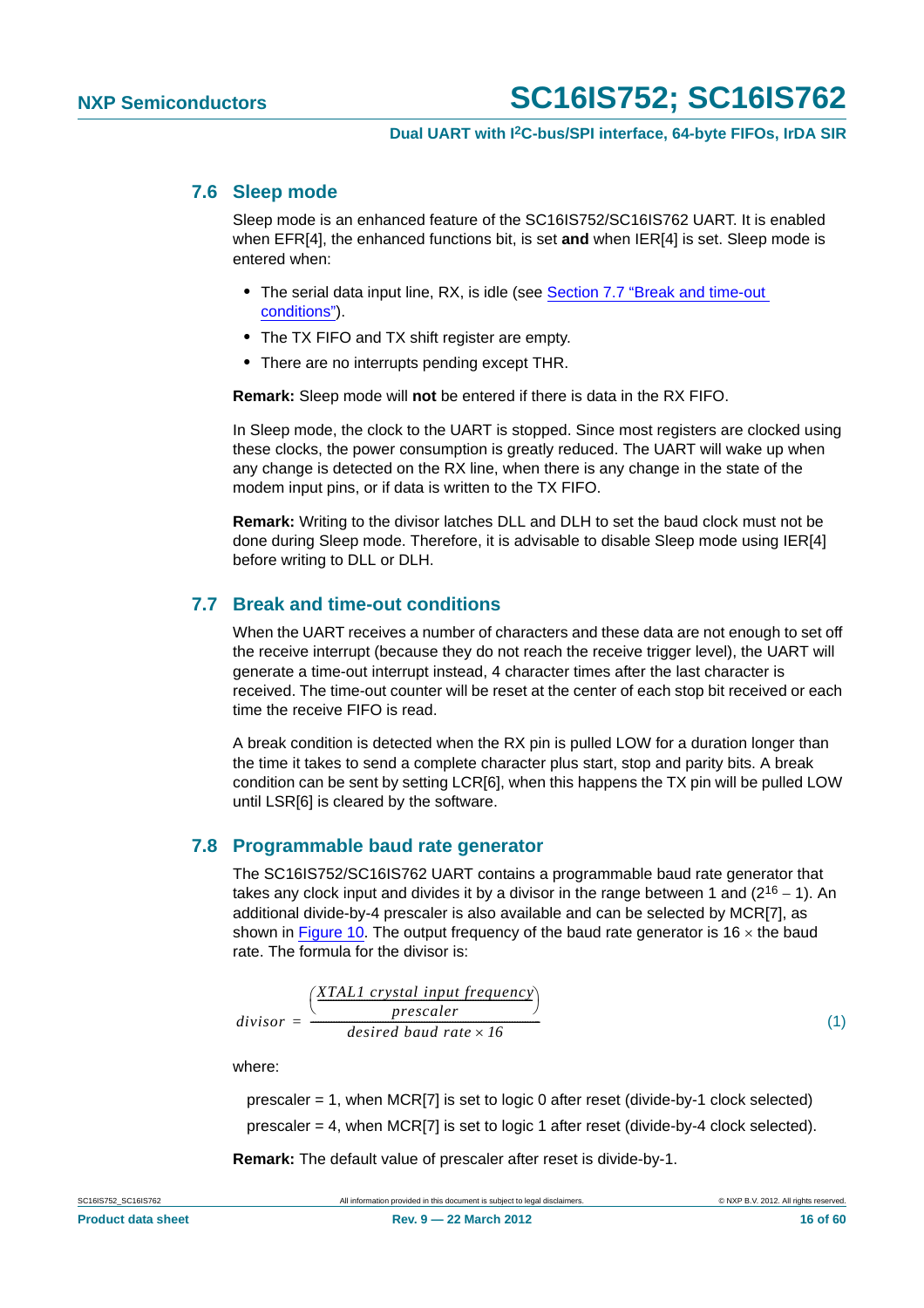## **Dual UART with I2C-bus/SPI interface, 64-byte FIFOs, IrDA SIR**



[Figure 10](#page-16-0) shows the internal prescaler and baud rate generator circuitry.

<span id="page-16-0"></span>DLL and DLH must be written to in order to program the baud rate. DLL and DLH are the least significant and most significant byte of the baud rate divisor. If DLL and DLH are both zero, the UART is effectively disabled, as no baud clock will be generated.

**Remark:** The programmable baud rate generator is provided to select both the transmit and receive clock rates.

[Table 7](#page-16-1) and [Table 8](#page-17-1) show the baud rate and divisor correlation for crystal with frequency 1.8432 MHz and 3.072 MHz, respectively.

[Figure 11](#page-17-0) shows the crystal clock circuit reference.

<span id="page-16-1"></span>

| Baud rates using a 1.8432 MHz crystal<br>Table 7. |
|---------------------------------------------------|
|---------------------------------------------------|

| <b>Desired baud rate</b><br>(bit/s) | Divisor used to generate<br>16x clock | Percent error difference<br>between desired and actual |
|-------------------------------------|---------------------------------------|--------------------------------------------------------|
| 50                                  | 2304                                  | 0                                                      |
| 75                                  | 1536                                  | 0                                                      |
| 110                                 | 1047                                  | 0.026                                                  |
| 134.5                               | 857                                   | 0.058                                                  |
| 150                                 | 768                                   | 0                                                      |
| 300                                 | 384                                   | $\pmb{0}$                                              |
| 600                                 | 192                                   | $\pmb{0}$                                              |
| 1200                                | 96                                    | $\mathbf 0$                                            |
| 1800                                | 64                                    | $\mathbf 0$                                            |
| 2000                                | 58                                    | 0.69                                                   |
| 2400                                | 48                                    | 0                                                      |
| 3600                                | 32                                    | 0                                                      |
| 4800                                | 24                                    | $\mathbf 0$                                            |
| 7200                                | 16                                    | 0                                                      |
| 9600                                | 12                                    | $\pmb{0}$                                              |
| 19200                               | 6                                     | $\pmb{0}$                                              |
| 38400                               | 3                                     | $\mathbf 0$                                            |
| 56000                               | $\overline{2}$                        | 2.86                                                   |

SC16IS752 SC16IS762 **All information provided in this document is subject to legal disclaimers.** © NXP B.V. 2012. All rights reserved.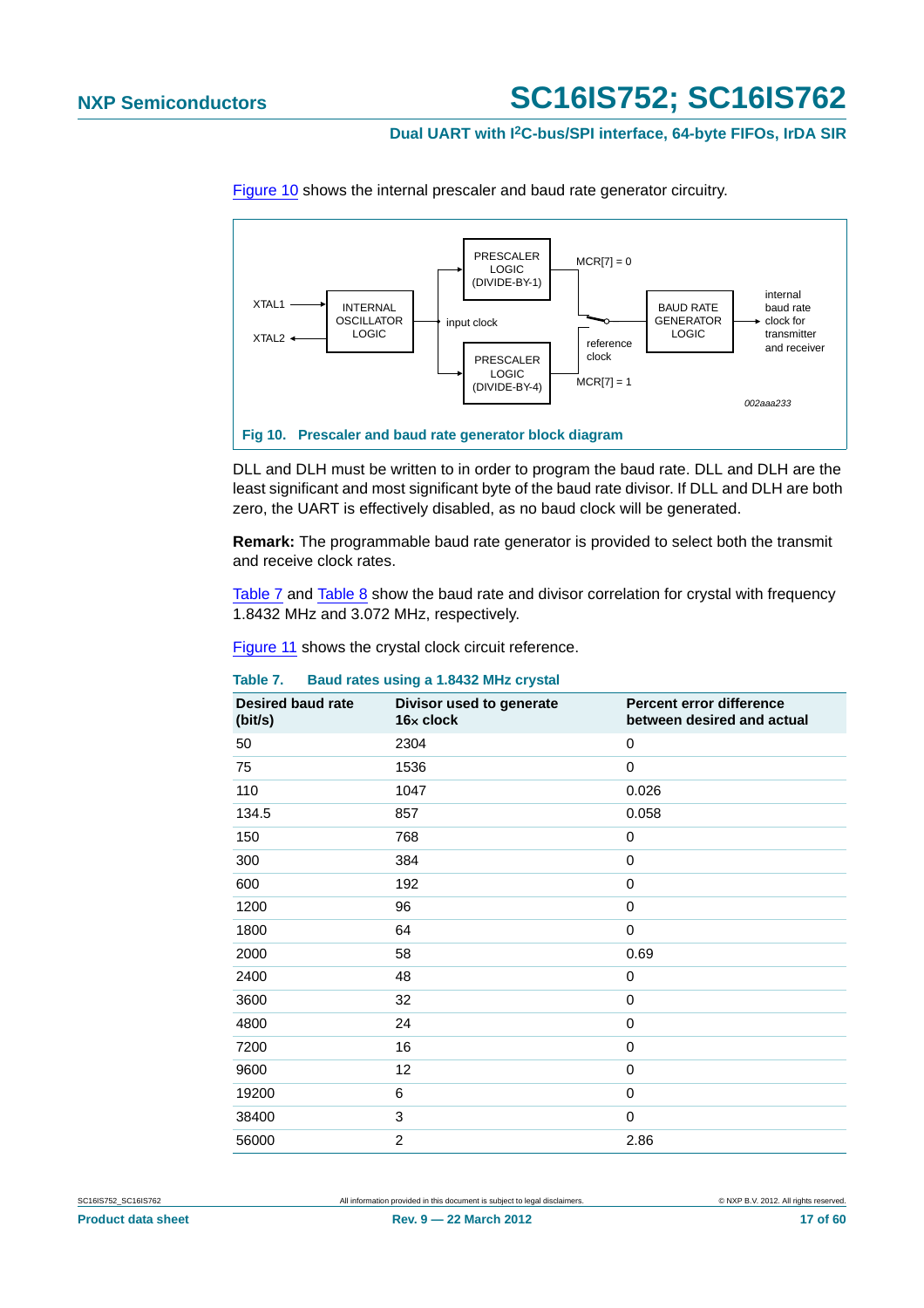## **Dual UART with I2C-bus/SPI interface, 64-byte FIFOs, IrDA SIR**

<span id="page-17-1"></span>

| Table 8.                            | Baud rates using a 3.072 MHz crystal  |                                                        |
|-------------------------------------|---------------------------------------|--------------------------------------------------------|
| <b>Desired baud rate</b><br>(bit/s) | Divisor used to generate<br>16x clock | Percent error difference<br>between desired and actual |
| 50                                  | 2304                                  | 0                                                      |
| 75                                  | 2560                                  | 0                                                      |
| 110                                 | 1745                                  | 0.026                                                  |
| 134.5                               | 1428                                  | 0.034                                                  |
| 150                                 | 1280                                  | $\mathbf 0$                                            |
| 300                                 | 640                                   | 0                                                      |
| 600                                 | 320                                   | 0                                                      |
| 1200                                | 160                                   | $\Omega$                                               |
| 1800                                | 107                                   | 0.312                                                  |
| 2000                                | 96                                    | 0                                                      |
| 2400                                | 80                                    | $\Omega$                                               |
| 3600                                | 53                                    | 0.628                                                  |
| 4800                                | 40                                    | 0                                                      |
| 7200                                | 27                                    | 1.23                                                   |
| 9600                                | 20                                    | 0                                                      |
| 19200                               | 10                                    | 0                                                      |
| 38400                               | 5                                     | 0                                                      |

<span id="page-17-0"></span>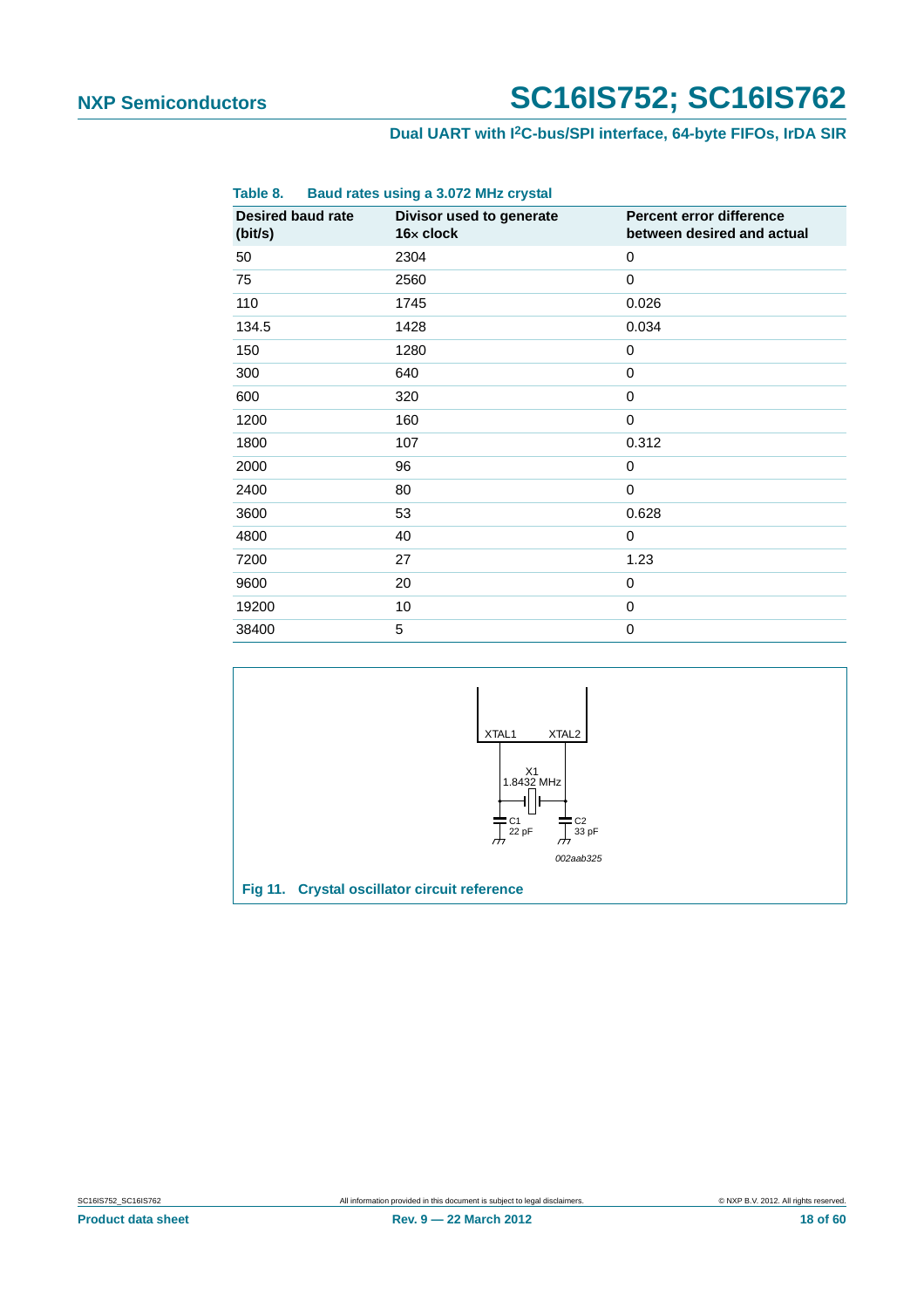## <span id="page-18-5"></span>**8. Register descriptions**

The programming combinations for register selection are shown in [Table 9.](#page-18-0)

<span id="page-18-0"></span>

| Table 9.             | <b>Register map - read/write properties</b>        |                                              |
|----------------------|----------------------------------------------------|----------------------------------------------|
| <b>Register name</b> | <b>Read mode</b>                                   | <b>Write mode</b>                            |
| RHR/THR              | Receive Holding Register (RHR)                     | Transmit Holding Register (THR)              |
| <b>IER</b>           | Interrupt Enable Register (IER)                    | Interrupt Enable Register                    |
| <b>IIR/FCR</b>       | Interrupt Identification Register (IIR)            | FIFO Control Register (FCR)                  |
| <b>LCR</b>           | Line Control Register (LCR)                        | Line Control Register                        |
| <b>MCR</b>           | Modem Control Register (MCR) <sup>[1]</sup>        | Modem Control Register <sup>[1]</sup>        |
| <b>LSR</b>           | Line Status Register (LSR)                         | n/a                                          |
| <b>MSR</b>           | Modem Status Register (MSR)                        | n/a                                          |
| <b>SPR</b>           | Scratchpad Register (SPR)                          | Scratchpad Register                          |
| <b>TCR</b>           | Transmission Control Register (TCR) <sup>[2]</sup> | Transmission Control Register <sup>[2]</sup> |
| <b>TLR</b>           | Trigger Level Register (TLR) <sup>[2]</sup>        | Trigger Level Register <sup>[2]</sup>        |
| <b>TXLVL</b>         | Transmit FIFO Level register                       | n/a                                          |
| <b>RXLVL</b>         | Receive FIFO Level register                        | n/a                                          |
| <b>IODir</b>         | I/O pin Direction register                         | I/O pin Direction register                   |
| <b>IOState</b>       | I/O pins State register                            | n/a                                          |
| <b>IOIntEna</b>      | I/O Interrupt Enable register                      | Interrupt Enable register                    |
| <b>IOControl</b>     | I/O pins Control register                          | I/O pins Control register                    |
| <b>EFCR</b>          | <b>Extra Features Control Register</b>             | Extra Features Control Register              |
| DLL                  | Divisor Latch LSB (DLL) <sup>[3]</sup>             | Divisor Latch LSB <sup>[3]</sup>             |
| <b>DLH</b>           | Divisor Latch MSB (DLH) <sup>[3]</sup>             | Divisor Latch MSB <sup>[3]</sup>             |
| <b>EFR</b>           | Enhanced Features Register (EFR) <sup>[4]</sup>    | Enhanced Features Register <sup>[4]</sup>    |
| XON <sub>1</sub>     | Xon1 word <sup>[4]</sup>                           | Xon1 word <sup>[4]</sup>                     |
| XON <sub>2</sub>     | Xon2 word <sup>[4]</sup>                           | Xon2 word <sup>[4]</sup>                     |
| XOFF1                | Xoff1 word[4]                                      | Xoff1 word $[4]$                             |
| XOFF <sub>2</sub>    | Xoff2 word <sup>[4]</sup>                          | Xoff <sub>2</sub> word <sup>[4]</sup>        |

<span id="page-18-1"></span>[1] MCR[7] can only be modified when EFR[4] is set.

<span id="page-18-2"></span>[2] Accessible only when  $ERF[4] = 1$  and  $MCR[2] = 1$ , that is,  $EFR[4]$  and  $MCR[2]$  are read/write enables.

<span id="page-18-3"></span>[3] Accessible only when LCR[7] is logic 1.

<span id="page-18-4"></span>[4] Accessible only when LCR is set to 1011 1111b (0xBF).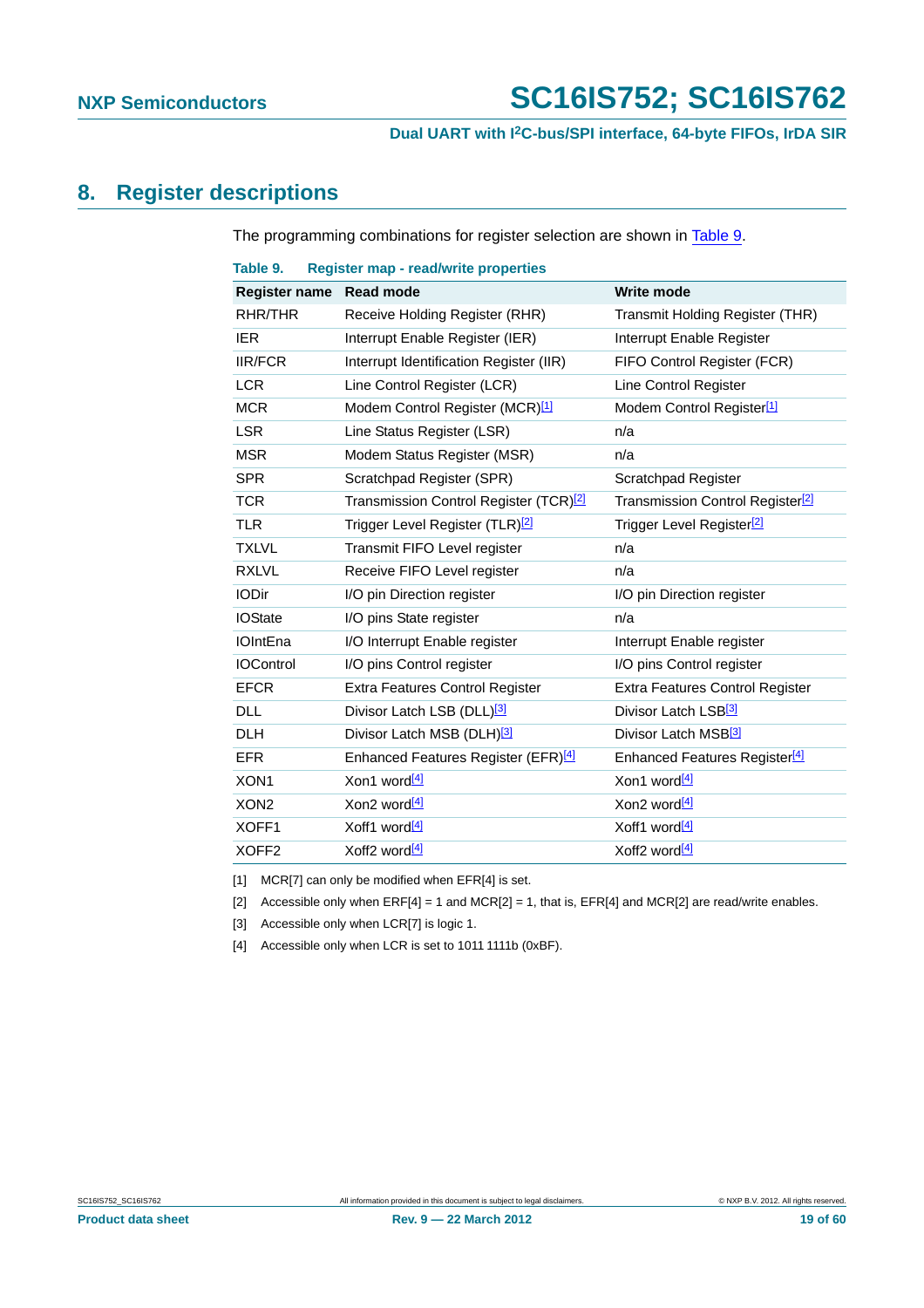| SC16IS752_SC16IS762                                                       | <b>Register</b><br>address | <b>Register</b>                     | Bit 7                                     | Bit 6                                                      | Bit 5                                    | Bit 4                                    | Bit 3                         | Bit 2                                         | Bit 1                                  | Bit 0                             | R/W          |
|---------------------------------------------------------------------------|----------------------------|-------------------------------------|-------------------------------------------|------------------------------------------------------------|------------------------------------------|------------------------------------------|-------------------------------|-----------------------------------------------|----------------------------------------|-----------------------------------|--------------|
|                                                                           |                            | General register set <sup>[1]</sup> |                                           |                                                            |                                          |                                          |                               |                                               |                                        |                                   |              |
|                                                                           | 0x00                       | <b>RHR</b>                          | bit 7                                     | bit 6                                                      | bit 5                                    | bit 4                                    | bit 3                         | bit 2                                         | bit 1                                  | bit 0                             | $\mathsf{R}$ |
|                                                                           | 0x00                       | <b>THR</b>                          | bit 7                                     | bit 6                                                      | bit 5                                    | bit 4                                    | bit 3                         | bit 2                                         | bit 1                                  | bit 0                             | W            |
|                                                                           | 0x01                       | <b>IER</b>                          | CTS interrupt<br>enable <sup>[2]</sup>    | RTS interrupt Xoff <sup>[2]</sup><br>enable <sup>[2]</sup> |                                          | Sleep<br>mode <sup>[2]</sup>             | modem status<br>interrupt     | receive line<br>status<br>interrupt           | THR empty<br>interrupt                 | RX data<br>available<br>interrupt | R/W          |
|                                                                           | 0x02                       | <b>FCR</b>                          | RX trigger<br>level (MSB)                 | RX trigger<br>level (LSB)                                  | TX trigger<br>level (MSB) <sup>[2]</sup> | TX trigger<br>level (LSB) <sup>[2]</sup> | reserved <sup>[3]</sup>       | <b>TX FIFO</b><br>reset <sup>[4]</sup>        | <b>RX FIFO</b><br>reset <sup>[4]</sup> | FIFO enable                       | W            |
|                                                                           | 0x02                       | IR <sup>[5]</sup>                   | FIFO enable                               | FIFO enable                                                | interrupt<br>priority bit 4 <sup>2</sup> | interrupt<br>priority bit 32             | interrupt<br>priority bit 2   | interrupt<br>priority bit 1                   | interrupt<br>priority bit 0            | interrupt<br>status               | $\mathsf{R}$ |
|                                                                           | 0x03                       | LCR                                 | divisor latch<br>enable                   | set break                                                  | set parity                               | even parity                              | parity enable                 | stop bit                                      | word length<br>bit 1                   | word length<br>bit 0              | R/W          |
|                                                                           | 0x04                       | <b>MCR</b>                          | clock<br>divisor <sup>[2]</sup>           | IrDA mode<br>enable <sup>[2]</sup>                         | Xon Any <sup>[2]</sup>                   | loopback<br>enable                       | reserved <sup>[3]</sup>       | <b>TCR and TLR</b><br>enable <sup>[2]</sup>   | <b>RTS</b>                             | $\overline{DTR}$ (IO5)            | R/W          |
| All information provided in this document is subject to legal disclaimers | 0x05                       | <b>LSR</b>                          | FIFO data<br>error                        | THR and<br><b>TSR</b> empty                                | THR empty                                | break<br>interrupt                       | framing error                 | parity error                                  | overrun error                          | data in<br>receiver               | $\mathsf{R}$ |
|                                                                           | 0x06                       | <b>MSR</b>                          | CD                                        | RI                                                         | <b>DSR</b>                               | <b>CTS</b>                               | $\triangle$ CD                | $\Delta$ RI                                   | <b>ADSR</b>                            | $\Delta \text{CTS}$               | $\mathsf{R}$ |
|                                                                           | 0x07                       | <b>SPR</b>                          | bit 7                                     | bit 6                                                      | bit 5                                    | bit 4                                    | bit 3                         | bit 2                                         | bit 1                                  | bit 0                             | R/W          |
|                                                                           | 0x06                       | TCR <sup>[6]</sup>                  | bit 7                                     | bit 6                                                      | bit 5                                    | bit 4                                    | bit 3                         | bit 2                                         | bit 1                                  | bit 0                             | R/W          |
|                                                                           | 0x07                       | TLR <sup>[6]</sup>                  | bit 7                                     | bit 6                                                      | bit 5                                    | bit 4                                    | bit 3                         | bit 2                                         | bit 1                                  | bit 0                             | R/W          |
|                                                                           | 0x08                       | <b>TXLVL</b>                        | bit 7                                     | bit 6                                                      | bit 5                                    | bit 4                                    | bit 3                         | bit 2                                         | bit 1                                  | bit 0                             | $\mathsf{R}$ |
|                                                                           | 0x09                       | <b>RXLVL</b>                        | bit 7                                     | bit 6                                                      | bit 5                                    | bit 4                                    | bit 3                         | bit 2                                         | bit 1                                  | bit 0                             | $\mathsf{R}$ |
|                                                                           | 0x0A                       | IODir <sup>[7]</sup>                | bit 7                                     | bit 6                                                      | bit 5                                    | bit 4                                    | bit 3                         | bit 2                                         | bit 1                                  | bit 0                             | R/W          |
|                                                                           | 0x0B                       | IOState <sup>[7]</sup>              | bit 7                                     | bit 6                                                      | bit 5                                    | bit 4                                    | bit 3                         | bit 2                                         | bit 1                                  | bit 0                             | R/W          |
|                                                                           | 0x0C                       | IOIntEna <sup>[7]</sup>             | bit 7                                     | bit 6                                                      | bit 5                                    | bit 4                                    | bit 3                         | bit 2                                         | bit 1                                  | bit 0                             | R/W          |
|                                                                           | 0x0D                       | reserved <sup>[3]</sup>             | reserved <sup>[3]</sup>                   | reserved <sup>[3]</sup>                                    | reserved <sup>[3]</sup>                  | reserved <sup>[3]</sup>                  | reserved <sup>[3]</sup>       | reserved <sup>[3]</sup>                       | reserved <sup>[3]</sup>                | reserved <sup>[3]</sup>           |              |
|                                                                           | 0x0E                       | IOControl <sup>[7]</sup>            | reserved <sup>[3]</sup>                   | reserved <sup>[3]</sup>                                    | reserved <sup>[3]</sup>                  | reserved <sup>[3]</sup>                  | <b>UART</b><br>software reset | I/O[3:0] or<br>RIB, CDB,<br><b>DTRB, DSRB</b> | I/O[7:4] or<br>RIA, CDA,<br>DTRA, DSRA | latch                             | R/W          |
| CNXP B.V. 2012. All rights reserved                                       | 0x0F                       | <b>EFCR</b>                         | IrDA mode<br>$(slow/fast)$ <sup>[8]</sup> | reserved <sup>[3]</sup>                                    | auto RS-485<br>RTS output<br>inversion   | auto RS-485<br>RTS direction<br>control  | reserved <sup>[3]</sup>       | transmitter<br>disable                        | receiver<br>disable                    | 9-bit mode<br>enable              | R/W          |

**NXP Semiconductors** 

**NXP Semiconductors**

Dual UART with I2C-bus/SPI interface, 64-byte FIFOs, IrDA SIR **Dual UART with I2C-bus/SPI interface, 64-byte FIFOs, IrDA SIR SC16IS752; SC16IS762 SC16IS752; SC16IS762**

rights reserved.<br>20 of 60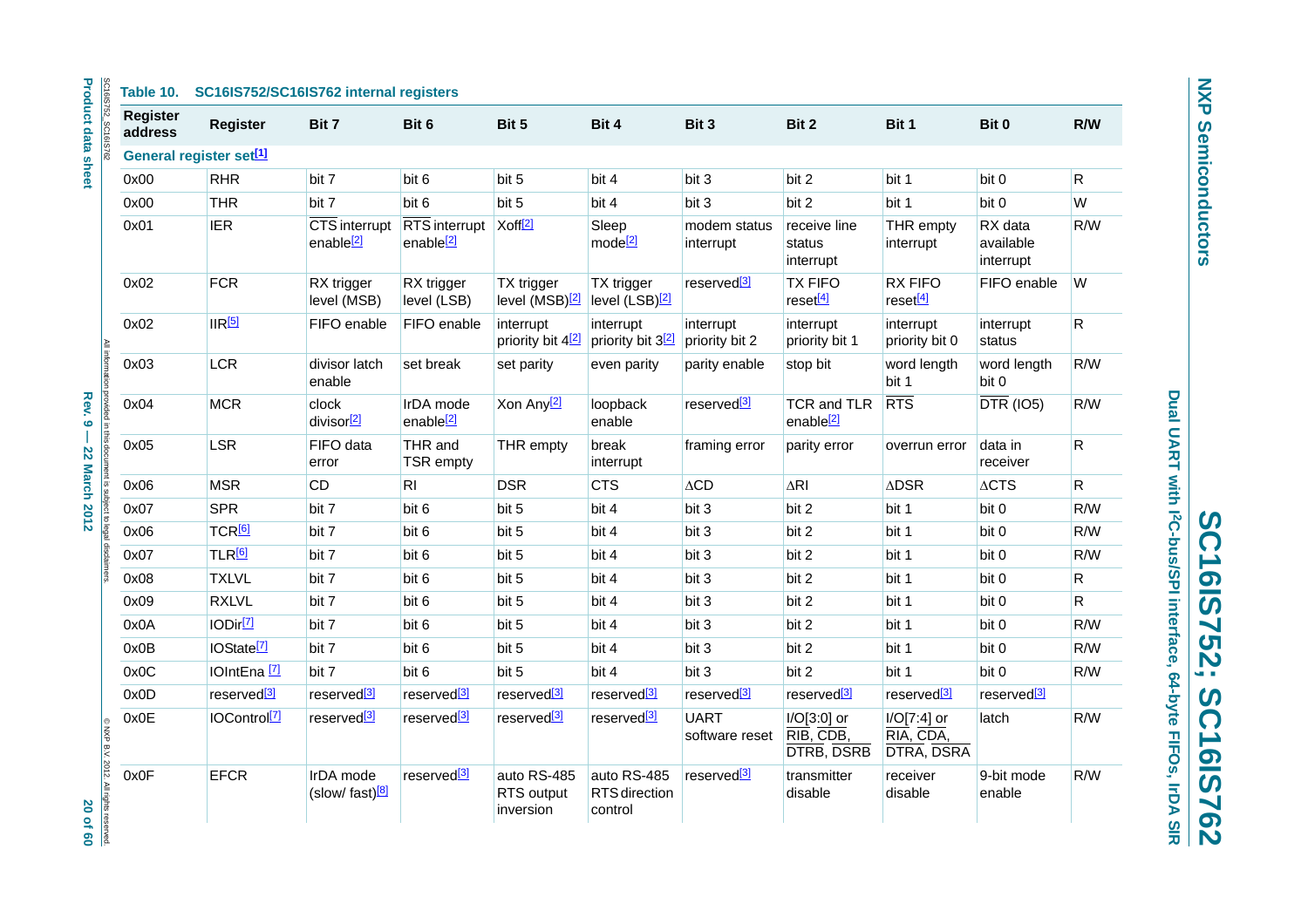#### **Table 10. SC16IS752/SC16IS762 internal registers** *…continued*

| ခြ            | Table 10.                           | SC16IS752/SC16IS762 internal registers continued |          |          |                                |                                 |                                |                                |                                |                                |     |  |
|---------------|-------------------------------------|--------------------------------------------------|----------|----------|--------------------------------|---------------------------------|--------------------------------|--------------------------------|--------------------------------|--------------------------------|-----|--|
| :16IS752      | <b>Register</b><br>address          | <b>Register</b>                                  | Bit 7    | Bit 6    | Bit 5                          | Bit 4                           | Bit 3                          | Bit 2                          | Bit 1                          | Bit 0                          | R/W |  |
| SC16IS762     | Special register set <sup>[9]</sup> |                                                  |          |          |                                |                                 |                                |                                |                                |                                |     |  |
|               | 0x00                                | <b>DLL</b>                                       | bit 7    | bit 6    | bit 5                          | bit 4                           | bit 3                          | bit 2                          | bit 1                          | bit 0                          | R/W |  |
|               | 0x01                                | <b>DLH</b>                                       | bit 7    | bit 6    | bit 5                          | bit 4                           | bit 3                          | bit 2                          | bit 1                          | bit 0                          | R/W |  |
|               | <b>Enhanced register set[10]</b>    |                                                  |          |          |                                |                                 |                                |                                |                                |                                |     |  |
|               | 0x02                                | <b>EFR</b>                                       | Auto CTS | Auto RTS | special<br>character<br>detect | enable<br>enhanced<br>functions | software flow<br>control bit 3 | software flow<br>control bit 2 | software flow<br>control bit 1 | software flow<br>control bit 0 | R/W |  |
|               | 0x04                                | XON <sub>1</sub>                                 | bit 7    | bit 6    | bit 5                          | bit 4                           | bit 3                          | bit 2                          | bit 1                          | bit 0                          | R/W |  |
|               | 0x05                                | XON <sub>2</sub>                                 | bit 7    | bit 6    | bit 5                          | bit 4                           | bit 3                          | bit 2                          | bit 1                          | bit 0                          | R/W |  |
|               | 0x06                                | XOFF1                                            | bit 7    | bit 6    | bit 5                          | bit 4                           | bit 3                          | bit 2                          | bit 1                          | bit 0                          | R/W |  |
| All informati | 0x07                                | XOFF <sub>2</sub>                                | bit 7    | bit 6    | bit 5                          | bit 4                           | bit 3                          | bit 2                          | bit 1                          | bit 0                          | R/W |  |

<span id="page-20-1"></span>

<span id="page-20-2"></span>

<span id="page-20-4"></span><span id="page-20-3"></span>

<span id="page-20-0"></span>[1] These registers are accessible only when LCR(7) = logic 0.<br>
[2] This bit can only be modified if register bit ER[4] is enabled.<br>
[3] These bits are reserved and should be set to logic 0.<br>
[5] These reserved and should

<span id="page-20-5"></span>

<span id="page-20-6"></span>

<span id="page-20-7"></span>

<span id="page-20-8"></span>

<span id="page-20-9"></span>

**Product data sheet Product data sheet**

@ NXP B.V. 2012. All rights © NXP B.V. 2012. All rights reserved. 21 of 60 reserved.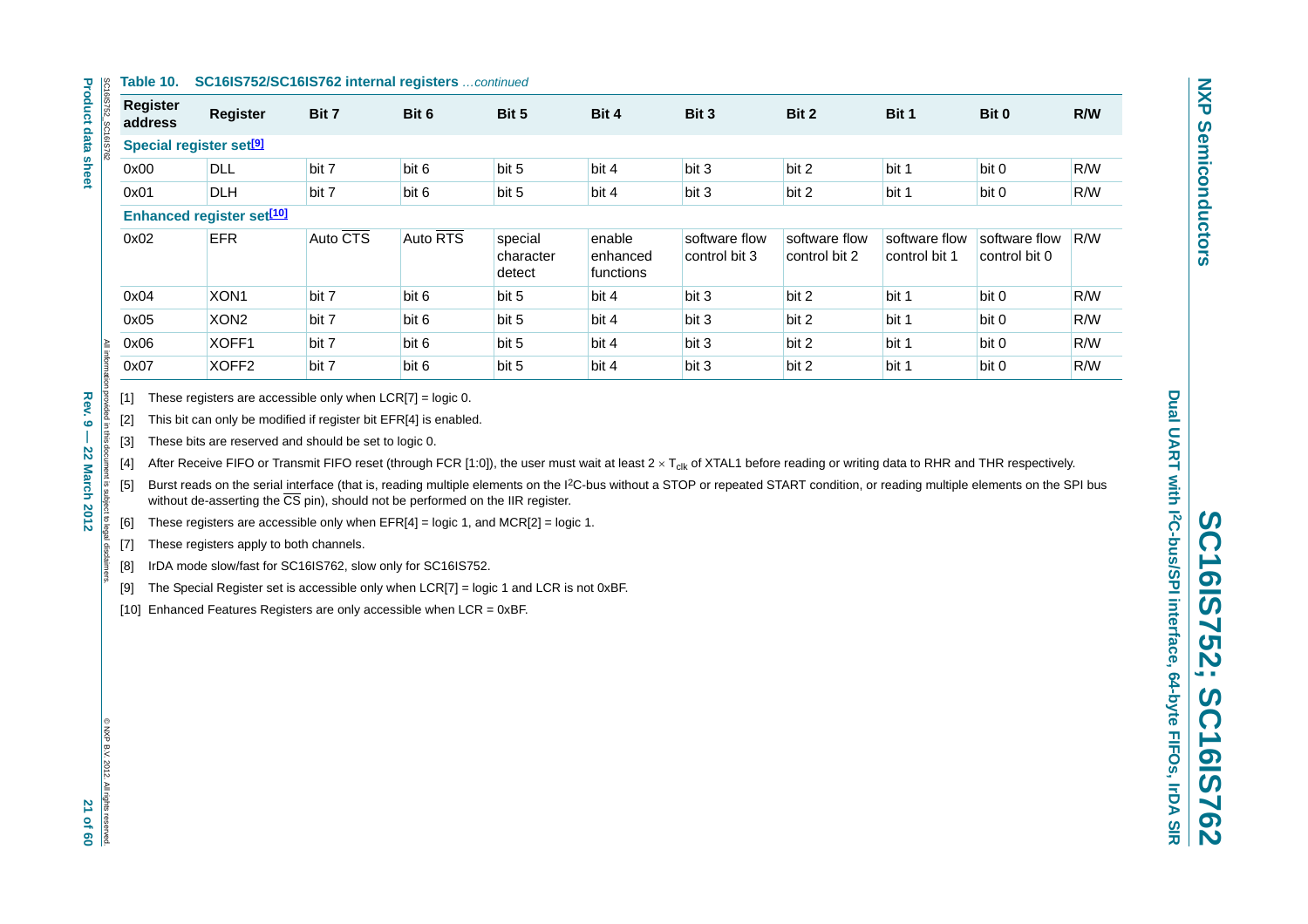## <span id="page-21-1"></span>**8.1 Receive Holding Register (RHR)**

The receiver section consists of the Receive Holding Register (RHR) and the Receive Shift Register (RSR). The RHR is actually a 64-byte FIFO. The RSR receives serial data from the RX terminal. The data is converted to parallel data and moved to the RHR. The receiver section is controlled by the Line Control Register. If the FIFO is disabled, location zero of the FIFO is used to store the characters.

## <span id="page-21-2"></span>**8.2 Transmit Holding Register (THR)**

The transmitter section consists of the Transmit Holding Register (THR) and the Transmit Shift Register (TSR). The THR is actually a 64-byte FIFO. The THR receives data and shifts it into the TSR, where it is converted to serial data and moved out on the TX terminal. If the FIFO is disabled, location zero of the FIFO is used to store the byte. Characters are lost if overflow occurs.

## <span id="page-21-3"></span>**8.3 Interrupt Enable Register (IER)**

The Interrupt Enable Register (IER) enables each of the six types of interrupt, receiver error, RHR interrupt, THR interrupt, Modem Status, Xoff received, or CTS/RTS change of state from LOW to HIGH. The IRQ output signal is activated in response to interrupt generation. [Table 11](#page-21-0) shows Interrupt Enable Register bit settings.

| <b>Bit</b> | <b>Symbol</b>           | <b>Description</b>                                                                                                                  |
|------------|-------------------------|-------------------------------------------------------------------------------------------------------------------------------------|
| 7          | IER[7] <sup>[1]</sup>   | CTS interrupt enable.                                                                                                               |
|            |                         | logic 0 = disable the CTS interrupt (normal default condition)                                                                      |
|            |                         | logic $1 =$ enable the CTS interrupt                                                                                                |
| 6          | $IER[6]$ <sup>11</sup>  | RTS interrupt enable.                                                                                                               |
|            |                         | logic $0 =$ disable the RTS interrupt (normal default condition)                                                                    |
|            |                         | logic $1 =$ enable the RTS interrupt                                                                                                |
| 5          | $IER[5]$ <sup>[1]</sup> | Xoff interrupt.                                                                                                                     |
|            |                         | $logic 0$ = disable the Xoff interrupt (normal default condition)                                                                   |
|            |                         | logic $1$ = enable the Xoff interrupt                                                                                               |
| 4          | $IER[4]$ <sup>[1]</sup> | Sleep mode.                                                                                                                         |
|            |                         | $logic 0 = disable Sleep mode (normal default condition)$                                                                           |
|            |                         | logic 1 = enable Sleep mode. See Section 7.6 "Sleep mode" for details.                                                              |
| 3          | ER[3]                   | Modem Status interrupt.                                                                                                             |
|            |                         | logic 0 = disable the Modem Status Register interrupt (normal default<br>condition)                                                 |
|            |                         | logic $1$ = enable the Modem Status Register interrupt                                                                              |
|            |                         | <b>Remark:</b> See IOControl register bit 1 or bit 2 (in Table 29) for the description<br>of how to program the pins as modem pins. |
| 2          | IER[2]                  | Receive Line Status interrupt.                                                                                                      |
|            |                         | logic $0 =$ disable the receiver line status interrupt (normal default condition)                                                   |
|            |                         | logic $1$ = enable the receiver line status interrupt                                                                               |

#### <span id="page-21-0"></span>**Table 11. Interrupt Enable Register bits description**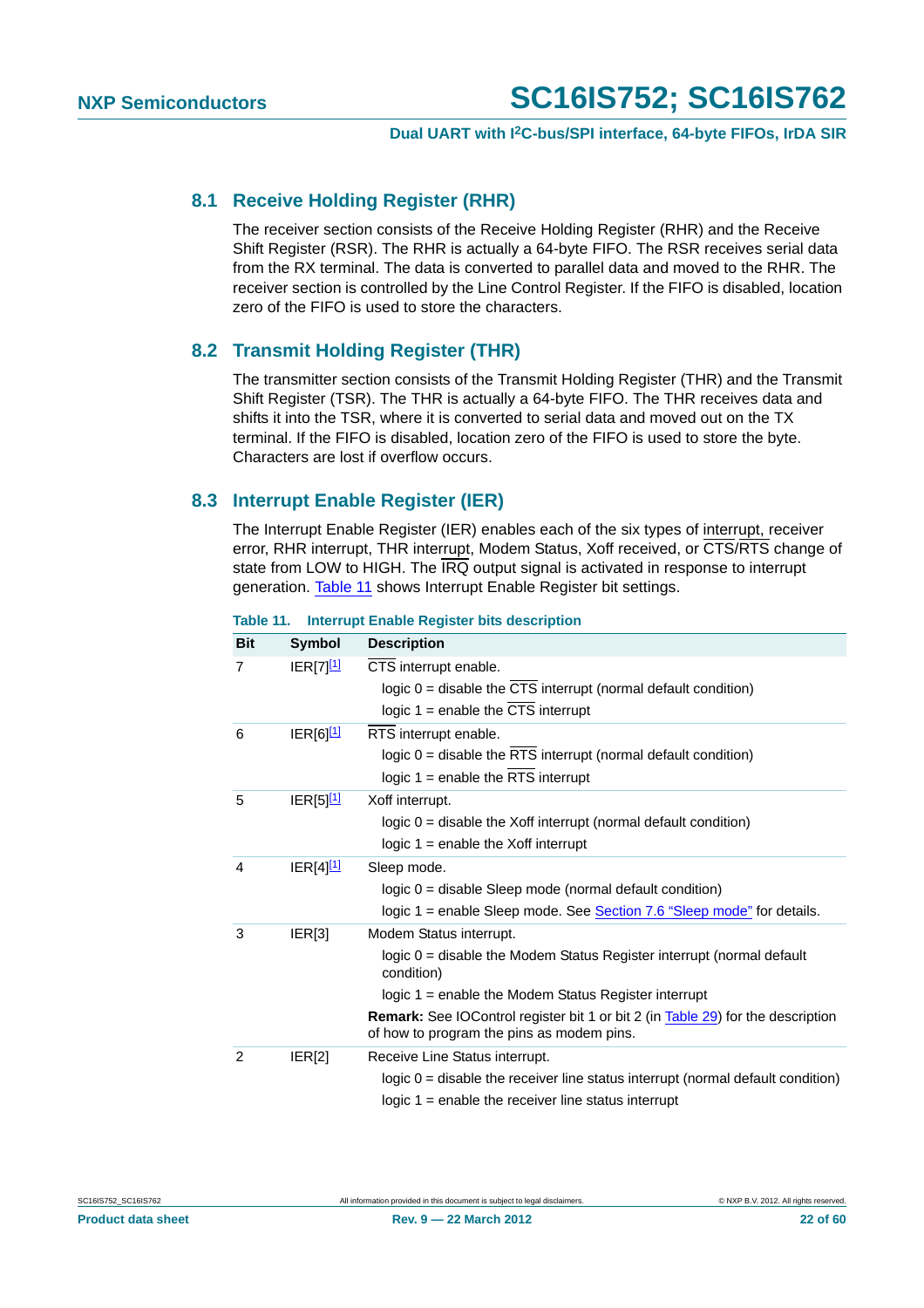## **Dual UART with I2C-bus/SPI interface, 64-byte FIFOs, IrDA SIR**

**Table 11. Interrupt Enable Register bits description** *…continued*

| <b>Bit</b> | <b>Symbol</b> | <b>Description</b>                                                                                                                               |
|------------|---------------|--------------------------------------------------------------------------------------------------------------------------------------------------|
|            | IER[1]        | Transmit Holding Register interrupt.<br>$logic 0$ = disable the THR interrupt (normal default condition)<br>logic $1 =$ enable the THR interrupt |
| 0          | <b>IERIOI</b> | Receive Holding Register interrupt.<br>$logic 0$ = disable the RHR interrupt (normal default condition)<br>logic $1$ = enable the RHR interrupt  |

<span id="page-22-0"></span>[1] IER[7:4] can only be modified if EFR[4] is set, that is, EFR[4] is a write enable. Re-enabling IER[1] will not cause a new interrupt if the THR is below the threshold.

## <span id="page-22-3"></span>**8.4 FIFO Control Register (FCR)**

This is a write-only register that is used for enabling the FIFOs, clearing the FIFOs, setting transmitter and receiver trigger levels. [Table 12](#page-22-1) shows FIFO Control Register bit settings.

<span id="page-22-1"></span>

| Table 12. |  |  |  |  | <b>FIFO Control Register bits description</b> |
|-----------|--|--|--|--|-----------------------------------------------|
|-----------|--|--|--|--|-----------------------------------------------|

| <b>Bit</b> | <b>Symbol</b>                 | <b>Description</b>                                                                                                                                                                                             |
|------------|-------------------------------|----------------------------------------------------------------------------------------------------------------------------------------------------------------------------------------------------------------|
| 7:6        | FCR[7] (MSB),<br>FCR[6] (LSB) | RX trigger. Sets the trigger level for the RX FIFO.<br>$00 = 8$ characters                                                                                                                                     |
|            |                               | $01 = 16$ characters                                                                                                                                                                                           |
|            |                               | $10 = 56$ characters<br>$11 = 60$ characters                                                                                                                                                                   |
| 5:4        |                               |                                                                                                                                                                                                                |
|            | FCR[5] (MSB),<br>FCR[4] (LSB) | TX trigger. Sets the trigger level for the TX FIFO.                                                                                                                                                            |
|            |                               | $00 = 8$ spaces<br>$01 = 16$ spaces                                                                                                                                                                            |
|            |                               | $10 = 32$ spaces                                                                                                                                                                                               |
|            |                               | $11 = 56$ spaces                                                                                                                                                                                               |
|            |                               | FCR[5:4] can only be modified and enabled when EFR[4] is set. This is                                                                                                                                          |
|            |                               | because the transmit trigger level is regarded as an enhanced function.                                                                                                                                        |
| 3          | <b>FCR[3]</b>                 | reserved                                                                                                                                                                                                       |
| 2          | FCR[2][1]                     | Reset TX FIFO.                                                                                                                                                                                                 |
|            |                               | $logic 0 = no FIFO transmit reset (normal default condition)$                                                                                                                                                  |
|            |                               | logic $1 =$ clears the contents of the transmit FIFO and resets the FIFO<br>level logic (the Transmit Shift Register is not cleared or altered). This<br>bit will return to a logic 0 after clearing the FIFO. |
| 1          | FCR[1] <sup>[1]</sup>         | Reset RX FIFO                                                                                                                                                                                                  |
|            |                               | $logic 0 = no FIFO receive reset (normal default condition)$                                                                                                                                                   |
|            |                               | logic $1 =$ clears the contents of the receive FIFO and resets the FIFO<br>level logic (the Receive Shift Register is not cleared or altered). This<br>bit will return to a logic 0 after clearing the FIFO.   |
| $\Omega$   | <b>FCR[0]</b>                 | FIFO enable                                                                                                                                                                                                    |
|            |                               | $logic 0$ = disable the transmit and receive FIFO (normal default<br>condition)                                                                                                                                |
|            |                               | logic $1 =$ enable the transmit and receive $FIFO$                                                                                                                                                             |
|            |                               |                                                                                                                                                                                                                |

<span id="page-22-2"></span>[1] FIFO reset logic requires at least two XTAL1 clocks, therefore, they cannot be reset without the presence of the XTAL1 clock.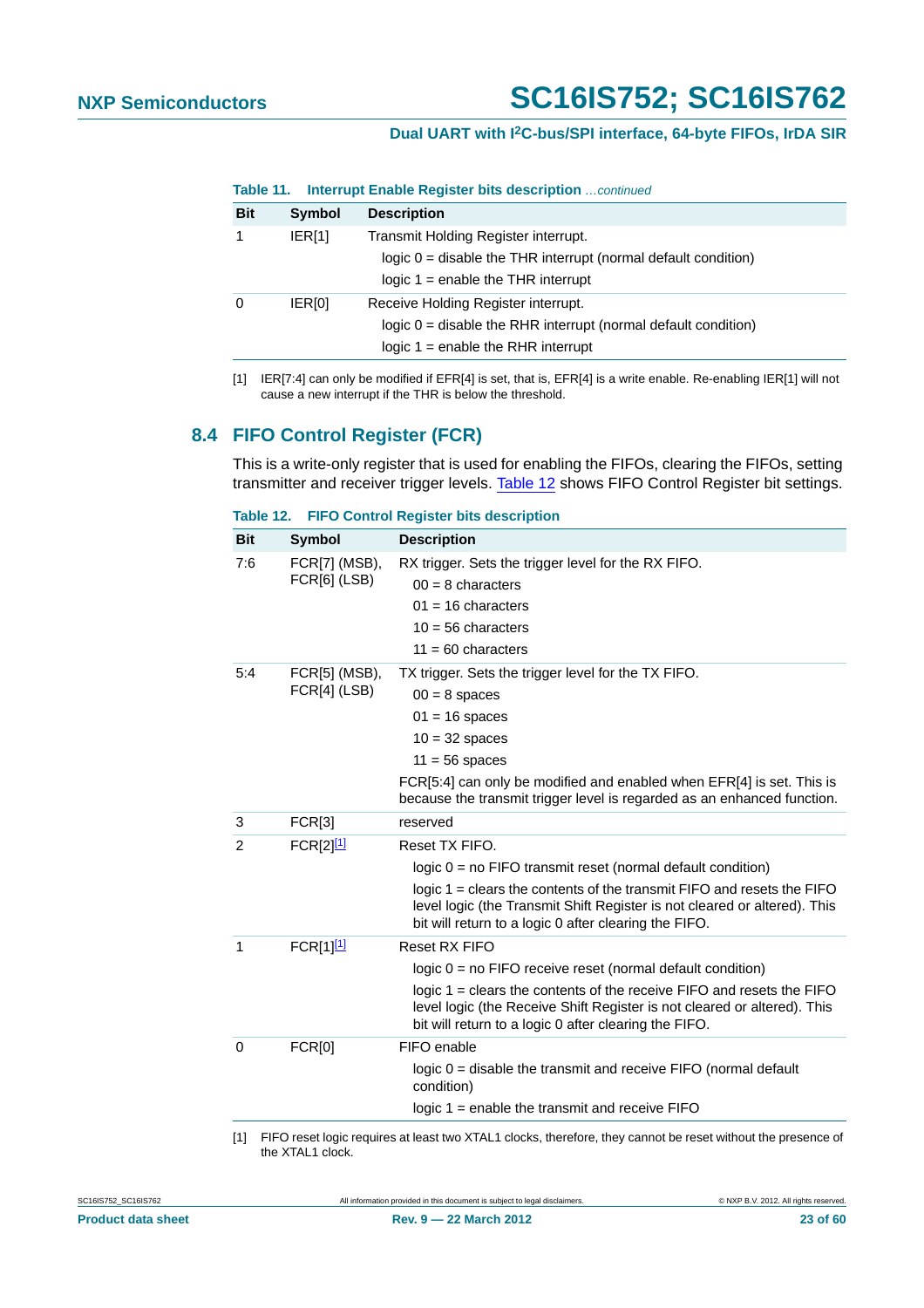## <span id="page-23-4"></span>**8.5 Interrupt Identification Register (IIR)**

The IIR is a read-only 8-bit register which provides the source of the interrupt in a prioritized manner. [Table 13](#page-23-0) shows Interrupt Identification Register bit settings.

<span id="page-23-0"></span>

| Table 13.  | Interrupt Identification Register bits description |                                                                                                 |  |  |  |
|------------|----------------------------------------------------|-------------------------------------------------------------------------------------------------|--|--|--|
| <b>Bit</b> | Symbol                                             | <b>Description</b>                                                                              |  |  |  |
| 7:6        | IIR[7:6]                                           | Mirror the contents of FCR[0].                                                                  |  |  |  |
| 5:1        | IIR[5:1]                                           | 5-bit encoded interrupt. See Table 14.                                                          |  |  |  |
| $\Omega$   | IR[0]                                              | Interrupt status.<br>logic $0 = an$ interrupt is pending<br>logic $1 = no$ interrupt is pending |  |  |  |

## <span id="page-23-1"></span>**Table 14. Interrupt source**

| <b>Priority</b><br>level | IR[5]    | IR[4]        | IR[3]    | IR[2]    | IR[1]    | IR[0]    | Source of the interrupt                                             |
|--------------------------|----------|--------------|----------|----------|----------|----------|---------------------------------------------------------------------|
|                          | $\Omega$ | $\Omega$     | $\Omega$ | 1        | 1        | $\Omega$ | Receive Line Status error                                           |
| 2                        | 0        | $\mathbf{0}$ | 1        | 1        | $\Omega$ | 0        | Receiver time-out interrupt                                         |
| 2                        | 0        | 0            | $\Omega$ | 1        | 0        | 0        | <b>RHR</b> interrupt                                                |
| 3                        | 0        | $\Omega$     | $\Omega$ | 0        | 1        | 0        | <b>THR</b> interrupt                                                |
| 4                        | 0        | $\Omega$     | $\Omega$ | $\Omega$ | 0        | $\Omega$ | modem interrupt <sup>[1]</sup>                                      |
| 5                        | 1        | 1            | $\Omega$ | $\Omega$ | $\Omega$ | 0        | input pin change of state <sup>[1]</sup>                            |
| 6                        | 0        | 1            | $\Omega$ | 0        | 0        | 0        | received Xoff signal/special<br>character                           |
|                          | 1        | 0            | $\Omega$ | 0        | 0        | 0        | CTS, RTS change of state<br>from active (LOW) to<br>inactive (HIGH) |

<span id="page-23-2"></span>[1] Modem interrupt status must be read via MSR register and GPIO interrupt status must be read via IOState register.

## <span id="page-23-5"></span>**8.6 Line Control Register (LCR)**

This register controls the data communication format. The word length, number of stop bits, and parity type are selected by writing the appropriate bits to the LCR. [Table 15](#page-23-3) shows the Line Control Register bit settings.

#### <span id="page-23-3"></span>**Table 15. Line Control Register bits description**

| <b>Bit</b> | Symbol             | <b>Description</b>                                                                                                                                                                                                                                                                                                                                                                                                         |  |  |  |
|------------|--------------------|----------------------------------------------------------------------------------------------------------------------------------------------------------------------------------------------------------------------------------------------------------------------------------------------------------------------------------------------------------------------------------------------------------------------------|--|--|--|
|            | LCR[7]             | Divisor latch enable.                                                                                                                                                                                                                                                                                                                                                                                                      |  |  |  |
|            |                    | $logic 0 = divisor$ latch disabled (normal default condition)                                                                                                                                                                                                                                                                                                                                                              |  |  |  |
|            |                    | $logic 1 = divisor$ latch enabled                                                                                                                                                                                                                                                                                                                                                                                          |  |  |  |
| 6          | LCR <sub>[6]</sub> | Break control bit. When enabled, the Break control bit causes a break<br>condition to be transmitted (the TX output is forced to a logic 0 state).<br>This condition exists until disabled by setting LCR[6] to a logic 0.<br>$logic 0 = no TX break condition (normal default condition)$<br>logic 1 = forces the transmitter output $(TX)$ to a logic 0 to alert the<br>communication terminal to a line break condition |  |  |  |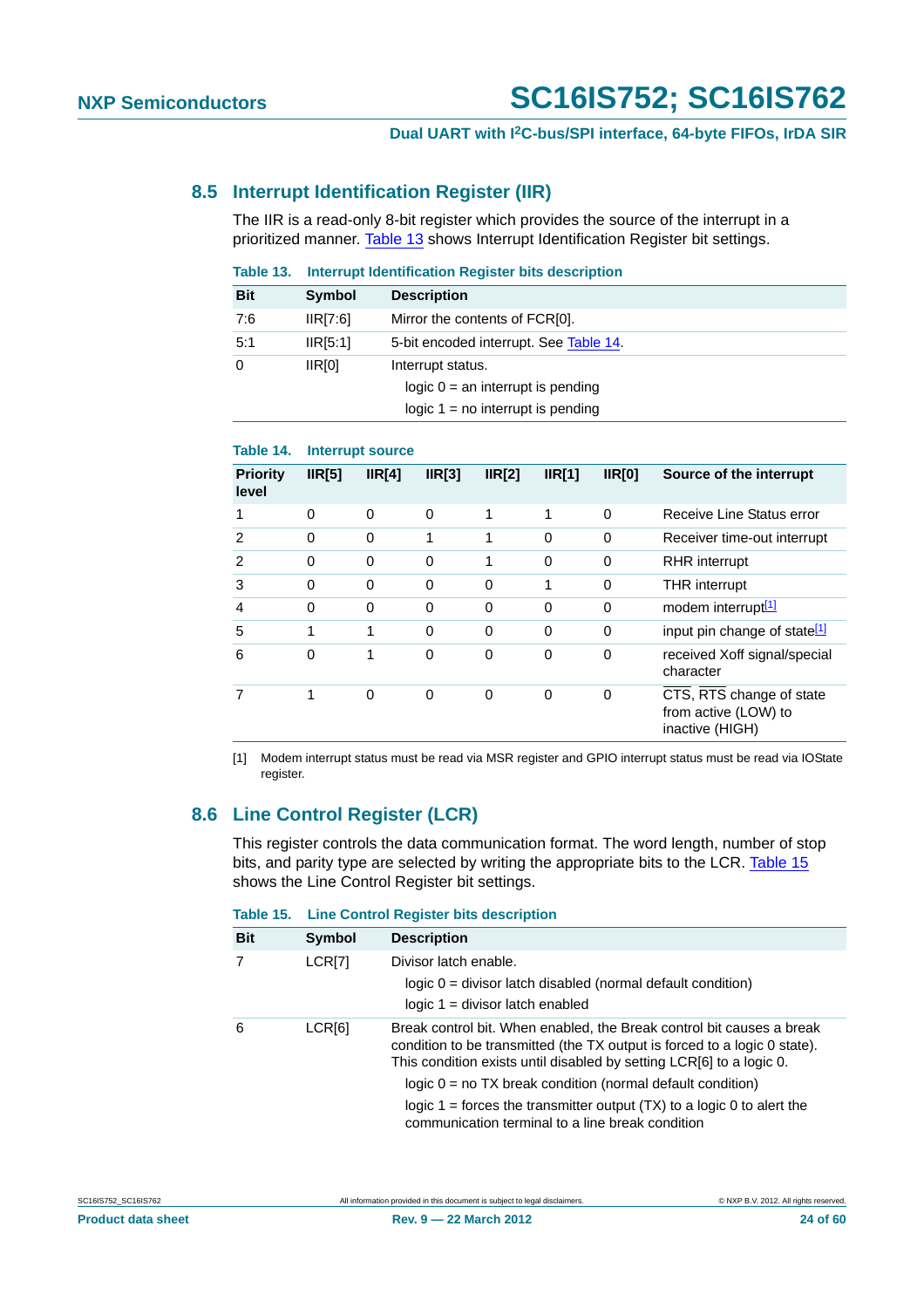## **Dual UART with I2C-bus/SPI interface, 64-byte FIFOs, IrDA SIR**

|  |  | Table 15. Line Control Register bits description  continued |
|--|--|-------------------------------------------------------------|
|  |  |                                                             |

| <b>Bit</b>     | <b>Symbol</b> | <b>Description</b>                                                                                                   |
|----------------|---------------|----------------------------------------------------------------------------------------------------------------------|
| 5              | LCR[5]        | Set parity. LCR[5] selects the forced parity format (if $LCR[3] = log(c 1)$ .                                        |
|                |               | $logic 0 = parity$ is not forced (normal default condition).                                                         |
|                |               | $LCR[5]$ = logic 1 and $LCR[4]$ = logic 0: parity bit is forced to a logical 1<br>for the transmit and receive data. |
|                |               | $LCR[5]$ = logic 1 and $LCR[4]$ = logic 1: parity bit is forced to a logical 0<br>for the transmit and receive data. |
| 4              | LCR[4]        | Parity type select.                                                                                                  |
|                |               | logic $0 =$ odd parity is generated (if LCR[3] = logic 1)                                                            |
|                |               | logic $1 =$ even parity is generated (if LCR[3] = logic 1)                                                           |
| 3              | LCR[3]        | Parity enable.                                                                                                       |
|                |               | $logic 0 = no parity (normal default condition)$                                                                     |
|                |               | logic $1 = a$ parity bit is generated during transmission and the receiver<br>checks for received parity             |
| $\mathfrak{p}$ | LCR[2]        | Number of Stop bits. Specifies the number of stop bits.                                                              |
|                |               | 0 to 1 stop bit (word length = $5, 6, 7, 8$ )                                                                        |
|                |               | 1 to 1.5 stop bits (word length = $5$ )                                                                              |
|                |               | $1 = 2$ stop bits (word length = 6, 7, 8)                                                                            |
| 1:0            | LCR[1:0]      | Word length bits 1, 0. These two bits specify the word length to be<br>transmitted or received (see Table 18).       |

## **Table 16. LCR[5] parity selection**

| LCR[5] | LCR[4] | LCR[3] | <b>Parity selection</b> |
|--------|--------|--------|-------------------------|
| X      |        |        | no parity               |
| 0      |        |        | odd parity              |
| 0      |        |        | even parity             |
|        | O      |        | forced parity '1'       |
|        |        |        | forced parity '0'       |

## **Table 17. LCR[2] stop bit length**

| <b>LCR[2]</b> | Word length (bits) | Stop bit length (bit times) |
|---------------|--------------------|-----------------------------|
|               | 5, 6, 7, 8         |                             |
|               |                    | $1\frac{1}{2}$              |
|               | 6, 7, 8            |                             |

<span id="page-24-0"></span>

|               | Table 18. LCR[1:0] word length |                    |  |
|---------------|--------------------------------|--------------------|--|
| <b>LCR[1]</b> | LCR[0]                         | Word length (bits) |  |
|               |                                | :                  |  |
|               |                                | 6                  |  |
|               |                                |                    |  |
|               |                                |                    |  |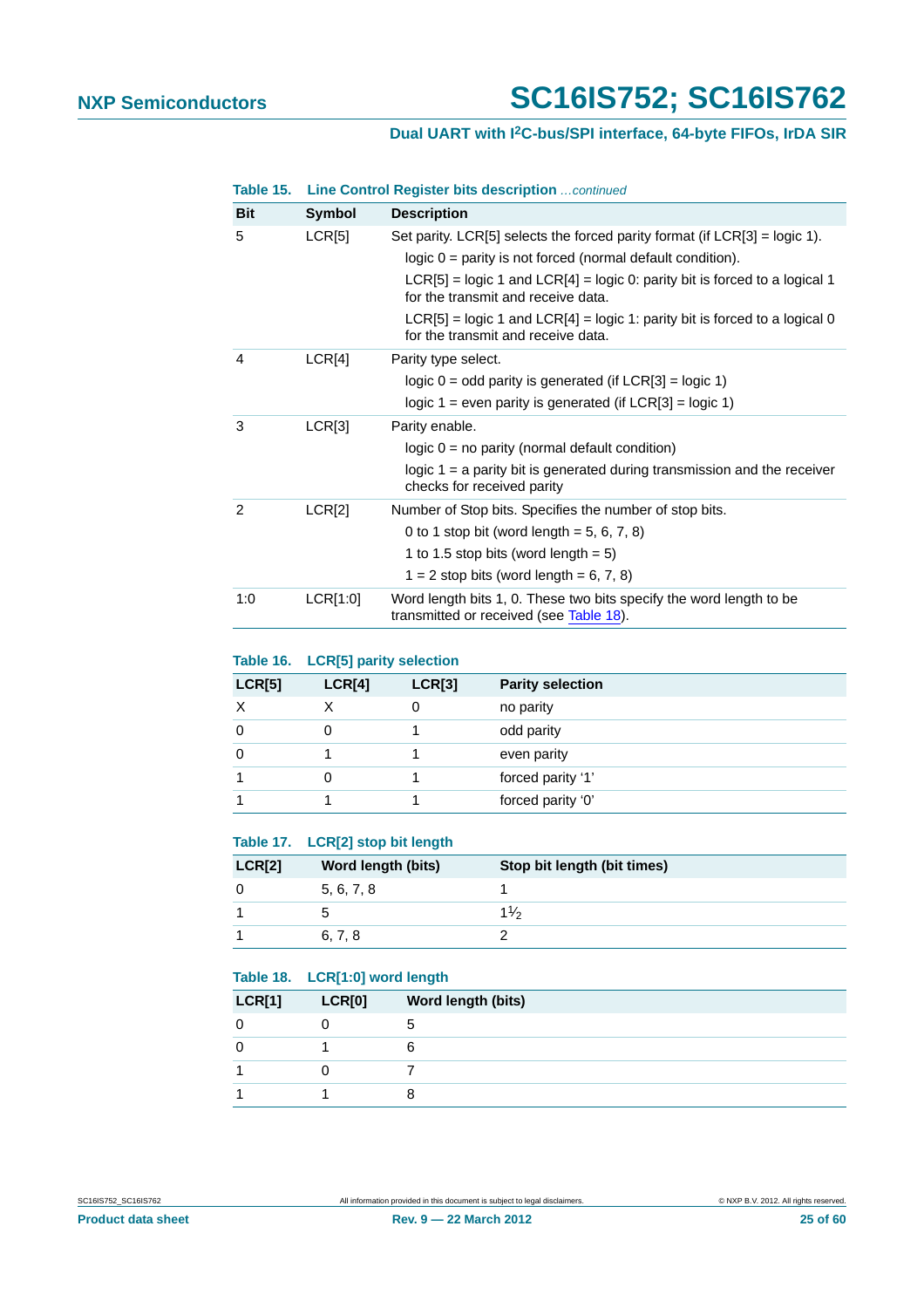## <span id="page-25-2"></span>**8.7 Modem Control Register (MCR)**

The MCR controls the interface with the mode, data set, or peripheral device that is emulating the modem. [Table 19](#page-25-0) shows Modem Control Register bit settings.

<span id="page-25-0"></span>

| Table 19.  |                         | <b>Modem Control Register bits description</b>                                                                                                                                                                                                                                                                                         |
|------------|-------------------------|----------------------------------------------------------------------------------------------------------------------------------------------------------------------------------------------------------------------------------------------------------------------------------------------------------------------------------------|
| <b>Bit</b> | Symbol                  | <b>Description</b>                                                                                                                                                                                                                                                                                                                     |
| 7          | $MCR[7]$ <sup>[1]</sup> | Clock divisor.<br>$logic 0 = divide-by-1 clock input$<br>$logic 1 = divide-by-4 clock input$                                                                                                                                                                                                                                           |
| 6          | $MCR[6]$ <sup>[1]</sup> | IrDA mode enable.<br>$logic 0 = normal UART mode$<br>$logic 1 = IrDA mode$                                                                                                                                                                                                                                                             |
| 5          | $MCR[5]$ <sup>[1]</sup> | Xon Any.<br>$logic 0 = disable Xon Any function$<br>logic $1 =$ enable Xon Any function                                                                                                                                                                                                                                                |
| 4          | MCR[4]                  | Enable loopback.<br>$logic 0 = normal operating mode$<br>logic $1$ = enable local Loopback mode (internal). In this mode the<br>MCR[1:0] signals are looped back into MSR[4:5] and the TX output is<br>looped back to the RX input internally.                                                                                         |
| 3          | MCR[3]                  | reserved                                                                                                                                                                                                                                                                                                                               |
| 2          | MCR[2]                  | TCR and TLR enable.<br>logic $0 =$ disable the TCR and TLR register<br>logic $1$ = enable the TCR and TLR register                                                                                                                                                                                                                     |
| 1          | MCR[1]                  | RTS<br>$logic 0 = force RTS output to inactive (HIGH)$<br>logic 1 = force RTS output to active (LOW). In Loopback mode,<br>controls MSR[4]. If Auto-RTS is enabled, the RTS output is controlled<br>by hardware flow control.                                                                                                          |
| 0          | MCR[0]                  | DTR. If GPIO5 or GPIO1 is selected as DTR modem pin through<br>IOControl register bit 1 or bit 2, the state of DTR pin can be controlled as<br>below. Writing to IOState bit 5 or bit 1 will not have any effect on the DTR<br>pin.<br>logic $0 =$ force DTR output to inactive (HIGH)<br>logic $1 =$ force DTR output to active (LOW) |

<span id="page-25-1"></span>[1] MCR[7:5] and MCR[2] can only be modified when EFR[4] is set, that is, EFR[4] is a write enable.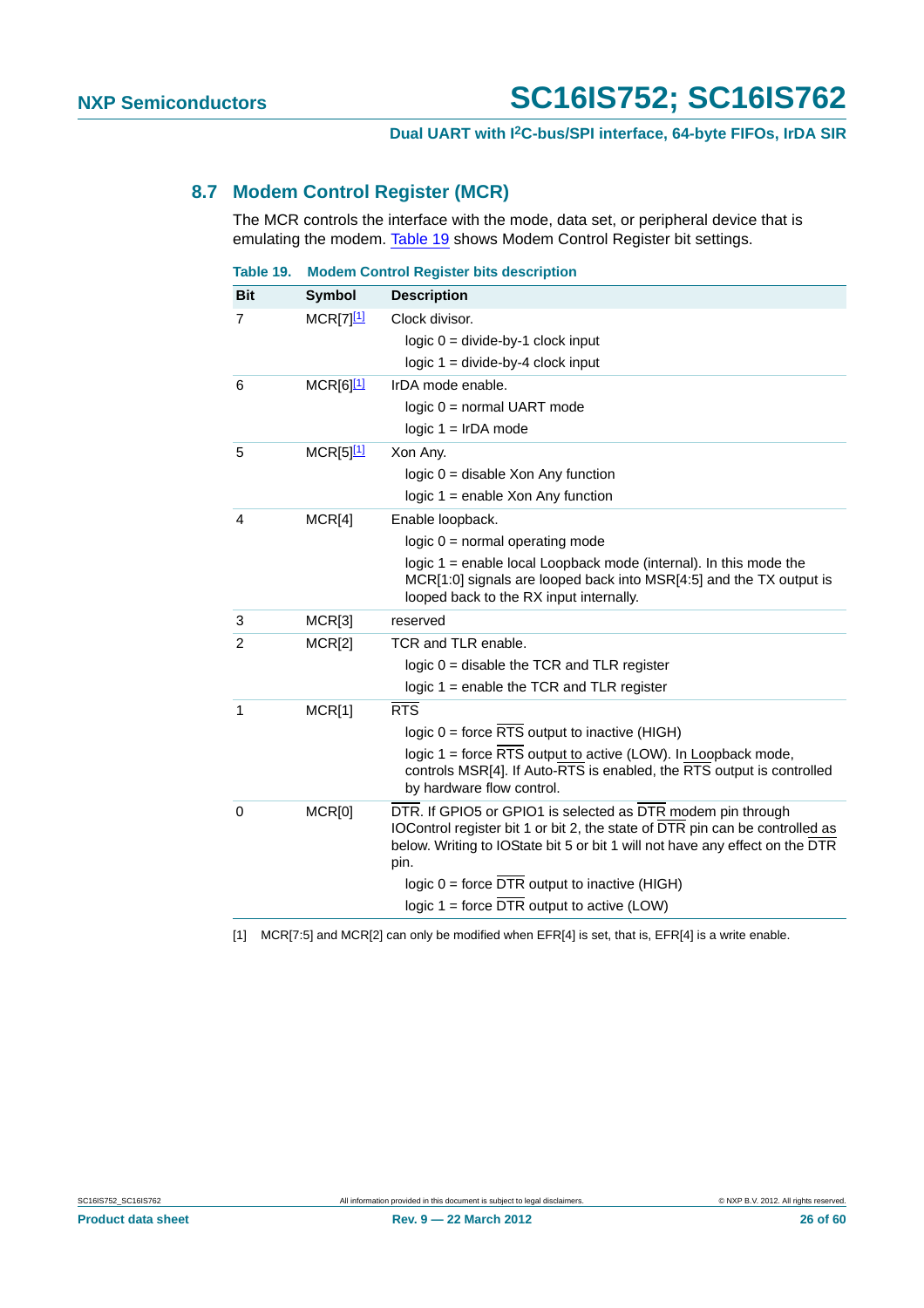## **Dual UART with I2C-bus/SPI interface, 64-byte FIFOs, IrDA SIR**

## <span id="page-26-1"></span>**8.8 Line Status Register (LSR)**

[Table 20](#page-26-0) shows the Line Status Register bit settings.

<span id="page-26-0"></span>

| Table 20.      | <b>Line Status Register bits description</b> |                                                                                                                                                                           |
|----------------|----------------------------------------------|---------------------------------------------------------------------------------------------------------------------------------------------------------------------------|
| <b>Bit</b>     | <b>Symbol</b>                                | <b>Description</b>                                                                                                                                                        |
| 7              | LSR[7]                                       | FIFO data error.                                                                                                                                                          |
|                |                                              | logic $0 = no$ error (normal default condition)                                                                                                                           |
|                |                                              | logic $1 = at$ least one parity error, framing error, or break indication is in<br>the receiver FIFO. This bit is cleared when no more errors are present<br>in the FIFO. |
| 6              | LSR[6]                                       | THR and TSR empty. This bit is the Transmit Empty indicator.                                                                                                              |
|                |                                              | logic $0 =$ transmitter hold and shift registers are not empty                                                                                                            |
|                |                                              | logic $1 =$ transmitter hold and shift registers are empty                                                                                                                |
| 5              | LSR[5]                                       | THR empty. This bit is the Transmit Holding Register Empty indicator.                                                                                                     |
|                |                                              | logic $0 =$ Transmit Hold Register is not empty.                                                                                                                          |
|                |                                              | logic 1 = Transmit Hold Register is empty. The host can now load up to<br>64 characters of data into the THR if the TX FIFO is enabled.                                   |
| 4              | LSR[4]                                       | Break interrupt.                                                                                                                                                          |
|                |                                              | logic $0 = no$ break condition (normal default condition).                                                                                                                |
|                |                                              | logic $1 = a$ break condition occurred and associated character is $0x00$<br>(RX was LOW for one character time frame)                                                    |
| 3              | LSR[3]                                       | Framing error.                                                                                                                                                            |
|                |                                              | logic 0 = no framing error in data being read from RX FIFO (normal<br>default condition)                                                                                  |
|                |                                              | logic $1 =$ framing error occurred in data being read from RX FIFO<br>(received data did not have a valid stop bit)                                                       |
| $\overline{2}$ | LSR[2]                                       | Parity error.                                                                                                                                                             |
|                |                                              | $logic 0 = no parity error (normal default condition)$                                                                                                                    |
|                |                                              | logic $1 =$ parity error in data being read from RX FIFO                                                                                                                  |
| 1              | LSR[1]                                       | Overrun error.                                                                                                                                                            |
|                |                                              | logic $0 = no$ overrun error (normal default condition)                                                                                                                   |
|                |                                              | $logic 1 = overrun error has occurred$                                                                                                                                    |
| 0              | LSR[0]                                       | Data in receiver.                                                                                                                                                         |
|                |                                              | logic $0 =$ no data in receive FIFO (normal default condition)                                                                                                            |
|                |                                              | logic $1 = at least one character in the RX FIFO$                                                                                                                         |

When the LSR is read, LSR[4:2] reflect the error bits (BI, FE, PE) of the character at the top of the RX FIFO (next character to be read). Therefore, errors in a character are identified by reading the LSR and then reading the RHR.

LSR[7] is set when there is an error anywhere in the RX FIFO, and is cleared only when there are no more errors remaining in the FIFO.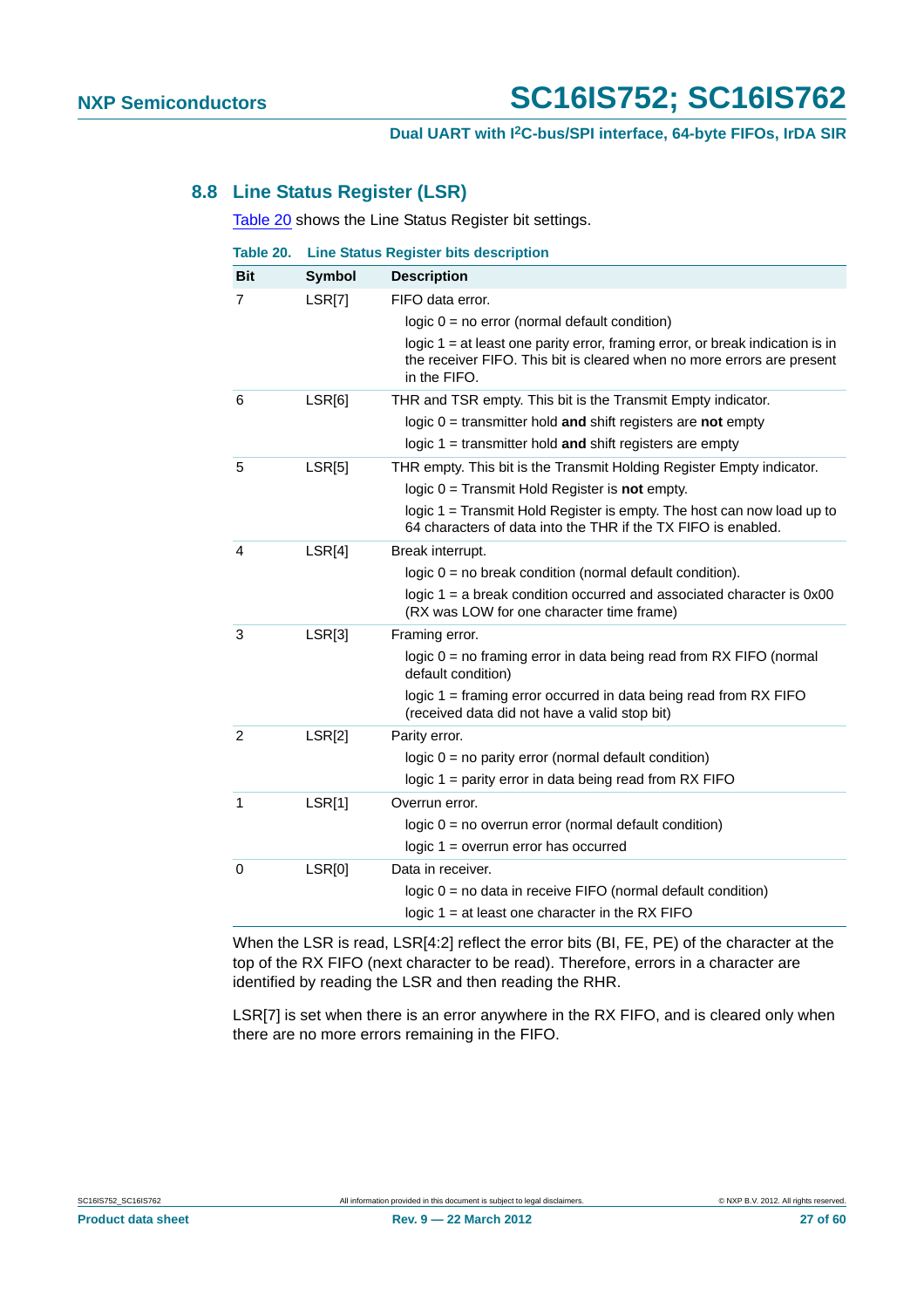## <span id="page-27-1"></span>**8.9 Modem Status Register (MSR)**

This 8-bit register provides information about the current state of the control lines from the modem, data set, or peripheral device to the host. It also indicates when a control input from the modem changes state. [Table 21](#page-27-0) shows Modem Status Register bit settings per channel.

<span id="page-27-0"></span>

| Table 21.      |               | <b>Modem Status Register bits description</b>                                                                                                                                                                                                                                                            |
|----------------|---------------|----------------------------------------------------------------------------------------------------------------------------------------------------------------------------------------------------------------------------------------------------------------------------------------------------------|
| <b>Bit</b>     | <b>Symbol</b> | <b>Description</b>                                                                                                                                                                                                                                                                                       |
| 7              | MSR[7]        | CD (active HIGH, logical 1). If GPIO6 or GPIO2 is selected as CD<br>modem pin through IOControl register bit 1 or bit 2, the state of CD pin<br>can be read from this bit. This bit is the complement of the CD input.<br>Reading IOState bit 6 or bit 2 does not reflect the true state of CD pin.      |
| 6              | MSR[6]        | RI (active HIGH, logical 1). If GPIO7 or GPIO3 is selected as RI modem<br>pin through IOControl register bit 1 or bit 2, the state of RI pin can be<br>read from this bit. This bit is the complement of the RI input. Reading<br>IOState bit 7 or bit 3 does not reflect the true state of RI pin.      |
| 5              | MSR[5]        | DSR (active HIGH, logical 1). If GPIO4 or GPIO0 is selected as DSR<br>modem pin through IOControl register bit 1 or bit 2, the state of DSR pin<br>can be read from this bit. This bit is the complement of the DSR input.<br>Reading IOState bit 4 or bit 0 does not reflect the true state of DSR pin. |
| $\overline{4}$ | MSR[4]        | CTS (active HIGH, logical 1). This bit is the complement of the CTS<br>input.                                                                                                                                                                                                                            |
| 3              | MSR[3]        | ACD. Indicates that CD input has changed state. Cleared on a read.                                                                                                                                                                                                                                       |
| $\mathfrak{p}$ | MSR[2]        | ARI. Indicates that RI input has changed state from LOW to HIGH.<br>Cleared on a read.                                                                                                                                                                                                                   |
| 1              | MSR[1]        | ∆DSR. Indicates that DSR input has changed state. Cleared on a read.                                                                                                                                                                                                                                     |
| $\Omega$       | MSR[0]        | ACTS. Indicates that CTS input has changed state. Cleared on a read.                                                                                                                                                                                                                                     |

**Remark:** The primary inputs RI, CD, CTS, DSR are all active LOW.

## <span id="page-27-2"></span>**8.10 Scratchpad Register (SPR)**

The SC16IS752/SC16IS762 provides a temporary data register to store 8 bits of user information.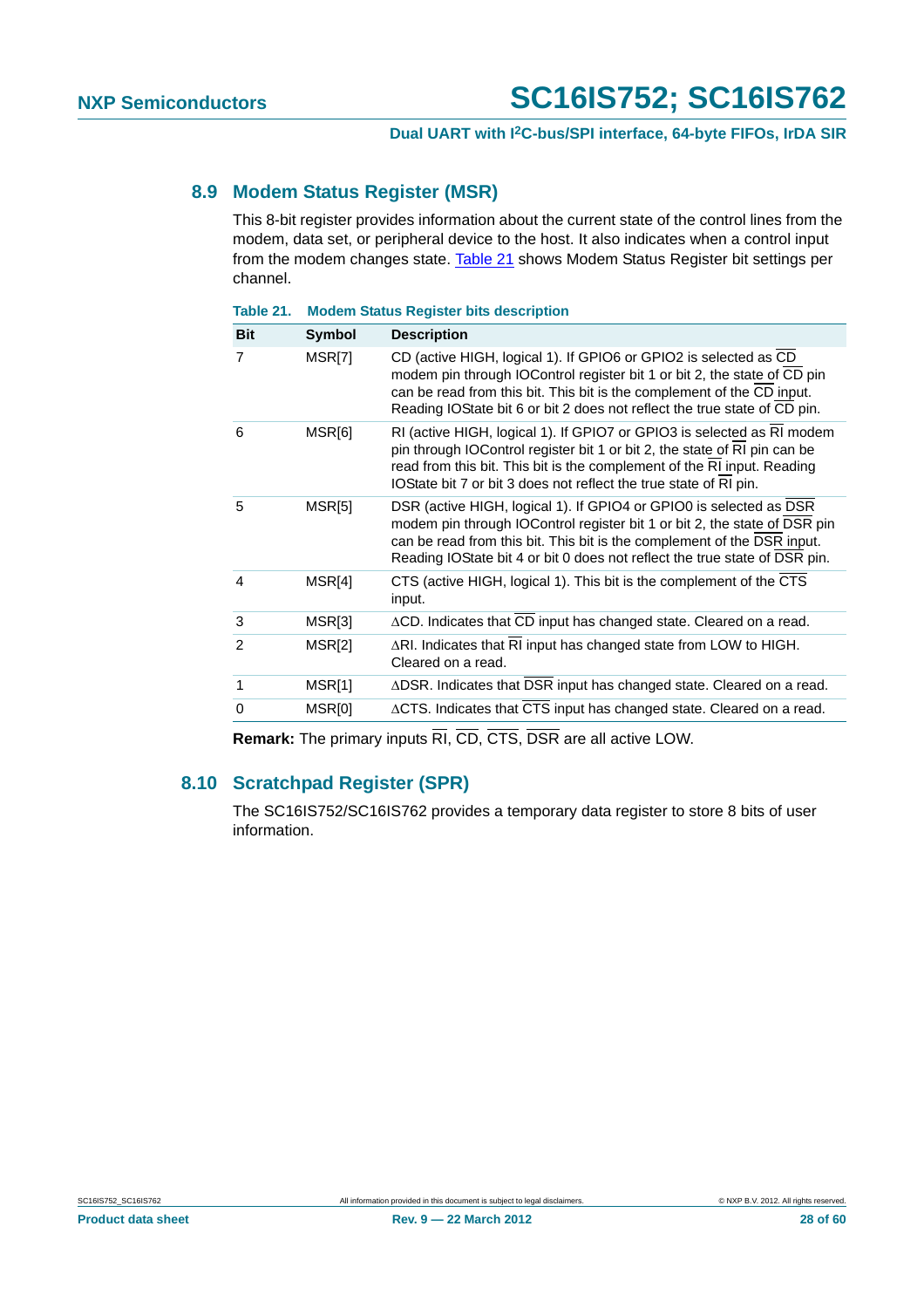## <span id="page-28-2"></span>**8.11 Transmission Control Register (TCR)**

This 8-bit register is used to store the RX FIFO threshold levels to stop/start transmission during hardware/software flow control. [Table 22](#page-28-0) shows Transmission Control Register bit settings. If TCR bits are cleared, then selectable trigger levels in FCR are used in place of TCR.

<span id="page-28-0"></span>**Table 22. Transmission Control Register bits description**

| <b>Bit</b> | <b>Symbol</b>   | <b>Description</b>                         |
|------------|-----------------|--------------------------------------------|
| 7:4        | <b>TCRI7:41</b> | RX FIFO trigger level to resume            |
| 3:0        | <b>TCRI3:01</b> | RX FIFO trigger level to halt transmission |

TCR trigger levels are available from 0 bytes to 60 characters with a granularity of four.

**Remark:** TCR can only be written to when EFR[4] = logic 1 and MCR[2] = logic 1. The programmer must program the TCR such that TCR[3:0] > TCR[7:4]. There is no built-in hardware check to make sure this condition is met. Also, the TCR must be programmed with this condition before Auto-RTS or software flow control is enabled to avoid spurious operation of the device.

## <span id="page-28-3"></span>**8.12 Trigger Level Register (TLR)**

This 8-bit register is used to store the transmit and received FIFO trigger levels used for interrupt generation. Trigger levels from 4 to 60 can be programmed with a granularity of four. [Table 23](#page-28-1) shows Trigger Level Register bit settings.

#### <span id="page-28-1"></span>**Table 23. Trigger Level Register bits description**

| <b>Bit</b> | <b>Symbol</b>   | <b>Description</b>                                               |
|------------|-----------------|------------------------------------------------------------------|
| 7:4        | <b>TLRI7:41</b> | RX FIFO trigger levels (4 to 60), number of characters available |
| 3:0        | <b>TLR[3:0]</b> | TX FIFO trigger levels (4 to 60), number of spaces available     |

**Remark:** TLR can only be written to when EFR[4] = logic 1 and MCR[2] = logic 1. If TLR[3:0] or TLR[7:4] are logical 0, the selectable trigger levels via the FIFO Control Register (FCR) are used for the transmit and receive FIFO trigger levels. Trigger levels from 4 characters to 60 characters are available with a granularity of four. The TLR should be programmed for  $\mathbb{W}_{4}$ , where N is the desired trigger level.

When the trigger level setting in TLR is zero, the SC16IS752/SC16IS762 uses the trigger level setting defined in FCR. If TLR has non-zero trigger level value, the trigger level defined in FCR is discarded. This applies to both transmit FIFO and receive FIFO trigger level setting.

When TLR is used for RX trigger level control, FCR[7:6] should be left at the default state '00'.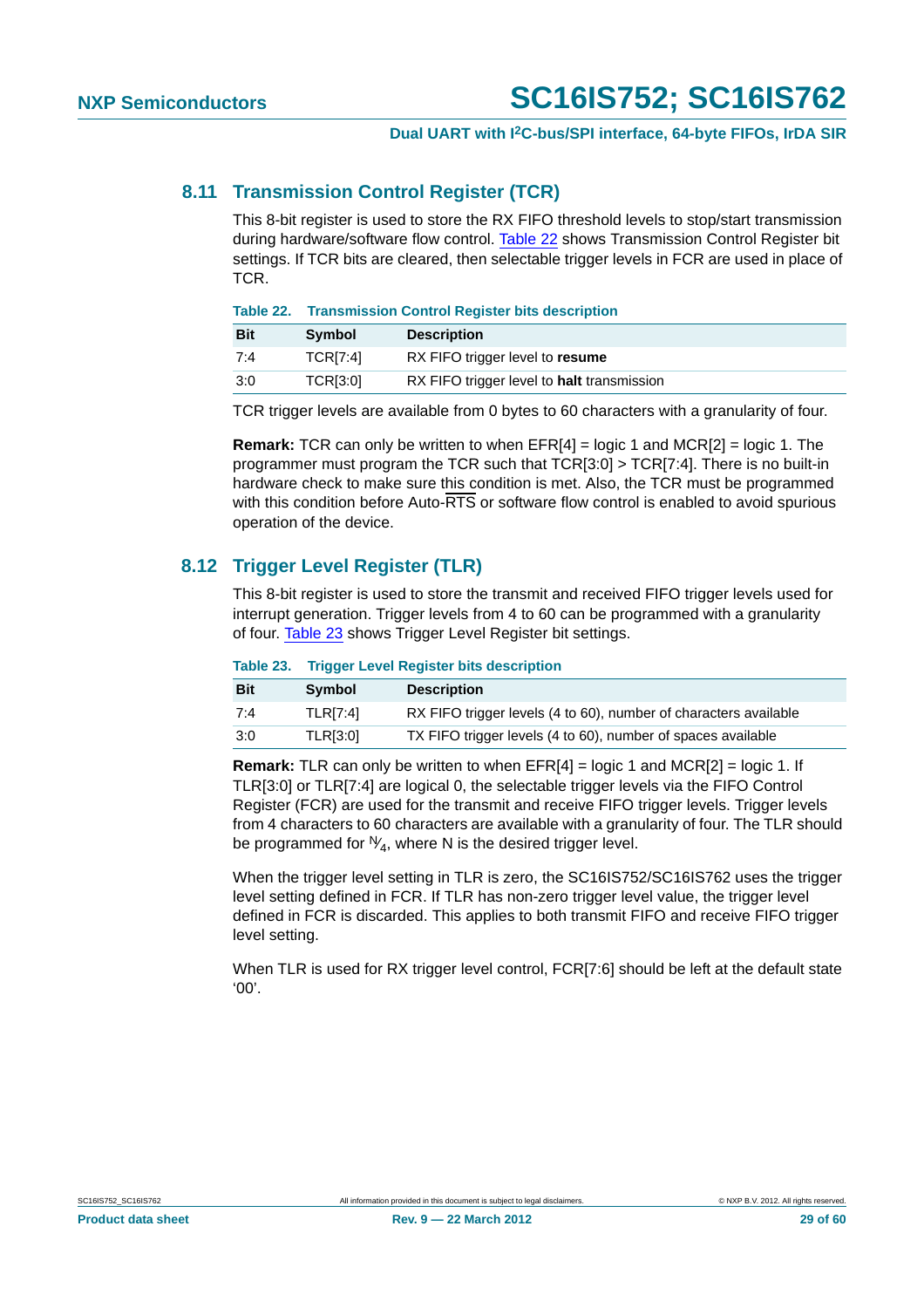## <span id="page-29-0"></span>**8.13 Transmitter FIFO Level register (TXLVL)**

This register is a read-only register. It reports the number of spaces available in the transmit FIFO.

| Table 24. |  |  |  | <b>Transmitter FIFO Level register bits description</b> |
|-----------|--|--|--|---------------------------------------------------------|
|-----------|--|--|--|---------------------------------------------------------|

| <b>Bit</b> | Symbol                   | <b>Description</b>                                                |
|------------|--------------------------|-------------------------------------------------------------------|
|            | $\overline{\phantom{0}}$ | not used: set to zeros                                            |
| 6:0        | TXLVL[6:0]               | number of spaces available in TX FIFO, from 0 (0x00) to 64 (0x40) |

## <span id="page-29-1"></span>**8.14 Receiver FIFO Level register (RXLVL)**

This register is a read-only register, it reports the fill level of the receive FIFO, that is, the number of characters in the RX FIFO.

|  |  |  | Table 25. Receiver FIFO Level register bits description |
|--|--|--|---------------------------------------------------------|
|--|--|--|---------------------------------------------------------|

| <b>Bit</b> | <b>Symbol</b>            | <b>Description</b>                                                 |
|------------|--------------------------|--------------------------------------------------------------------|
|            | $\overline{\phantom{0}}$ | not used: set to zeros                                             |
| 6:0        | RXLVL[6:0]               | number of characters stored in RX FIFO, from 0 (0x00) to 64 (0x40) |

## <span id="page-29-2"></span>**8.15 Programmable I/O pins Direction register (IODir)**

This register is used to program the I/O pins direction. Bit 0 to bit 7 controls GPIO0 to GPIO7.

| <b>Description</b>                      |
|-----------------------------------------|
| Set GPIO pins [7:0] to input or output. |
| $0 = input$                             |
| $1 =$ output                            |
|                                         |

## <span id="page-29-3"></span>**8.16 Programmable I/O pins State register (IOState)**

When 'read', this register returns the actual state of all I/O pins. When 'write', each register bit will be transferred to the corresponding I/O pin programmed as output.

|            |                | Table 27. IOState register bits description                                                                                |  |
|------------|----------------|----------------------------------------------------------------------------------------------------------------------------|--|
| <b>Bit</b> | Symbol         | <b>Description</b>                                                                                                         |  |
| 7:0        | <b>IOState</b> | Write this register: set the logic level on the output pins<br>$0 =$ set output pin to zero<br>$1 = set$ output pin to one |  |
|            |                | Read this register: return states of all pins                                                                              |  |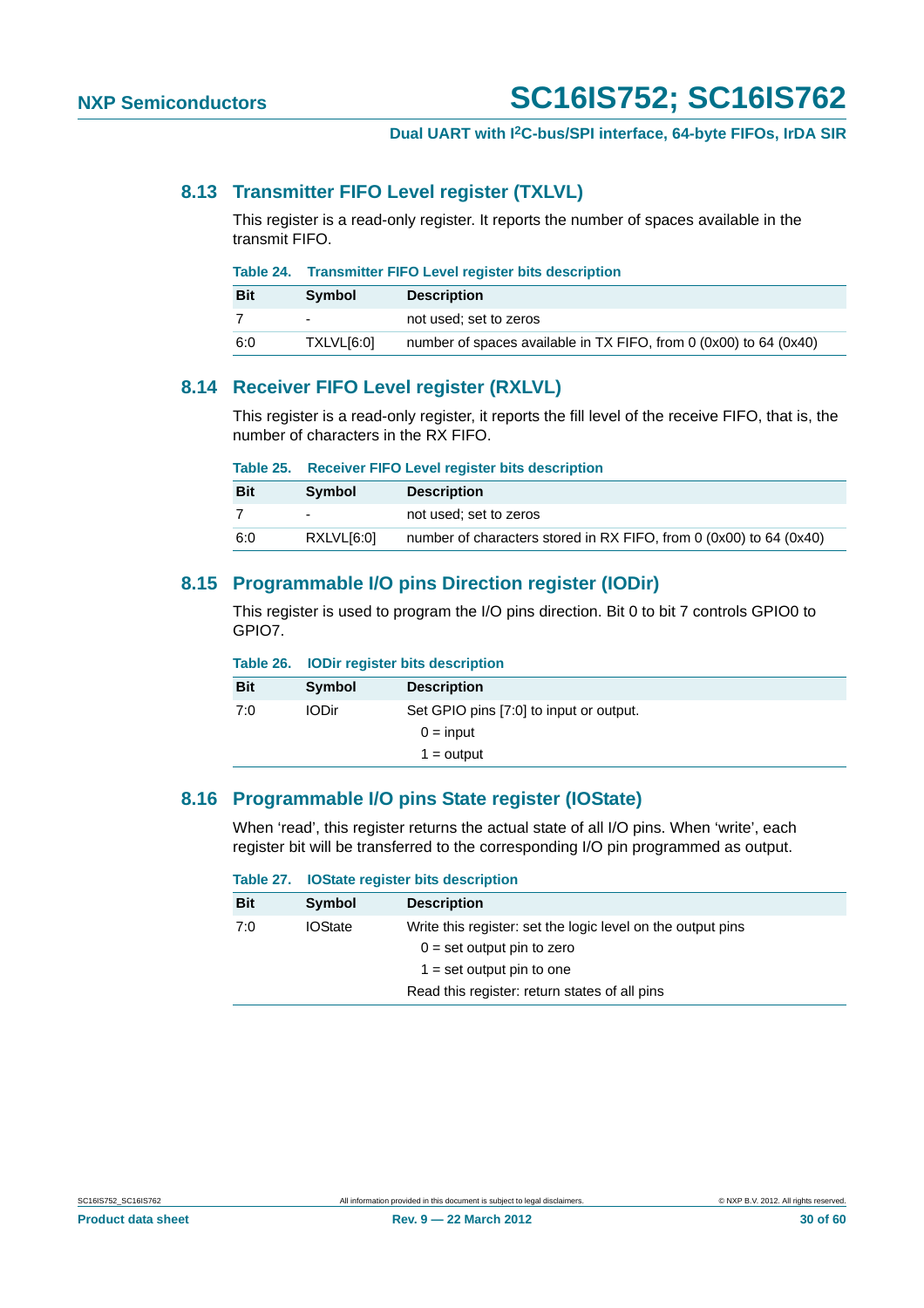## <span id="page-30-1"></span>**8.17 I/O Interrupt Enable register (IOIntEna)**

This register enables the interrupt due to a change in the I/O configured as inputs. If GPIO[7:4] or GPIO[3:0] are programmed as modem pins, their interrupt generation must be enabled via IER[3]. In this case, IOIntEna will have no effect on GPIO[7:4] or GPIO[3:0].

|            | Table 28. IOIntEna register bits description |                                                                |  |  |
|------------|----------------------------------------------|----------------------------------------------------------------|--|--|
| <b>Bit</b> | Symbol                                       | <b>Description</b>                                             |  |  |
| 7:0        | <b>IOIntEna</b>                              | Input interrupt enable.                                        |  |  |
|            |                                              | $0 = a$ change in the input pin will not generate an interrupt |  |  |
|            |                                              | $1 = a$ change in the input will generate an interrupt         |  |  |

## <span id="page-30-2"></span>**8.18 I/O Control register (IOControl)**

<span id="page-30-0"></span>

| Table 29.  | <b>IOControl register bits description</b> |                                                                                                                                                                                                                                                                                                                                                                                                                                                                                                                                                                                                                                                                                                                                                                                                   |  |  |  |  |
|------------|--------------------------------------------|---------------------------------------------------------------------------------------------------------------------------------------------------------------------------------------------------------------------------------------------------------------------------------------------------------------------------------------------------------------------------------------------------------------------------------------------------------------------------------------------------------------------------------------------------------------------------------------------------------------------------------------------------------------------------------------------------------------------------------------------------------------------------------------------------|--|--|--|--|
| <b>Bit</b> | Symbol                                     | <b>Description</b>                                                                                                                                                                                                                                                                                                                                                                                                                                                                                                                                                                                                                                                                                                                                                                                |  |  |  |  |
| 7:4        | reserved                                   | These bits are reserved for future use.                                                                                                                                                                                                                                                                                                                                                                                                                                                                                                                                                                                                                                                                                                                                                           |  |  |  |  |
| 3          | <b>SRESET</b>                              | Software Reset. A write to this bit will reset the device. Once the<br>device is reset this bit is automatically set to logic 0.                                                                                                                                                                                                                                                                                                                                                                                                                                                                                                                                                                                                                                                                  |  |  |  |  |
| 2          | GPIO[3:0] or<br>RIB, CDB,<br>DTRB, DSRB    | This bit programs GPIO[3:0] as I/O pins or as modem pins.<br>$0 = I/O$ pins<br>1 = GPIO[3:0] emulate RIB, CDB, DTRB, DSRB                                                                                                                                                                                                                                                                                                                                                                                                                                                                                                                                                                                                                                                                         |  |  |  |  |
| 1          | $GPIO[7:4]$ or<br>RIA, CDA,<br>DTRA, DSRA  | This bit programs GPIO[7:4] as I/O pins or as modem pins.<br>$0 = I/O$ pins<br>1 = GPIO[7:4] emulate RIA, CDA, DTRA, DSRA                                                                                                                                                                                                                                                                                                                                                                                                                                                                                                                                                                                                                                                                         |  |  |  |  |
| 0          | <b>IOLATCH</b>                             | Enable/disable inputs latching.<br>$0 =$ input value are not latched. A change in any input generates an<br>interrupt. A read of the input register clears the interrupt. If the input<br>goes back to its initial logic state before the input register is read,<br>then the interrupt is cleared.<br>1 = input values are latched. A change in the input generates an<br>interrupt and the input logic value is loaded in the bit of the<br>corresponding input state register (IOState). A read of the IOState<br>register clears the interrupt. If the input pin goes back to its initial<br>logic state before the interrupt register is read, then the interrupt is<br>not cleared and the corresponding bit of the IOState register keeps<br>the logic value that initiates the interrupt. |  |  |  |  |

**Remark:** As I/O pins, the direction, state, and interrupt enable of GPIO are controlled by the following registers: IODir, IOState, IOIntEna, and IOControl. The state of CD, RI, DSR pins will not be reflected in MSR[7:5] or MSR[3:1], and any change of state on these three pins will not trigger a modem status interrupt (even if enabled via IER[3]), and the state of the DTR pin cannot be controlled by MCR[0].

As modem CD, RI, DSR pins, the status at the input of these three pins can be read from MSR[7:5] and MSR[3:1], and the state of the DTR pin can be controlled by MCR[0]. Also, if modem status interrupt bit is enabled, IER[3], a change of state on RI, CD, DSR pins will trigger a modem interrupt. The IODir, IOState, and IOIntEna registers will not have any effect on these three pins.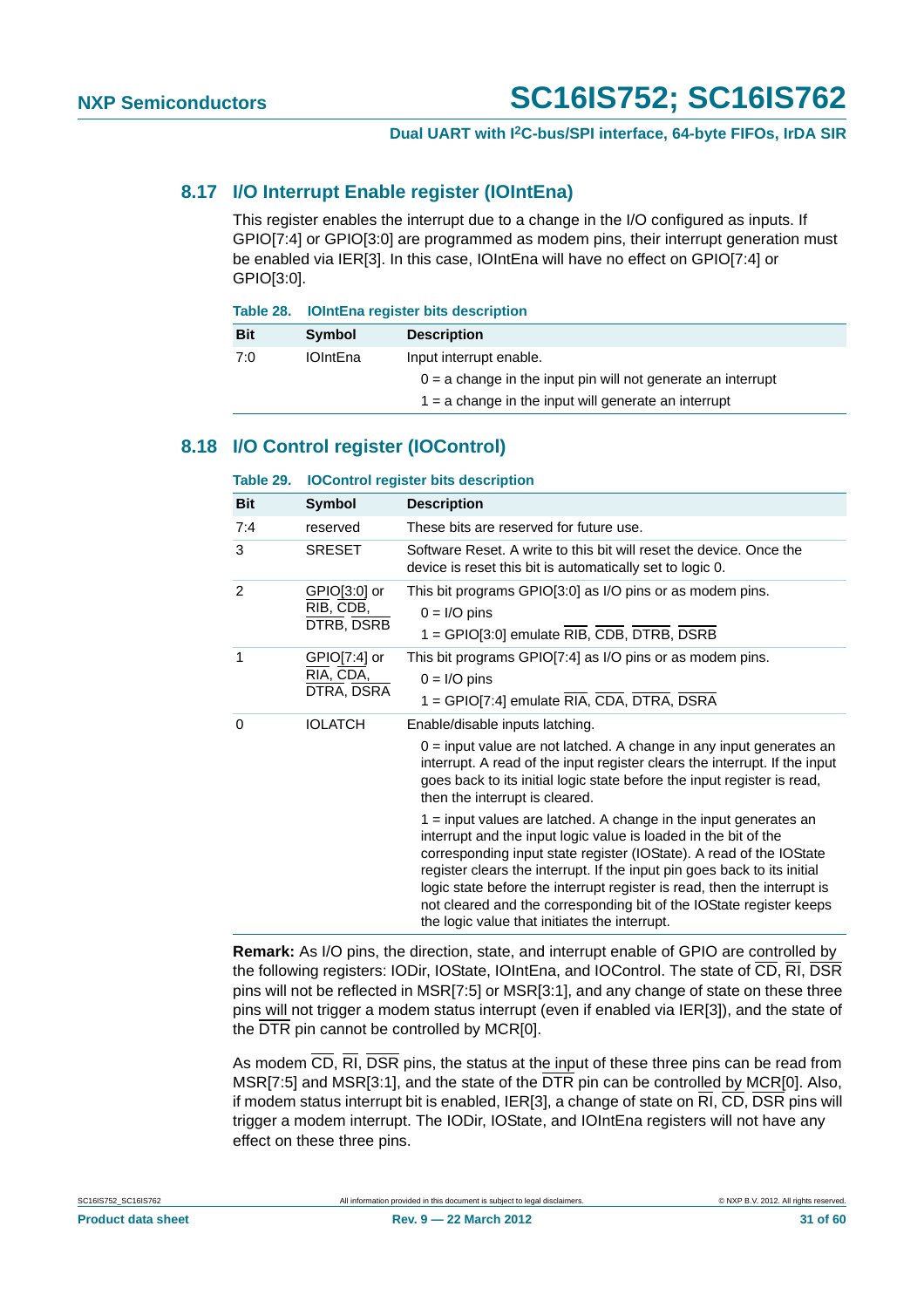## <span id="page-31-1"></span>**8.19 Extra Features Control Register (EFCR)**

| Table 30.      | <b>Extra Features Control Register bits description</b> |                                                                                                                                                                                                                                                      |  |  |  |
|----------------|---------------------------------------------------------|------------------------------------------------------------------------------------------------------------------------------------------------------------------------------------------------------------------------------------------------------|--|--|--|
| <b>Bit</b>     | <b>Symbol</b>                                           | <b>Description</b>                                                                                                                                                                                                                                   |  |  |  |
| 7              | <b>IRDA MODE</b>                                        | IrDA mode.                                                                                                                                                                                                                                           |  |  |  |
|                |                                                         | 0 = IrDA SIR, $\frac{3}{16}$ pulse ratio, data rate up to 115.2 kbit/s                                                                                                                                                                               |  |  |  |
|                |                                                         | 1 = IrDA SIR, $\frac{1}{4}$ pulse ratio, data rate up to 1.152 Mbit/s <sup>[1]</sup>                                                                                                                                                                 |  |  |  |
| 6              |                                                         | reserved                                                                                                                                                                                                                                             |  |  |  |
| 5              | <b>RTSINVER</b>                                         | Invert RTS signal in RS-485 mode.                                                                                                                                                                                                                    |  |  |  |
|                |                                                         | 0: $\overline{RTS}$ = 0 during transmission and $\overline{RTS}$ = 1 during reception                                                                                                                                                                |  |  |  |
|                |                                                         | 1: $\overline{RTS}$ = 1 during transmission and $\overline{RTS}$ = 0 during reception                                                                                                                                                                |  |  |  |
| 4              | <b>RTSCON</b>                                           | Enable the transmitter to control the RTS pin.                                                                                                                                                                                                       |  |  |  |
|                |                                                         | 0: transmitter does not control RTS pin                                                                                                                                                                                                              |  |  |  |
|                |                                                         | 1: transmitter controls RTS pin                                                                                                                                                                                                                      |  |  |  |
| 3              |                                                         | reserved                                                                                                                                                                                                                                             |  |  |  |
| $\mathfrak{p}$ | <b>TXDISABLE</b>                                        | Disable transmitter. UART does not send serial data out on the<br>transmit pin, but the transmit FIFO will continue to receive data from<br>host until full. Any data in the TSR will be sent out before the<br>transmitter goes into disable state. |  |  |  |
|                |                                                         | 0: transmitter is enabled                                                                                                                                                                                                                            |  |  |  |
|                |                                                         | 1: transmitter is disabled                                                                                                                                                                                                                           |  |  |  |
| 1              | <b>RXDISABLE</b>                                        | Disable receiver. UART will stop receiving data immediately once this<br>bit is set to 1, and any data in the TSR will be sent to the receive FIFO.<br>User is advised not to set this bit during receiving.                                         |  |  |  |
|                |                                                         | 0: receiver is enabled                                                                                                                                                                                                                               |  |  |  |
|                |                                                         | 1: receiver is disabled                                                                                                                                                                                                                              |  |  |  |
| $\Omega$       | 9-BIT MODE                                              | Enable 9-bit or Multidrop mode (RS-485).                                                                                                                                                                                                             |  |  |  |
|                |                                                         | 0: normal RS-232 mode                                                                                                                                                                                                                                |  |  |  |
|                |                                                         | 1: enables RS-485 mode                                                                                                                                                                                                                               |  |  |  |
|                |                                                         |                                                                                                                                                                                                                                                      |  |  |  |

<span id="page-31-0"></span>[1] For SC16IS762 only.

## <span id="page-31-2"></span>**8.20 Division registers (DLL, DLH)**

These are two 8-bit registers which store the 16-bit divisor for generation of the baud clock in the baud rate generator. DLH stores the most significant part of the divisor. DLL stores the least significant part of the divisor.

Note that DLL and DLH can only be written to before Sleep mode is enabled (before IER[4] is set).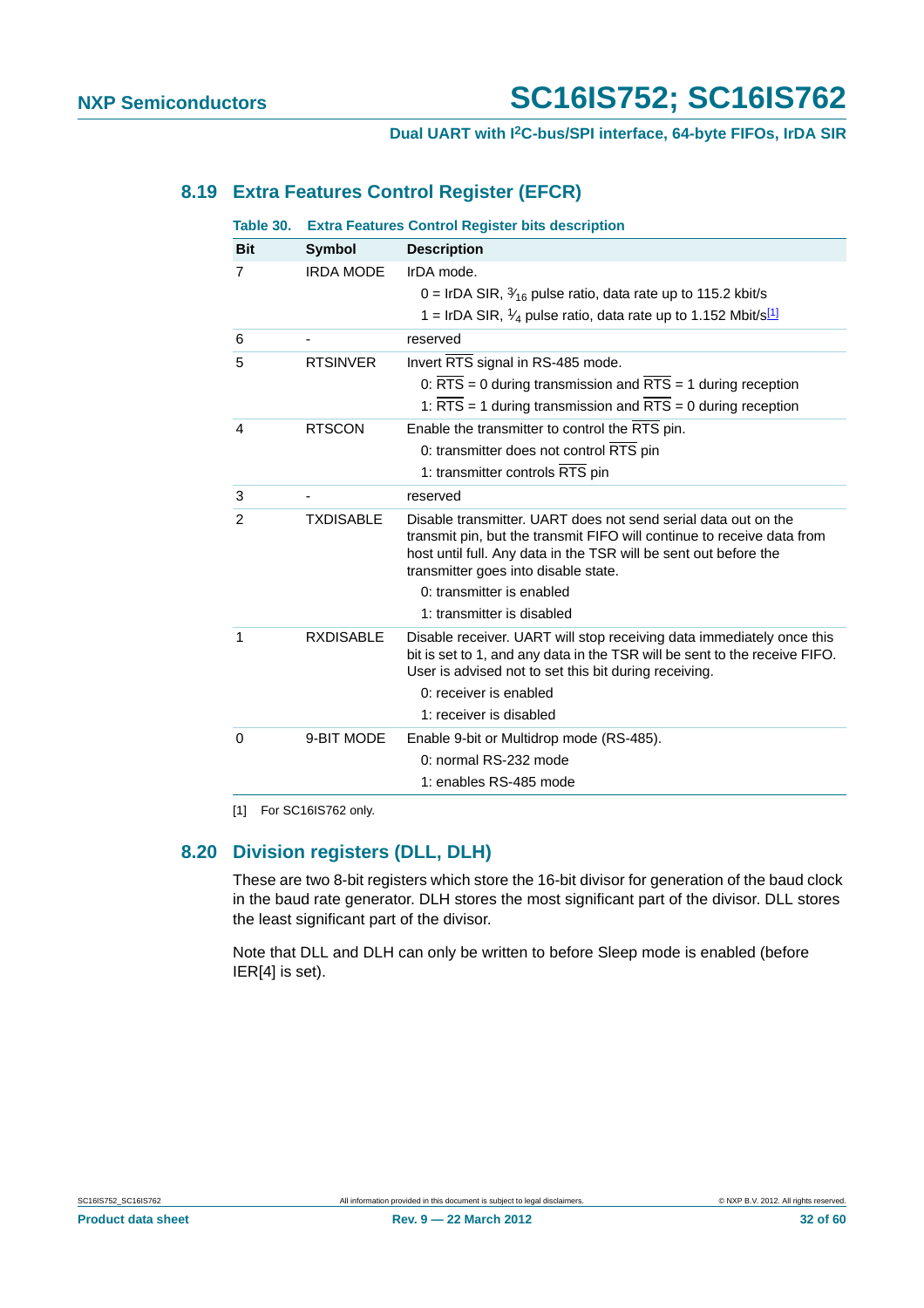## <span id="page-32-1"></span>**8.21 Enhanced Features Register (EFR)**

This 8-bit register enables or disables the enhanced features of the UART. [Table 31](#page-32-0) shows the Enhanced Features Register bit settings.

<span id="page-32-0"></span>

| Table 31.      |                    | <b>Enhanced Features Register bits description</b>                                                                                                                                                                                              |
|----------------|--------------------|-------------------------------------------------------------------------------------------------------------------------------------------------------------------------------------------------------------------------------------------------|
| <b>Bit</b>     | <b>Symbol</b>      | <b>Description</b>                                                                                                                                                                                                                              |
| 7              | EFR[7]             | CTS flow control enable.                                                                                                                                                                                                                        |
|                |                    | logic $0 = \overline{CTS}$ flow control is disabled (normal default condition)                                                                                                                                                                  |
|                |                    | logic 1 = CTS flow control is enabled. Transmission will stop when a<br>HIGH signal is detected on the CTS pin.                                                                                                                                 |
| 6              | EFR <sub>[6]</sub> | RTS flow control enable.                                                                                                                                                                                                                        |
|                |                    | logic $0 = RTS$ flow control is disabled (normal default condition)                                                                                                                                                                             |
|                |                    | logic 1 = RTS flow control is enabled. The RTS pin goes HIGH when<br>the receiver FIFO halt trigger level TCR[3:0] is reached, and goes<br>LOW when the receiver FIFO resume transmission trigger level<br>TCR[7:4] is reached.                 |
| 5              | EFR[5]             | Special character detect.                                                                                                                                                                                                                       |
|                |                    | logic 0 = special character detect disabled (normal default condition)                                                                                                                                                                          |
|                |                    | logic 1 = special character detect enabled. Received data is compared<br>with Xoff2 data. If a match occurs, the received data is transferred to<br>FIFO and IIR[4] is set to a logical 1 to indicate a special character has<br>been detected. |
| $\overline{4}$ | EFR[4]             | Enhanced functions enable bit.                                                                                                                                                                                                                  |
|                |                    | logic $0 =$ disables enhanced functions and writing to IER[7:4],<br>FCR[5:4], MCR[7:5].                                                                                                                                                         |
|                |                    | logic 1 = enables the enhanced function IER[7:4], FCR[5:4], and<br>MCR[7:5] so that they can be modified.                                                                                                                                       |
| 3:0            | EFR[3:0]           | Combinations of software flow control can be selected by programming<br>these bits. See Table 3 "Software flow control options (EFR[3:0])".                                                                                                     |
|                |                    |                                                                                                                                                                                                                                                 |

## <span id="page-32-3"></span><span id="page-32-2"></span>**9. RS-485 features**

## **9.1 Auto RS-485 RTS control**

Normally the RTS pin is controlled by MCR bit 1, or if hardware flow control is enabled, the logic state of the RTS pin is controlled by the hardware flow control circuitry. EFCR register bit 4 will take the precedence over the other two modes; once this bit is set, the transmitter will control the state of the  $\overline{\text{RTS}}$  pin. The transmitter automatically asserts the RTS pin (logic 0) once the host writes data to the transmit FIFO, and de-asserts RTS pin (logic 1) once the last bit of the data has been transmitted.

To use the auto RS-485 RTS mode the software would have to disable the hardware flow control function.

## <span id="page-32-4"></span>**9.2 RS-485 RTS output inversion**

EFCR bit 5 reverses the polarity of the RTS pin if the UART is in auto RS-485 RTS mode. When the transmitter has data to be sent it de-asserts the RTS pin (logic 1), and when the last bit of the data has been sent out the transmitter asserts the  $\overline{\text{RTS}}$  pin (logic 0).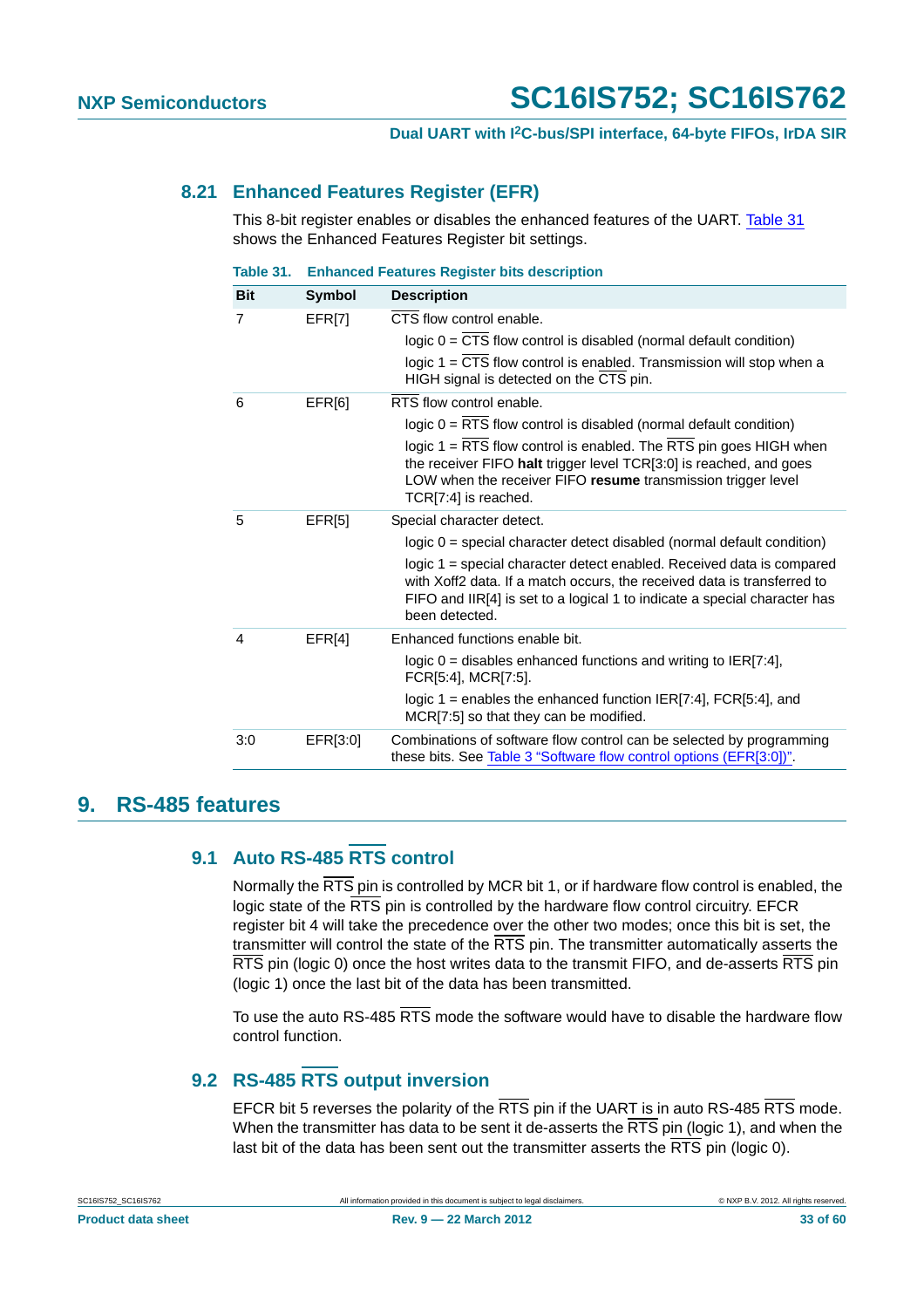## <span id="page-33-0"></span>**9.3 Auto RS-485**

EFCR bit 0 is used to enable the RS-485 mode (multidrop or 9-bit mode). In this mode of operation, a 'master' station transmits an address character followed by data characters for the addressed 'slave' stations. The slave stations examine the received data and interrupt the controller if the received character is an address character (parity bit  $= 1$ ).

To use the auto RS-485 RTS mode the software would have to disable the hardware flow control function.

## <span id="page-33-1"></span>**9.3.1 Normal multidrop mode**

The 9-bit mode in EFCR (bit 0) is enabled, but not Special Character Detect (EFR bit 5). The receiver is set to Force Parity 0 (LCR[5:3] = 111) in order to detect address bytes.

With the receiver initially disabled, it ignores all the data bytes (parity bit  $= 0$ ) until an address byte is received (parity bit  $= 1$ ). This address byte will cause the UART to set the parity error. The UART will generate a line status interrupt (IER bit 2 must be set to '1' at this time), and at the same time puts this address byte in the RX FIFO. After the controller examines the byte it must make a decision whether or not to enable the receiver; it should enable the receiver if the address byte addresses its ID address, and must not enable the receiver if the address byte does not address its ID address.

If the controller enables the receiver, the receiver will receive the subsequent data until being disabled by the controller after the controller has received a complete message from the 'master' station. If the controller does not disable the receiver after receiving a message from the 'master' station, the receiver will generate a parity error upon receiving another address byte. The controller then determines if the address byte addresses its ID address, if it is not, the controller then can disable the receiver. If the address byte addresses the 'slave' ID address, the controller take no further action; the receiver will receive the subsequent data.

## <span id="page-33-2"></span>**9.3.2 Auto address detection**

If Special Character Detect is enabled (EFR[5] is set and XOFF2 contains the address byte) the receiver will try to detect an address byte that matches the programmed character in XOFF2. If the received byte is a data byte or an address byte that does not match the programmed character in XOFF2, the receiver will discard these data. Upon receiving an address byte that matches the XOFF2 character, the receiver will be automatically enabled if not already enabled, and the address character is pushed into the RX FIFO along with the parity bit (in place of the parity error bit). The receiver also generates a line status interrupt (IER bit 2 must be set to 1 at this time). The receiver will then receive the subsequent data from the 'master' station until being disabled by the controller after having received a message from the 'master' station.

If another address byte is received and this address byte does not match XOFF2 character, the receiver will be automatically disabled and the address byte is ignored. If the address byte matches XOFF2 character, the receiver will put this byte in the RX FIFO along with the parity bit in the parity error bit (LSR[2]).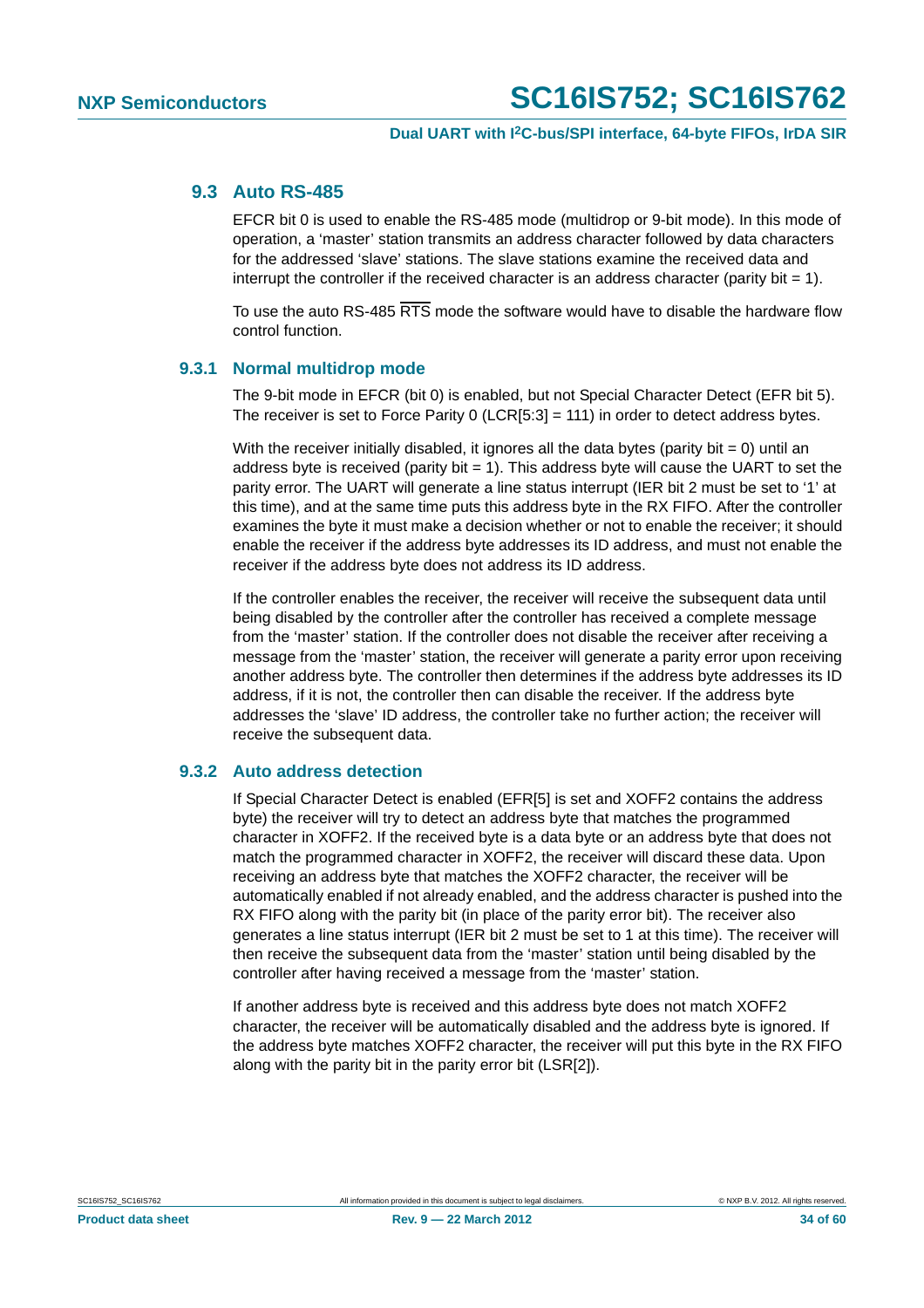### **Dual UART with I2C-bus/SPI interface, 64-byte FIFOs, IrDA SIR**

## <span id="page-34-2"></span>**10. I2C-bus operation**

The two lines of the  $12C$ -bus are a serial data line (SDA) and a serial clock line (SCL). Both lines are connected to a positive supply via a pull-up resistor, and remain HIGH when the bus is not busy. Each device is recognized by a unique address whether it is a microcomputer, LCD driver, memory or keyboard interface and can operate as either a transmitter or receiver, depending on the function of the device. A device generating a message or data is a transmitter, and a device receiving the message or data is a receiver. Obviously, a passive function like an LCD driver could only be a receiver, while a microcontroller or a memory can both transmit and receive data.

## <span id="page-34-3"></span>**10.1 Data transfers**

One data bit is transferred during each clock pulse (see [Figure 12\)](#page-34-0). The data on the SDA line must remain stable during the HIGH period of the clock pulse in order to be valid. Changes in the data line at this time will be interpreted as control signals. A HIGH-to-LOW transition of the data line (SDA) while the clock signal (SCL) is HIGH indicates a START condition, and a LOW-to-HIGH transition of the SDA while SCL is HIGH defines a STOP condition (see [Figure 13](#page-34-1)). The bus is considered to be busy after the START condition and free again at a certain time interval after the STOP condition. The START and STOP conditions are always generated by the master.



<span id="page-34-0"></span>

<span id="page-34-1"></span>The number of data bytes transferred between the START and STOP condition from transmitter to receiver is not limited. Each byte, which must be eight bits long, is transferred serially with the most significant bit first, and is followed by an acknowledge bit (see [Figure 14](#page-35-0)). The clock pulse related to the acknowledge bit is generated by the master. The device that acknowledges has to pull down the SDA line during the acknowledge clock pulse, while the transmitting device releases this pulse (see [Figure 15](#page-35-1)).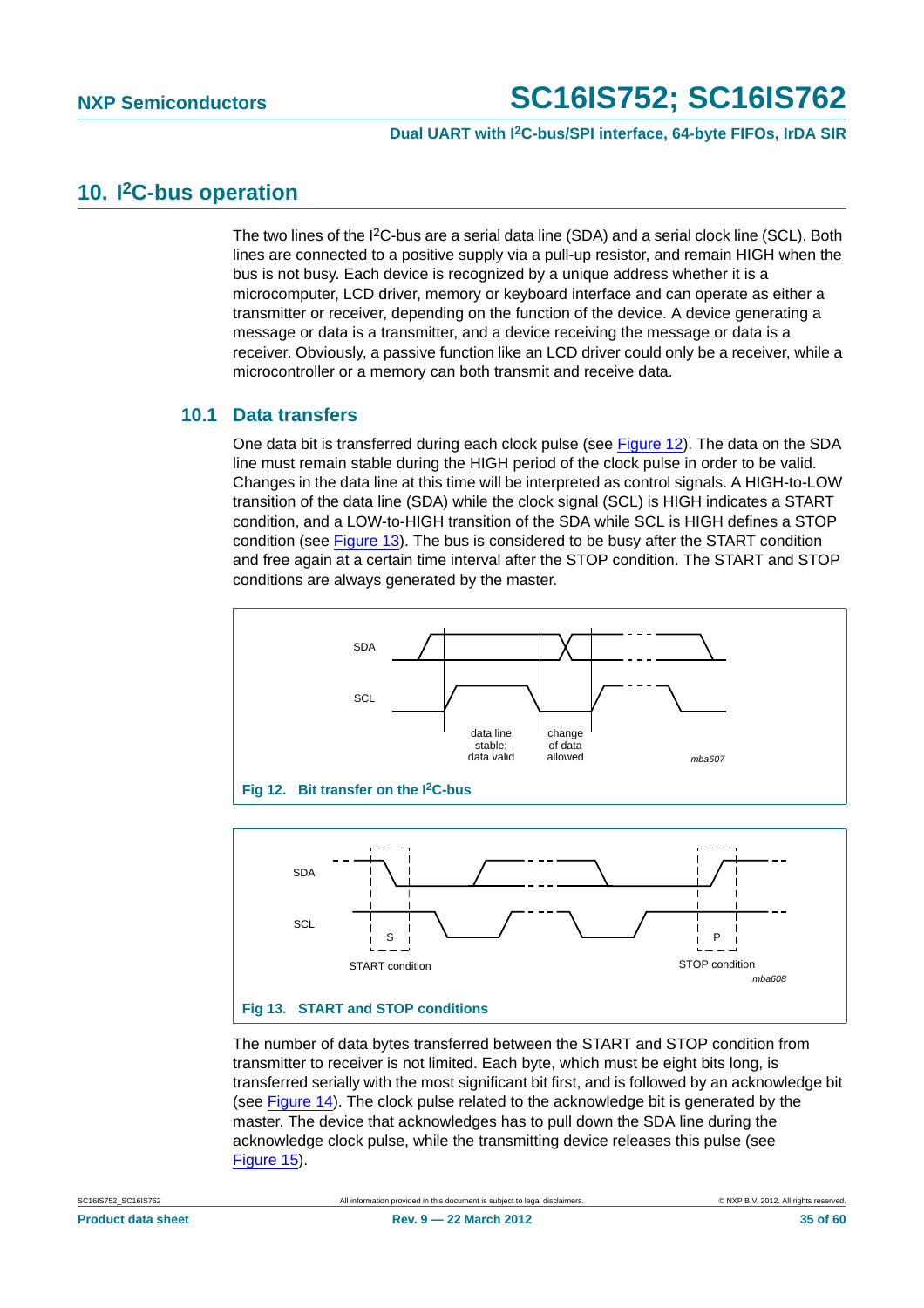## **Dual UART with I2C-bus/SPI interface, 64-byte FIFOs, IrDA SIR**



<span id="page-35-0"></span>

<span id="page-35-1"></span>A slave receiver must generate an acknowledge after the reception of each byte, and a master must generate one after the reception of each byte clocked out of the slave transmitter. When designing a system, it is necessary to take into account cases when acknowledge is **not** received. This happens, for example, when the addressed device is busy in a real-time operation. In such a case the master, after an appropriate 'time-out', should abort the transfer by generating a STOP condition, allowing other transfers to take place. These 'other transfers' could be initiated by other masters in a multimaster system, or by this same master.

There are two exceptions to the 'acknowledge after every byte' rule. The first occurs when a master is a receiver: it must signal an end of data to the transmitter by **not** signalling an acknowledge on the last byte that has been clocked out of the slave. The acknowledge related clock generated by the master should still take place, but the SDA line will not be pulled down. In order to indicate that this is an active and intentional lack of acknowledgement, we shall term this special condition as a 'negative acknowledge'.

The second exception is that a slave will send a negative acknowledge when it can no longer accept additional data bytes. This occurs after an attempted transfer that cannot be accepted.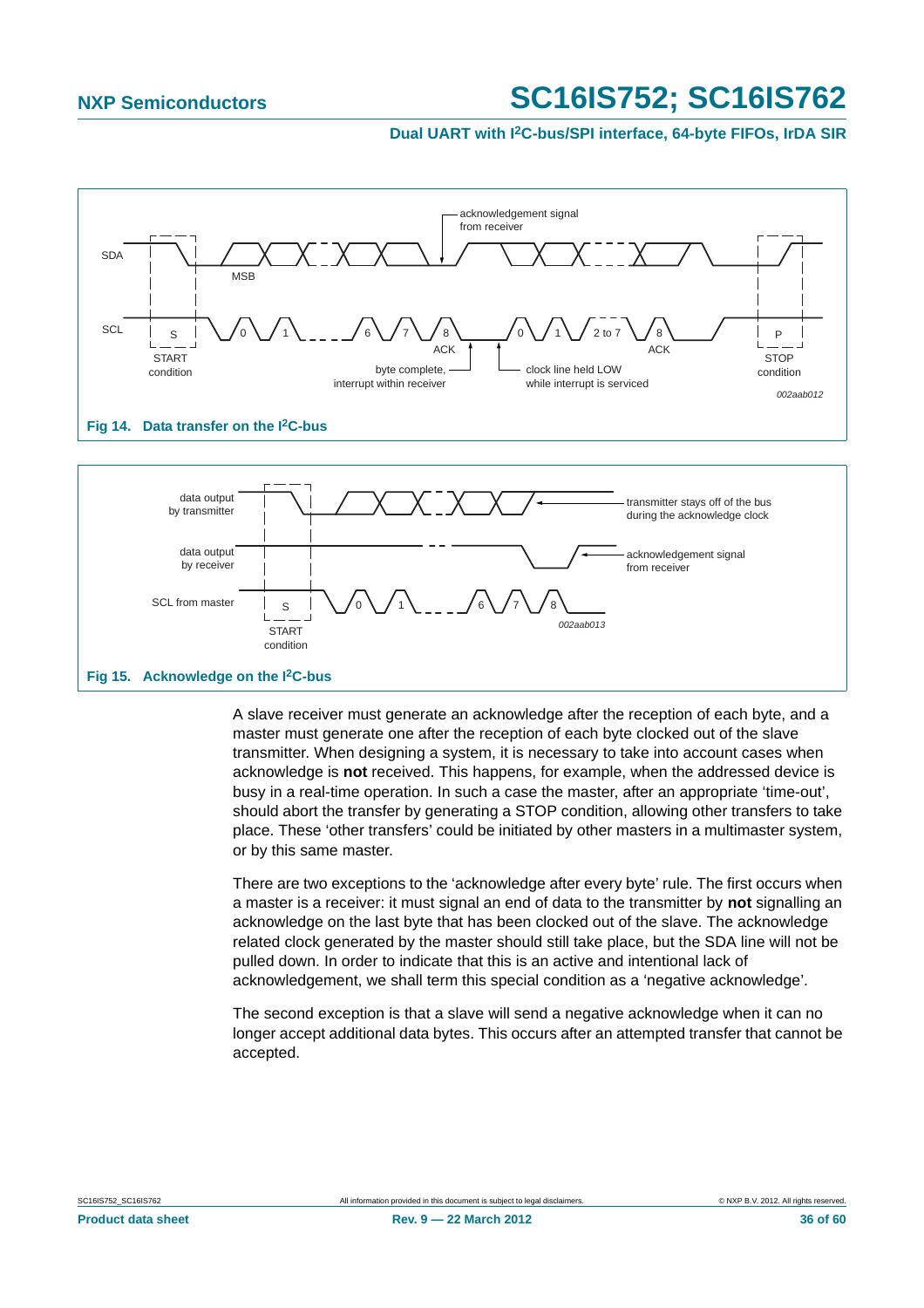## **Dual UART with I2C-bus/SPI interface, 64-byte FIFOs, IrDA SIR**

## <span id="page-36-1"></span>**10.2 Addressing and transfer formats**

Each device on the bus has its own unique address. Before any data is transmitted on the bus, the master transmits on the bus the address of the slave to be accessed for this transaction. A well-behaved slave with a matching address, if it exists on the network, should of course acknowledge the master's addressing. The addressing is done by the first byte transmitted by the master after the START condition.

An address on the network is seven bits long, appearing as the most significant bits of the address byte. The last bit is a direction  $(R/\overline{W})$  bit. A zero indicates that the master is transmitting ('write') and a one indicates that the master requests data ('read'). A complete data transfer, comprised of an address byte indicating a 'write' and two data bytes is shown in [Figure 16](#page-36-0).



<span id="page-36-0"></span>When an address is sent, each device in the system compares the first seven bits after the START with its own address. If there is a match, the device will consider itself addressed by the master, and will send an acknowledge. The device could also determine if in this transaction it is assigned the role of a slave receiver or slave transmitter, depending on the  $R/\overline{W}$  bit.

Each node of the I2C-bus network has a unique seven-bit address. The address of a microcontroller is of course fully programmable, while peripheral devices usually have fixed and programmable address portions.

When the master is communicating with one device only, data transfers follow the format of [Figure 16](#page-36-0), where the R/W bit could indicate either direction. After completing the transfer and issuing a STOP condition, if a master would like to address some other device on the network, it could start another transaction by issuing a new START.

Another way for a master to communicate with several different devices would be by using a 'Repeated START'. After the last byte of the transaction was transferred, including its acknowledge (or negative acknowledge), the master issues another START, followed by address byte and data without effecting a STOP. The master may communicate with a number of different devices, combining 'reads' and 'writes'. After the last transfer takes place, the master issues a STOP and releases the bus. Possible data formats are demonstrated in [Figure 17.](#page-37-0) Note that the repeated START allows for both change of a slave and a change of direction, without releasing the bus. We shall see later on that the change of direction feature can come in handy even when dealing with a single device.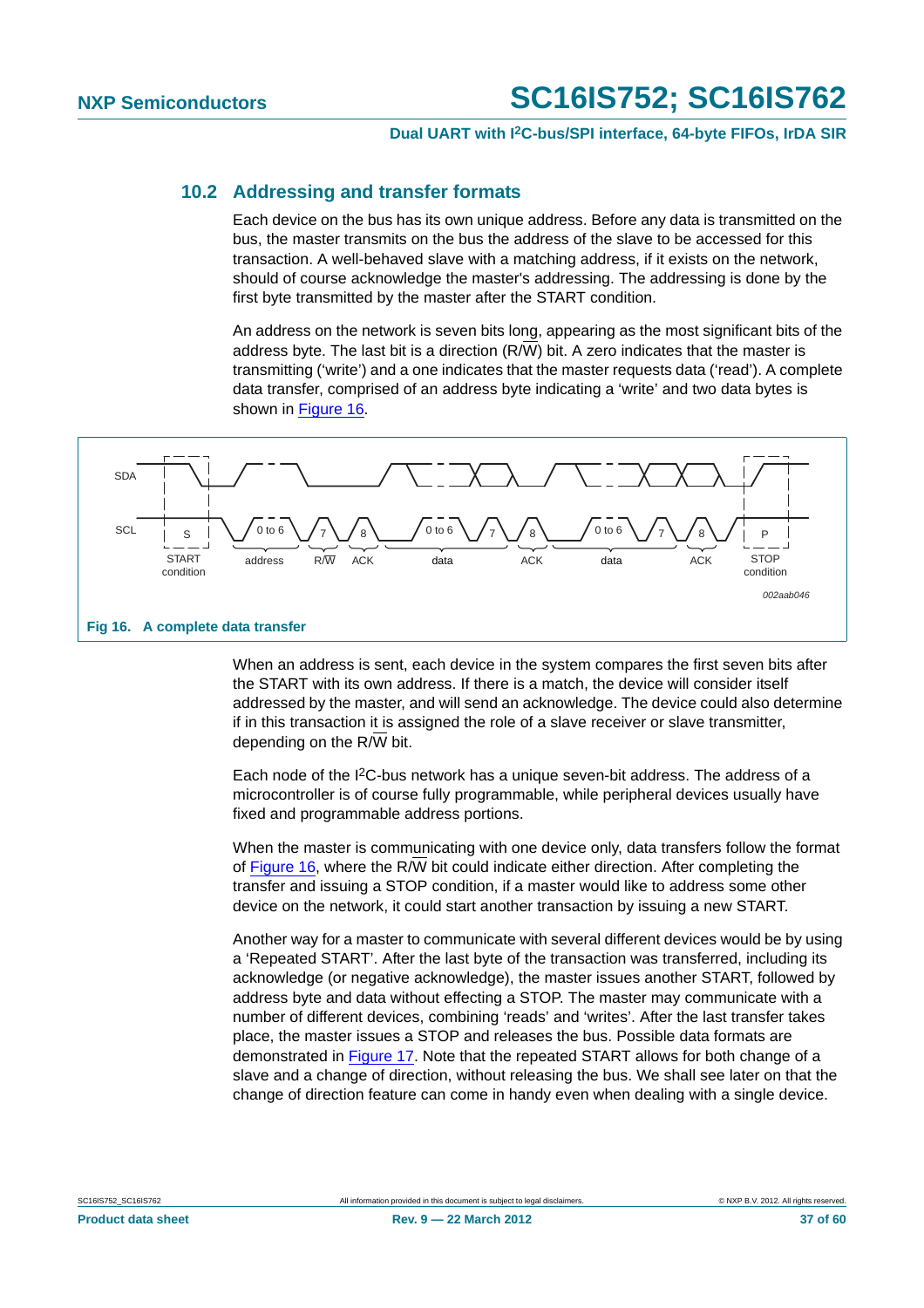## **Dual UART with I2C-bus/SPI interface, 64-byte FIFOs, IrDA SIR**

In a single master system, the 'Repeated START' mechanism may be more efficient than terminating each transfer with a STOP and starting again. In a multimaster environment, the determination of which format is more efficient could be more complicated, as when a master is using repeated STARTs occupies the bus for a long time, and thus preventing other devices from initiating transfers.

<span id="page-37-0"></span>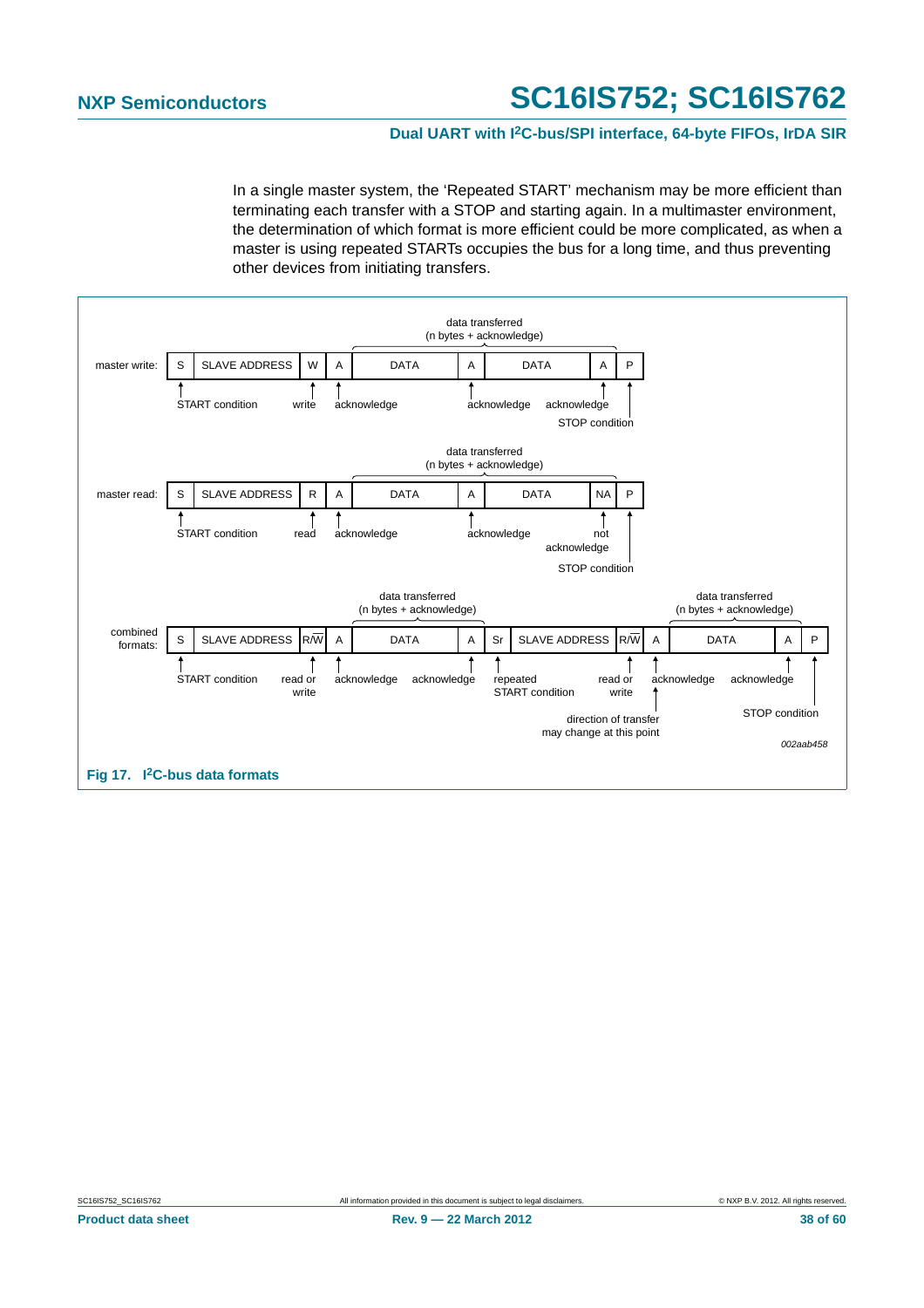## <span id="page-38-2"></span>**10.3 Addressing**

Before any data is transmitted or received, the master must send the address of the receiver via the SDA line. The first byte after the START condition carries the address of the slave device and the read/write bit. [Table 32](#page-38-0) shows how the SC16IS752/SC16IS762's address can be selected by using A1 and A0 pins. For example, if these 2 pins are connected to  $V_{DD}$ , then the SC16IS752/SC16IS762's address is set to 0x90, and the master communicates with it through this address.

| A <sub>1</sub>        | A0              | SC16IS752/SC16IS762 I <sup>2</sup> C address (hex) <sup>[1]</sup> |
|-----------------------|-----------------|-------------------------------------------------------------------|
| $V_{DD}$              | V <sub>DD</sub> | 0x90 (1001 000X)                                                  |
| <b>V<sub>DD</sub></b> | $V_{SS}$        | 0x92 (1001 001X)                                                  |
| <b>V<sub>DD</sub></b> | <b>SCL</b>      | 0x94 (1001 010X)                                                  |
| <b>V<sub>DD</sub></b> | SDA             | 0x96 (1001 011X)                                                  |
| $V_{SS}$              | V <sub>DD</sub> | 0x98 (1001 100X)                                                  |
| $V_{SS}$              | $V_{SS}$        | 0x9A (1001 101X)                                                  |
| $V_{SS}$              | SCL             | 0x9C (1001 110X)                                                  |
| $V_{SS}$              | <b>SDA</b>      | 0x9E (1001 111X)                                                  |
| SCL                   | V <sub>DD</sub> | 0xA0 (1010 000X)                                                  |
| <b>SCL</b>            | $V_{SS}$        | 0xA2 (1010 001X)                                                  |
| <b>SCL</b>            | <b>SCL</b>      | 0xA4 (1010 010X)                                                  |
| <b>SCL</b>            | <b>SDA</b>      | 0xA6 (1010 011X)                                                  |
| <b>SDA</b>            | V <sub>DD</sub> | 0xA8 (1010 100X)                                                  |
| <b>SDA</b>            | $V_{SS}$        | 0xAA (1010 101X)                                                  |
| <b>SDA</b>            | SCL             | 0xAC (1010 110X)                                                  |
| <b>SDA</b>            | SDA             | 0xAE (1010 111X)                                                  |
|                       |                 |                                                                   |

### <span id="page-38-0"></span>**Table 32. SC16IS752/SC16IS762 address map**

<span id="page-38-1"></span>[1]  $X = \text{logic 0}$  for write cycle;  $X = \text{logic 1}$  for read cycle.

## <span id="page-38-3"></span>**10.4 Use of subaddresses**

When a master communicates with the SC16IS752/SC16IS762 it must send a subaddress in the byte following the slave address byte. This subaddress is the internal address of the word the master wants to access for a single byte transfer, or the beginning of a sequence of locations for a multi-byte transfer. A subaddress is an 8-bit byte. Unlike the device address, it does not contain a direction (R/W) bit, and like any byte transferred on the bus it must be followed by an acknowledge.

A register write cycle is shown in [Figure 18](#page-39-0). The START is followed by a slave address byte with the direction bit set to 'write', a subaddress byte, a number of data bytes, and a STOP signal. The subaddress indicates which register the master wants to access, and the data bytes which follow will be written one after the other to the subaddress location.

[Table 33](#page-39-1) and [Table 34](#page-41-0) show the bits' presentation at the subaddress byte for  $12C$ -bus and SPI interfaces. Bit 0 is not used, bits 2:1 select the channel, bits 6:3 select one of the UART internal registers. Bit 7 is not used with the I2C-bus interface, but it is used by the SPI interface to indicate a read or a write operation.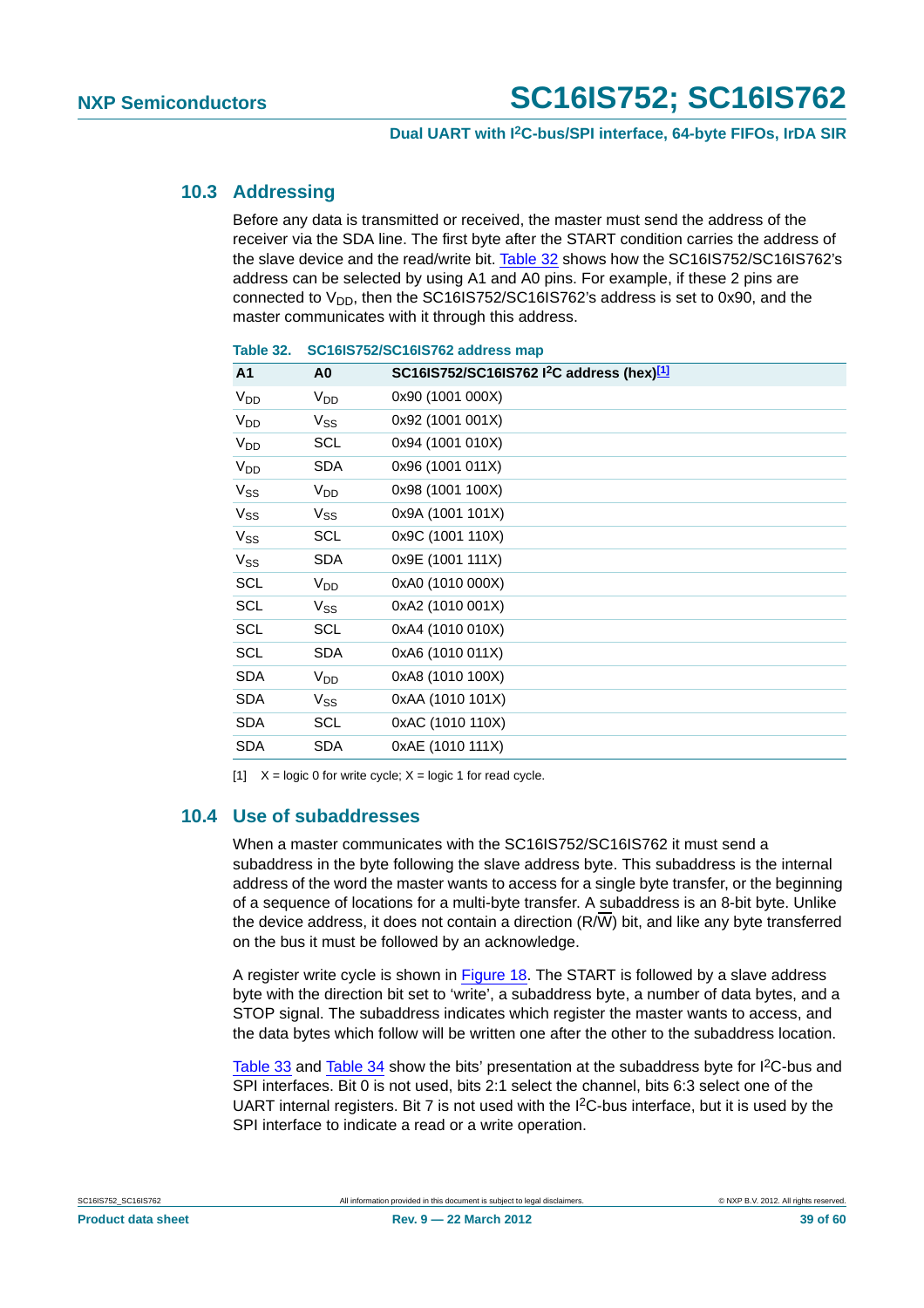## **Dual UART with I2C-bus/SPI interface, 64-byte FIFOs, IrDA SIR**

<span id="page-39-0"></span>

The register read cycle (see [Figure 19\)](#page-39-2) commences in a similar manner, with the master sending a slave address with the direction bit set to WRITE with a following subaddress. Then, in order to reverse the direction of the transfer, the master issues a Repeated START followed again by the device address, but this time with the direction bit set to READ. The data bytes starting at the internal subaddress will be clocked out of the device, each followed by a master-generated acknowledge. The last byte of the read cycle will be followed by a negative acknowledge, signalling the end of transfer. The cycle is terminated by a STOP signal.



<span id="page-39-2"></span><span id="page-39-1"></span>

| Table 33.  | Register address byte (I <sup>2</sup> C) |                                                                                               |
|------------|------------------------------------------|-----------------------------------------------------------------------------------------------|
| <b>Bit</b> | <b>Name</b>                              | <b>Function</b>                                                                               |
| 7          | ٠                                        | not used                                                                                      |
| 6:3        | A[3:0]                                   | UART's internal register select                                                               |
| 2:1        | CH <sub>1</sub> , CH <sub>0</sub>        | Channel select.<br>$00 =$ channel A<br>$01$ = channel B<br>$10 =$ reserved<br>$11 =$ reserved |
| 0          | ٠                                        | not used                                                                                      |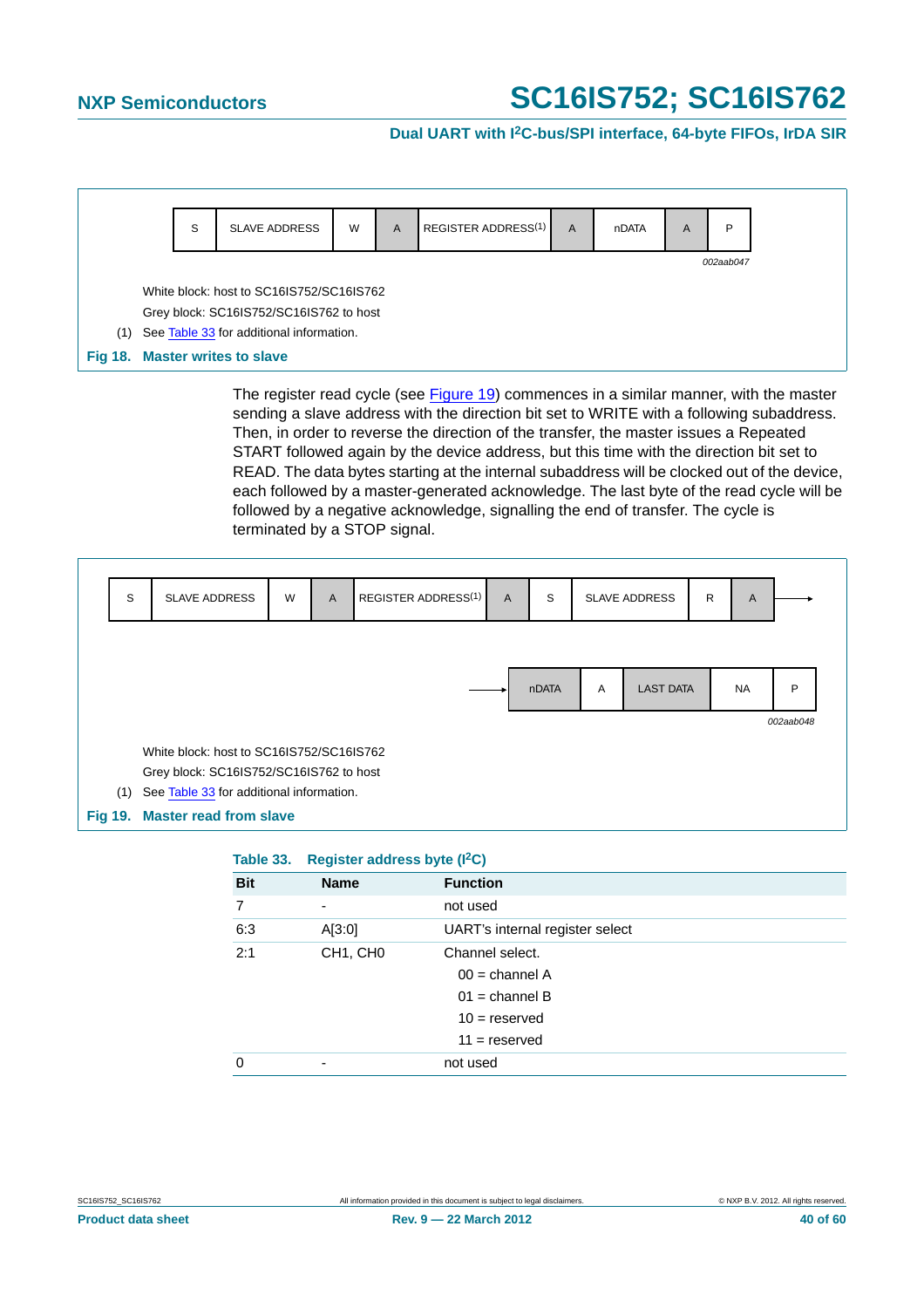<span id="page-40-0"></span>

| <b>Product data sheet</b>                                     | SC16IS752_SC16IS762<br>AAAAAAAAAAAA<br><b>SCLK</b>                                                                                                                                                                | ∸<br>$\boldsymbol{\omega}$           |
|---------------------------------------------------------------|-------------------------------------------------------------------------------------------------------------------------------------------------------------------------------------------------------------------|--------------------------------------|
|                                                               | $R/\overline{W}$ A3 A2 A1 A0 CH1 CH0 X D7 D6 D5 D4 D3 D2 D1 D0<br>SI                                                                                                                                              | $\overline{\mathbf{u}}$<br>002aab433 |
|                                                               | $R/\overline{W}$ = 0; A[3:0] = register address; CH[1:0] = 00 for channel A; CH[1:0] = 01 for channel B                                                                                                           | operation                            |
|                                                               | a. Register write                                                                                                                                                                                                 |                                      |
|                                                               |                                                                                                                                                                                                                   |                                      |
|                                                               | <u>JUNUNUNUNUNUNUN</u><br><b>SCLK</b>                                                                                                                                                                             |                                      |
|                                                               | $R/\overline{W}$ A3 A2 A1 A0 CH1 CH0 X<br>SI                                                                                                                                                                      |                                      |
|                                                               | D7 D6 D5 D4 D3 D2 D1 D0<br>SO.                                                                                                                                                                                    | 002aab434                            |
|                                                               |                                                                                                                                                                                                                   |                                      |
| All information                                               | $R/\overline{W}$ = 1; A[3:0] = register address; CH[1:0] = 00 for channel A; CH[1:0] = 01 for channel B                                                                                                           |                                      |
| Rev. 9                                                        | b. Register read                                                                                                                                                                                                  |                                      |
| provided in this document is subject to legal<br>$\mathbf{I}$ | <i>AAAAAAAAAAAA</i><br><b>SCLK</b>                                                                                                                                                                                |                                      |
| <b>22 March 2012</b>                                          | $A0 C H1 C H0 X D7 D6 D5 D4 D3 D2 D1 D0 D7 D6 D5 D4 D3 D2 D1 D0$<br>$R/\overline{W}$ A3 A2 A1<br>SI                                                                                                               |                                      |
|                                                               |                                                                                                                                                                                                                   | last bit $(1)$<br>002aab435          |
|                                                               |                                                                                                                                                                                                                   |                                      |
|                                                               | $R/\overline{W}$ = 0; A[3:0] = 0000; CH[1:0] = 00 for channel A; CH[1:0] = 01 for channel B<br>c. FIFO write cycle                                                                                                |                                      |
|                                                               |                                                                                                                                                                                                                   |                                      |
|                                                               | <b>SCLK</b>                                                                                                                                                                                                       |                                      |
|                                                               | $R/\overline{W}$ A3 A2 A1 A0 CH1 CH0 X<br>SI                                                                                                                                                                      |                                      |
|                                                               | $\overline{5}$<br>$D3$ D <sub>2</sub> D <sub>1</sub><br>D7<br>D <sub>6</sub><br>D <sub>5</sub><br>D <sub>4</sub><br>D <sub>3</sub><br>D <sub>2</sub><br>D1<br>D <sub>0</sub><br>D7<br>D <sub>6</sub><br>D4<br>SO. |                                      |
|                                                               | D <sub>0</sub>                                                                                                                                                                                                    |                                      |
|                                                               |                                                                                                                                                                                                                   | last $bit(2)$<br>002aab436           |
|                                                               | @ NXP B.V. 2012.<br>$R/\overline{W}$ = 1; A[3:0] = 0000; CH[1:0] = 00 for channel A; CH[1:0] = 01 for channel B                                                                                                   |                                      |
|                                                               | d. FIFO read cycle                                                                                                                                                                                                |                                      |
| $\tau$                                                        | (1) Last bit (D0) of the last byte to be written to the transmit FIFO.<br>All rights<br>Last bit (D0) of the last byte to be read from the receive FIFO.<br>(2)                                                   |                                      |
| <b>Of 60</b>                                                  | Fig 20. SPI operation                                                                                                                                                                                             |                                      |
|                                                               |                                                                                                                                                                                                                   |                                      |

**NXP Semiconductors NXP Semiconductors**

Dual UART with I2C-bus/SPI interface, 64-byte FIFOs, IrDA SIR **Dual UART with I2C-bus/SPI interface, 64-byte FIFOs, IrDA SIR** SC16IS752; SC16IS762

**SC16IS752; SC16IS762**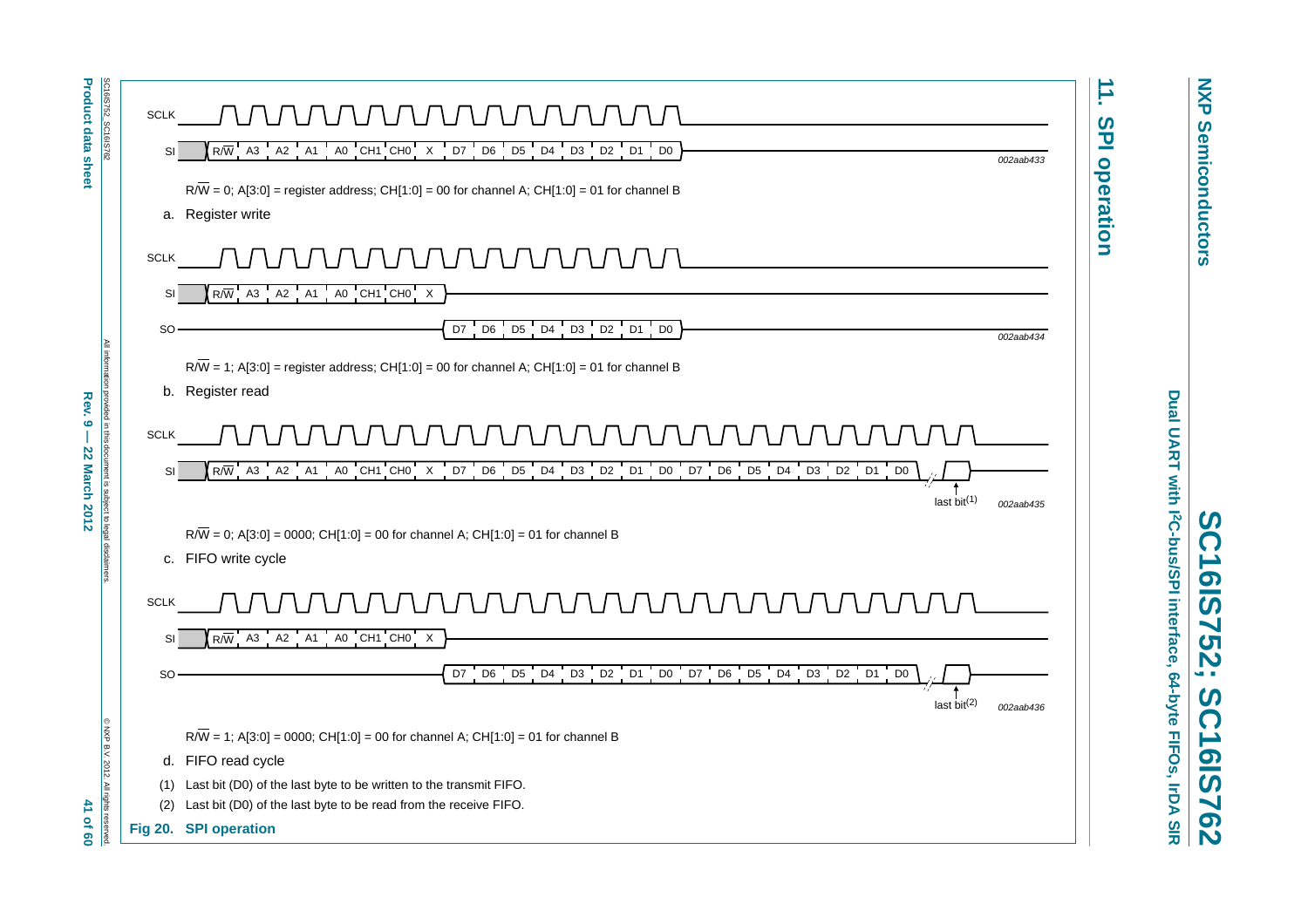## **Dual UART with I2C-bus/SPI interface, 64-byte FIFOs, IrDA SIR**

<span id="page-41-0"></span>

| Table 34.  | <b>Register address byte (SPI)</b> |                                                                                               |
|------------|------------------------------------|-----------------------------------------------------------------------------------------------|
| <b>Bit</b> | <b>Name</b>                        | <b>Function</b>                                                                               |
| 7          | R/W                                | Read/write.<br>$1 =$ read from UART<br>$0 =$ write to UART                                    |
| 6:3        | A[3:0]                             | UART's internal register select                                                               |
| 2:1        | CH <sub>1</sub> , CH <sub>0</sub>  | Channel select.<br>$00 =$ channel A<br>$01$ = channel B<br>$10 =$ reserved<br>$11 =$ reserved |
| 0          | -                                  | not used                                                                                      |

## <span id="page-41-2"></span>**12. Limiting values**

#### **Table 35. Limiting values**

*In accordance with the Absolute Maximum Rating System (IEC 60134).*

| <b>Parameter</b>                | <b>Conditions</b>          | Min    | <b>Max</b> | Unit            |
|---------------------------------|----------------------------|--------|------------|-----------------|
| supply voltage                  |                            | $-0.3$ | $+4.6$     | V               |
| input voltage                   | any input                  | $-0.3$ | $+5.511$   | V               |
| input current                   | any input                  | $-10$  | $+10$      | mA              |
| output current                  | any output                 | $-10$  | $+10$      | mA              |
| total power dissipation         |                            |        | 300        | mW              |
| power dissipation per<br>output |                            |        | 50         | mW              |
| ambient temperature             | operating                  |        |            |                 |
|                                 | $V_{DD} = 2.5 V \pm 0.2 V$ | $-40$  | +85        | °C              |
|                                 | $V_{DD} = 3.3 V \pm 0.3 V$ | $-40$  | $+95$      | °C              |
| junction temperature            | operating                  | ٠      | $+125$     | $\rm ^{\circ}C$ |
| storage temperature             |                            | $-65$  | $+150$     | ℃               |
|                                 |                            |        |            |                 |

<span id="page-41-1"></span>[1] 5.5 V steady state voltage tolerance on inputs and outputs is valid only when the supply voltage is present. 4.6 V steady state voltage tolerance on inputs and outputs when no supply voltage is present.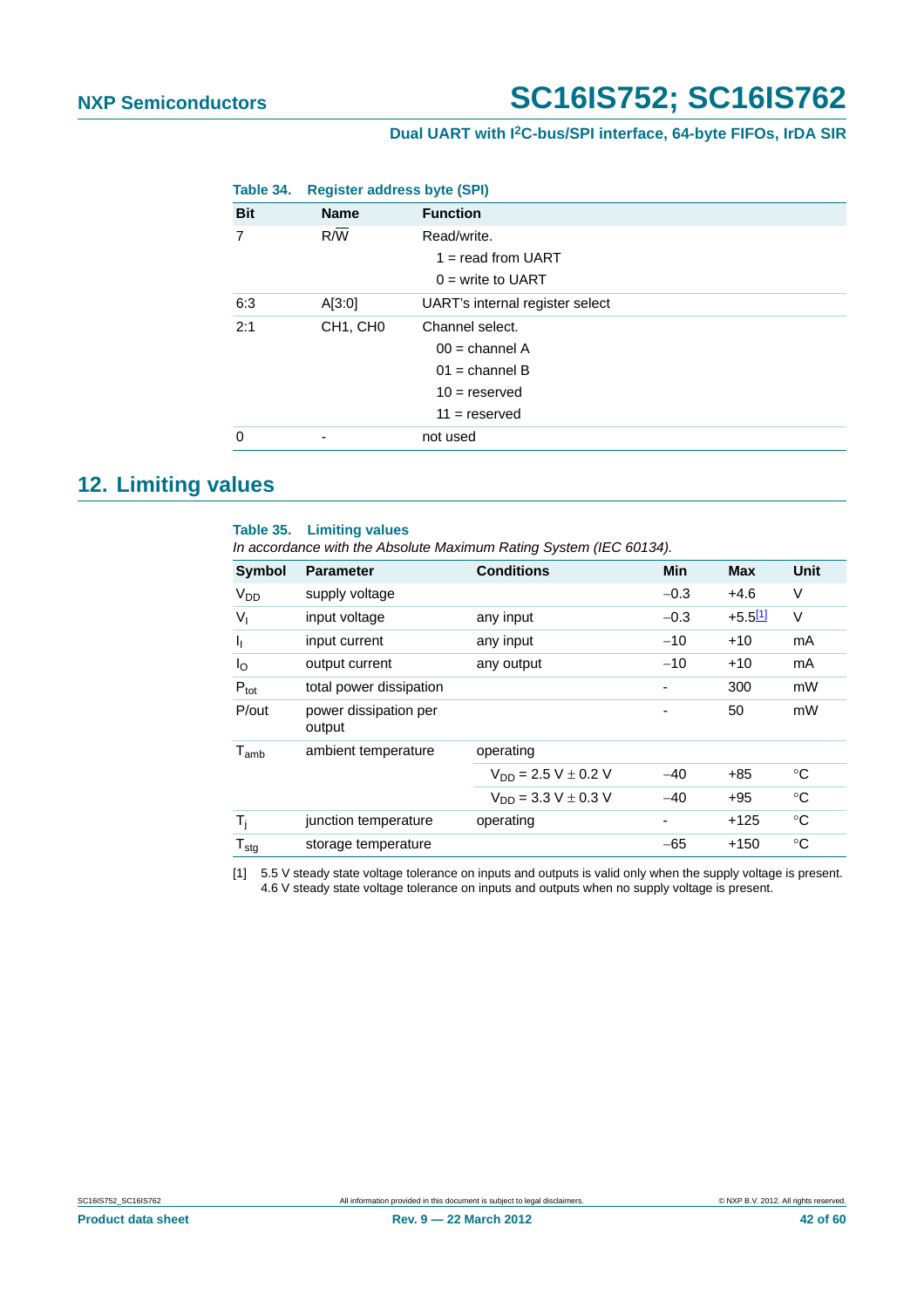## <span id="page-42-0"></span>**13. Static characteristics**

#### **Table 36. Static characteristics**

 $V_{DD} = 2.5$  V  $\pm$  0.2 V,  $T_{amb} = -40$  °C to +85 °C; or  $V_{DD} = 3.3$  V  $\pm$  0.3 V,  $T_{amb} = -40$  °C to +95 °C; unless otherwise specified.

| <b>Symbol</b>           | Parameter                             | <b>Conditions</b>                     | $V_{DD} = 2.5 V$ |                          | $V_{DD} = 3.3 V$         |                              | Unit                     |              |
|-------------------------|---------------------------------------|---------------------------------------|------------------|--------------------------|--------------------------|------------------------------|--------------------------|--------------|
|                         |                                       |                                       |                  | Min                      | <b>Max</b>               | Min                          | <b>Max</b>               |              |
| <b>Supplies</b>         |                                       |                                       |                  |                          |                          |                              |                          |              |
| V <sub>DD</sub>         | supply voltage                        |                                       |                  | 2.3                      | 2.7                      | 3.0                          | 3.6                      | V            |
| $I_{DD}$                | supply current                        | operating; no load;<br>$X1 = 4 MHz$   |                  | $\overline{\phantom{a}}$ | 2.0                      | $\overline{\phantom{a}}$     | 2.0                      | mA           |
|                         | Inputs I2C/SPI, RX, CTS, RESET        |                                       |                  |                          |                          |                              |                          |              |
| V <sub>IH</sub>         | HIGH-level input voltage              |                                       |                  | 1.6                      | $5.5$ [1]                | 2.0                          | $5.5$ [1]                | $\vee$       |
| $V_{IL}$                | LOW-level input voltage               |                                       |                  | $\overline{\phantom{0}}$ | 0.6                      |                              | 0.8                      | V            |
| $\mathsf{I}_\mathsf{L}$ | leakage current                       | input; $V_1 = 0$ V or 5.5 $V_1^{11}$  |                  | $\overline{\phantom{a}}$ | 1                        | $\blacksquare$               | 1                        | μA           |
| $C_i$                   | input capacitance                     |                                       |                  | $\overline{\phantom{a}}$ | $\mathbf{3}$             | $\qquad \qquad \blacksquare$ | 3                        | pF           |
|                         | <b>Outputs TX, RTS, SO</b>            |                                       |                  |                          |                          |                              |                          |              |
| $V_{OH}$                | HIGH-level output voltage             | $I_{OH} = -400 \mu A$                 |                  | 1.85                     | $\overline{\phantom{a}}$ | $\overline{\phantom{a}}$     |                          | V            |
|                         |                                       | $I_{OH} = -4$ mA                      |                  | $\overline{\phantom{a}}$ | $\blacksquare$           | 2.4                          | $\overline{\phantom{a}}$ | V            |
| $V_{OL}$                | LOW-level output voltage              | $I_{OL} = 1.6$ mA                     |                  | $\overline{\phantom{a}}$ | 0.4                      | $\overline{\phantom{a}}$     |                          | $\mathsf{V}$ |
|                         |                                       | $I_{OL} = 4 mA$                       |                  | $\overline{\phantom{a}}$ | $\blacksquare$           | $\overline{\phantom{a}}$     | 0.4                      | V            |
| $C_{o}$                 | output capacitance                    |                                       |                  | $\overline{\phantom{a}}$ | 4                        | $\overline{\phantom{a}}$     | 4                        | pF           |
|                         | <b>Inputs/outputs GPIO0 to GPIO7</b>  |                                       |                  |                          |                          |                              |                          |              |
| V <sub>IH</sub>         | HIGH-level input voltage              |                                       |                  | 1.6                      | 5.511                    | 2.0                          | 5.511                    | $\vee$       |
| $V_{IL}$                | LOW-level input voltage               |                                       |                  | $\overline{\phantom{a}}$ | 0.6                      | $\overline{\phantom{a}}$     | 0.8                      | $\mathsf V$  |
| $V_{OH}$                | HIGH-level output voltage             | $I_{OH} = -400 \mu A$                 |                  | 1.85                     |                          |                              |                          | $\sf V$      |
|                         |                                       | $I_{OH} = -4$ mA                      |                  | $\blacksquare$           | $\blacksquare$           | 2.4                          | $\overline{\phantom{a}}$ | V            |
| $V_{OL}$                | LOW-level output voltage              | $I_{OL} = 1.6$ mA                     |                  | $\overline{\phantom{a}}$ | 0.4                      | $\qquad \qquad \blacksquare$ | $\overline{\phantom{a}}$ | $\sf V$      |
|                         |                                       | $I_{OL} = 4 mA$                       |                  | ٠                        | $\blacksquare$           | $\overline{\phantom{a}}$     | 0.4                      | V            |
| $I_L$                   | leakage current                       | input; $V_1 = 0$ V or 5.5 V[1]        |                  | $\overline{\phantom{a}}$ | 1                        | $\overline{\phantom{a}}$     | 1                        | μA           |
| $C_{o}$                 | output capacitance                    |                                       |                  | ٠                        | $\overline{\mathbf{4}}$  | $\blacksquare$               | 4                        | pF           |
| <b>Output IRQ</b>       |                                       |                                       |                  |                          |                          |                              |                          |              |
| $V_{OL}$                | LOW-level output voltage              | $I_{OL} = 1.6$ mA                     |                  | $\blacksquare$           | 0.4                      | $\blacksquare$               | $\overline{\phantom{a}}$ | V            |
|                         |                                       | $I_{OL} = 4 mA$                       |                  | ۰                        |                          |                              | 0.4                      | V            |
| $C_{o}$                 | output capacitance                    |                                       |                  | $\overline{\phantom{a}}$ | 4                        | $\overline{\phantom{a}}$     | 4                        | pF           |
|                         | I <sup>2</sup> C-bus input/output SDA |                                       |                  |                          |                          |                              |                          |              |
| V <sub>IH</sub>         | HIGH-level input voltage              |                                       |                  | 1.6                      | $5.5^{[1]}$              | 2.0                          | $5.5^{[1]}$              | V            |
| $V_{IL}$                | LOW-level input voltage               |                                       |                  | $\overline{\phantom{0}}$ | 0.6                      | $\overline{\phantom{a}}$     | 0.8                      | V            |
| $V_{OL}$                | LOW-level output voltage              | $I_{OL} = 1.6$ mA                     |                  | $\overline{\phantom{a}}$ | 0.4                      | $\blacksquare$               | $\blacksquare$           | $\mathsf V$  |
|                         |                                       | $I_{OL} = 4 mA$                       |                  | $\overline{\phantom{a}}$ | $\overline{\phantom{a}}$ | $\overline{\phantom{a}}$     | 0.4                      | V            |
| IL.                     | leakage current                       | input; $V_1 = 0$ V or 5.5 $V_1^{[1]}$ |                  | $\overline{\phantom{a}}$ | 10                       | ۰                            | 10                       | $\mu$ A      |
| $C_{o}$                 | output capacitance                    |                                       |                  | $\overline{\phantom{a}}$ | $\overline{7}$           | $\overline{\phantom{a}}$     | $\overline{7}$           | pF           |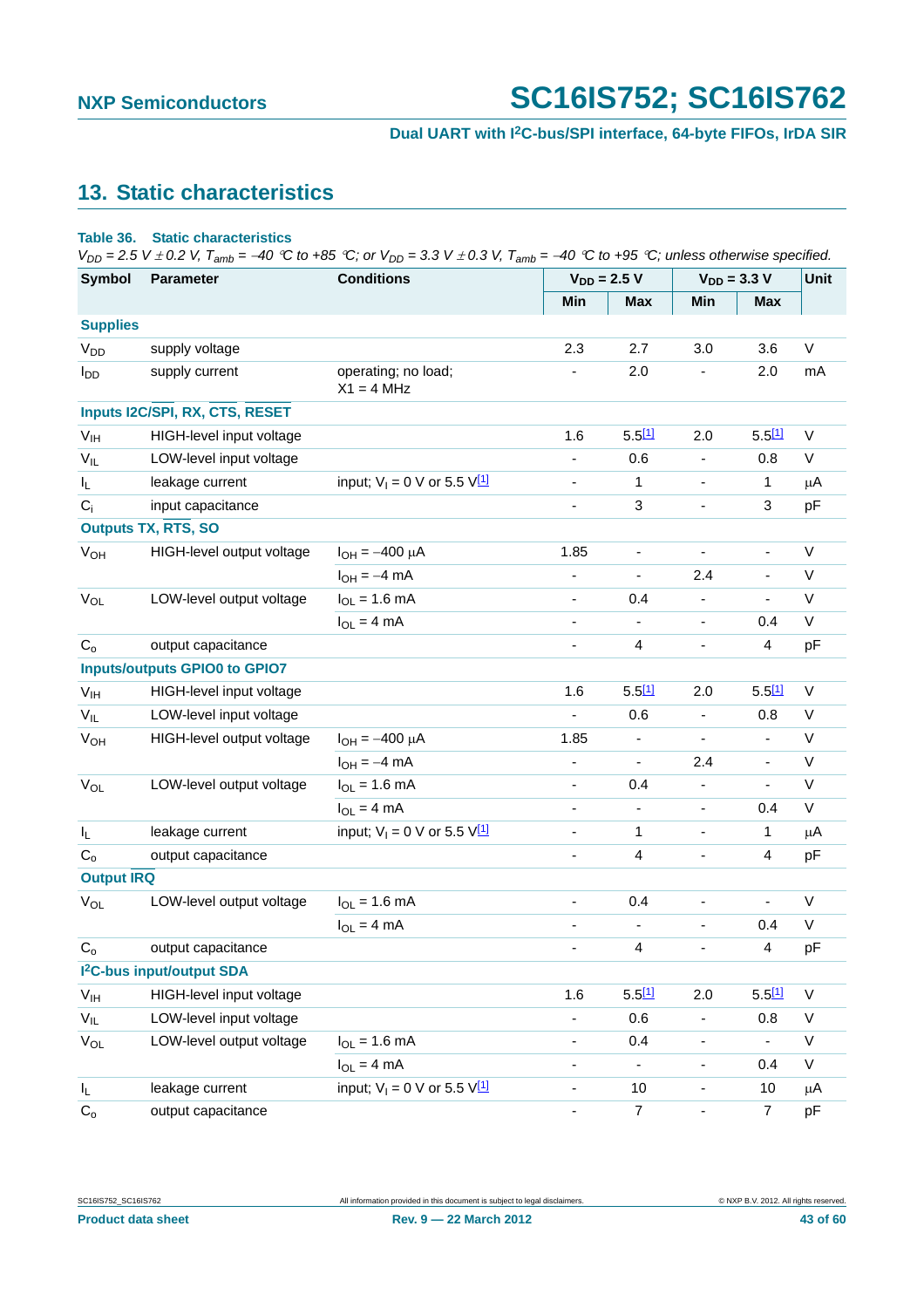## **Dual UART with I2C-bus/SPI interface, 64-byte FIFOs, IrDA SIR**

|                      |                                               | $V_{DD}$ = 2.5 V $\pm$ 0.2 V, T <sub>amb</sub> = -40 °C to +85 °C; or $V_{DD}$ = 3.3 V $\pm$ 0.3 V, T <sub>amb</sub> = -40 °C to +95 °C; unless otherwise specified. |                          |            |                          |            |        |  |
|----------------------|-----------------------------------------------|----------------------------------------------------------------------------------------------------------------------------------------------------------------------|--------------------------|------------|--------------------------|------------|--------|--|
| <b>Symbol</b>        | <b>Parameter</b>                              | <b>Conditions</b>                                                                                                                                                    | $V_{DD} = 2.5 V$         |            | $V_{DD} = 3.3 V$         |            | Unit   |  |
|                      |                                               |                                                                                                                                                                      | Min                      | <b>Max</b> | <b>Min</b>               | <b>Max</b> |        |  |
|                      | I <sup>2</sup> C-bus inputs SCL, CS/A0, SI/A1 |                                                                                                                                                                      |                          |            |                          |            |        |  |
| V <sub>IH</sub>      | HIGH-level input voltage                      |                                                                                                                                                                      | 1.6                      | 5.511      | 2.0                      | 5.511      | $\vee$ |  |
| $V_{IL}$             | LOW-level input voltage                       |                                                                                                                                                                      | ۰.                       | 0.6        |                          | 0.8        | V      |  |
| I <sub>L</sub>       | leakage current                               | input; $V_1 = 0$ V or 5.5 $V_1^1$                                                                                                                                    | ۰                        | 10         |                          | 10         | μA     |  |
| $C_i$                | input capacitance                             |                                                                                                                                                                      | $\overline{\phantom{a}}$ | 7          |                          | 7          | pF     |  |
|                      | <b>Clock input XTAL121</b>                    |                                                                                                                                                                      |                          |            |                          |            |        |  |
| V <sub>IH</sub>      | HIGH-level input voltage                      |                                                                                                                                                                      | 1.8                      | 5.511      | 2.4                      | 5.511      | $\vee$ |  |
| $V_{IL}$             | LOW-level input voltage                       |                                                                                                                                                                      | ٠                        | 0.45       | $\overline{\phantom{a}}$ | 0.6        | $\vee$ |  |
| I <sub>L</sub>       | leakage current                               | input; $V_1 = 0$ V or 5.5 $V_1^1$                                                                                                                                    | $-30$                    | $+30$      | $-30$                    | $+30$      | μA     |  |
| $C_i$                | input capacitance                             |                                                                                                                                                                      | ۰                        | 3          |                          | 3          | pF     |  |
| <b>Sleep current</b> |                                               |                                                                                                                                                                      |                          |            |                          |            |        |  |
| $I_{DD(sleep)}$      | sleep mode supply current                     | inputs are at $V_{DD}$ or ground                                                                                                                                     |                          | 25         |                          | 25         | μA     |  |

#### **Table 36. Static characteristics** *…continued*

<span id="page-43-0"></span>[1] 5.5 V steady state voltage tolerance on inputs and outputs is valid only when the supply voltage is present. 3.8 V steady state voltage tolerance on inputs and outputs when no supply voltage is present.

<span id="page-43-1"></span>[2] XTAL2 should be left open when XTAL1 is driven by an external clock.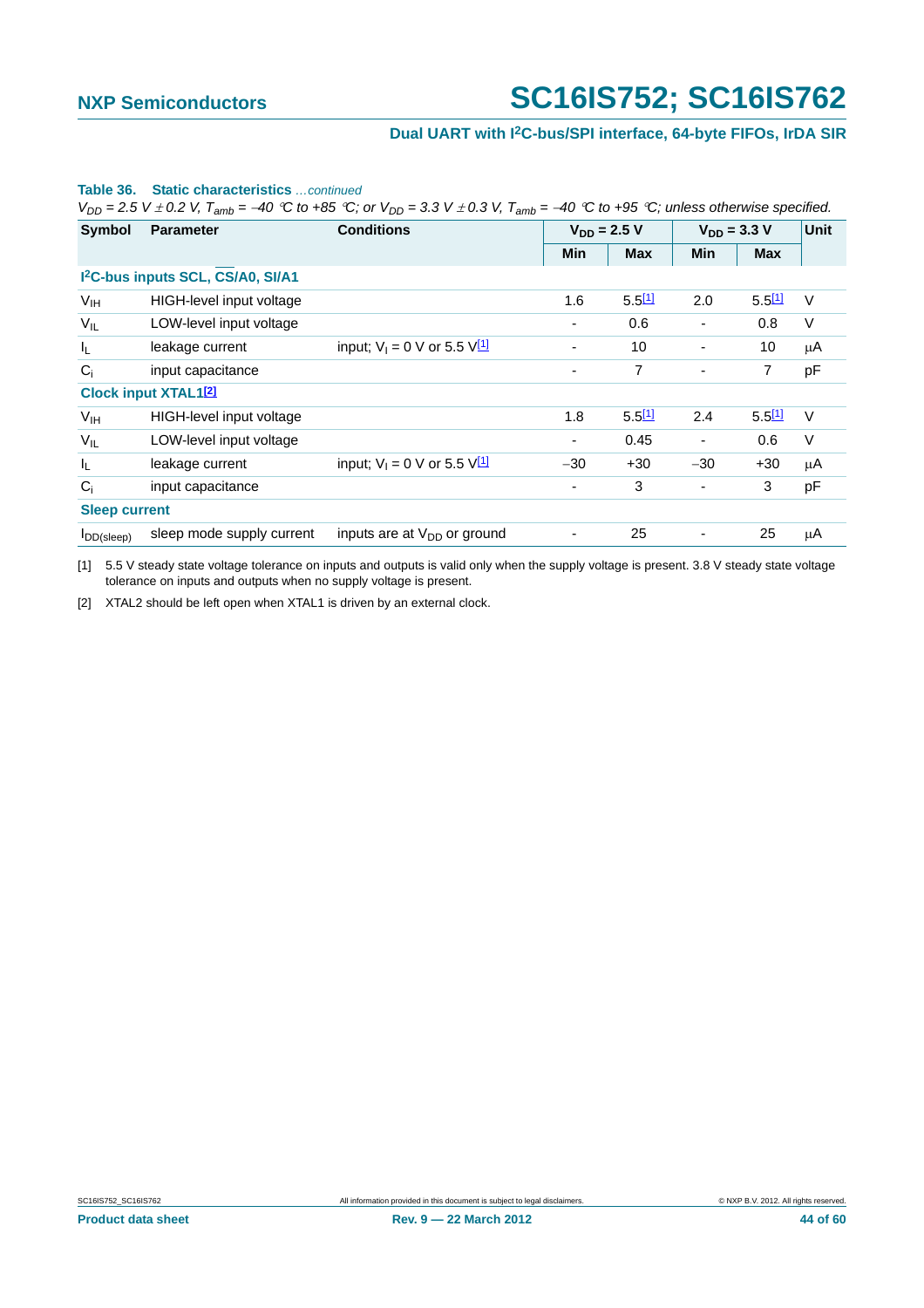## <span id="page-44-3"></span>**14. Dynamic characteristics**

#### **Table 37. I2C-bus timing specifications[\[1\]](#page-44-0)**

*All the timing limits are valid within the operating supply voltage, ambient temperature range and output load;*   $V_{DD} = 2.5$  V  $\pm$  0.2 V,  $T_{amb} = -40$  °C to +85 °C; or  $V_{DD} = 3.3$  V  $\pm$  0.3 V,  $T_{amb} = -40$  °C to +95 °C;  $V_{IL}$  and  $V_{IH}$  refer to input *voltage of*  $V_{SS}$  *to*  $V_{DD}$ *. All output load = 25 pF, except SDA output load = 400 pF.* 

| Symbol              | <b>Parameter</b>                                                     | <b>Conditions</b>            |       | Standard-mode<br>$I2C-bus$ |                              | <b>Fast-mode</b><br>$I2C-bus$ |                              | Unit      |
|---------------------|----------------------------------------------------------------------|------------------------------|-------|----------------------------|------------------------------|-------------------------------|------------------------------|-----------|
|                     |                                                                      |                              |       | Min                        | Max                          | Min                           | <b>Max</b>                   |           |
| $f_{SCL}$           | <b>SCL clock frequency</b>                                           |                              | $[2]$ | $\Omega$                   | 100                          | $\mathbf 0$                   | 400                          | kHz       |
| $t_{\text{BUF}}$    | bus free time between a STOP and START<br>condition                  |                              |       | 4.7                        |                              | 1.3                           | ä,                           | <b>us</b> |
| t <sub>HD;STA</sub> | hold time (repeated) START condition                                 |                              |       | 4.0                        | $\overline{\phantom{a}}$     | 0.6                           | $\overline{\phantom{0}}$     | μS        |
| t <sub>SU;STA</sub> | set-up time for a repeated START condition                           |                              |       | 4.7                        | $\overline{\phantom{a}}$     | 0.6                           | $\overline{\phantom{a}}$     | $\mu$ s   |
| t <sub>SU:STO</sub> | set-up time for STOP condition                                       |                              |       | 4.7                        | ä,                           | 0.6                           | $\qquad \qquad \blacksquare$ | $\mu$ s   |
| <sup>t</sup> HD;DAT | data hold time                                                       |                              |       | $\mathbf 0$                | $\overline{\phantom{m}}$     | $\mathbf 0$                   | $\overline{\phantom{a}}$     | ns        |
| t <sub>VD:ACK</sub> | data valid acknowledge time                                          |                              |       | $\blacksquare$             | 0.6                          | $\blacksquare$                | 0.6                          | μs        |
| t <sub>VD;DAT</sub> | data valid time                                                      | SCL LOW to<br>data out valid |       | $\blacksquare$             | 0.6                          | $\overline{\phantom{a}}$      | 0.6                          | ns        |
| t <sub>SU;DAT</sub> | data set-up time                                                     |                              |       | 250                        | $\overline{\phantom{a}}$     | 150                           | $\overline{\phantom{0}}$     | ns        |
| t <sub>LOW</sub>    | LOW period of the SCL clock                                          |                              |       | 4.7                        | $\overline{\phantom{a}}$     | 1.3                           | $\overline{\phantom{m}}$     | μS        |
| t <sub>HIGH</sub>   | HIGH period of the SCL clock                                         |                              |       | 4.0                        | $\qquad \qquad \blacksquare$ | 0.6                           | ÷                            | $\mu$ s   |
| t <sub>f</sub>      | fall time of both SDA and SCL signals                                |                              |       | $\blacksquare$             | 300                          | $\blacksquare$                | 300                          | ns        |
| tŗ                  | rise time of both SDA and SCL signals                                |                              |       | $\blacksquare$             | 1000                         | $\blacksquare$                | 300                          | ns        |
| $t_{\sf SP}$        | pulse width of spikes that must be<br>suppressed by the input filter |                              |       |                            | 50                           |                               | 50                           | ns        |
| $t_{d1}$            | I <sup>2</sup> C-bus GPIO output valid time                          |                              |       | 0.5                        | $\blacksquare$               | 0.5                           | $\overline{\phantom{a}}$     | μS        |
| $t_{d2}$            | I <sup>2</sup> C-bus modem input interrupt valid time                |                              |       | 0.2                        | $\overline{\phantom{a}}$     | 0.2                           | ٠                            | μS        |
| $t_{d3}$            | I <sup>2</sup> C-bus modem input interrupt clear time                |                              |       | 0.2                        | $\overline{\phantom{a}}$     | 0.2                           | $\blacksquare$               | μS        |
| $t_{d4}$            | I2C input pin interrupt valid time                                   |                              |       | 0.2                        | $\overline{\phantom{a}}$     | 0.2                           | $\blacksquare$               | $\mu s$   |
| $t_{d5}$            | I2C input pin interrupt clear time                                   |                              |       | 0.2                        | $\blacksquare$               | 0.2                           | -                            | μS        |
| $t_{d6}$            | I <sup>2</sup> C-bus receive interrupt valid time                    |                              |       | 0.2                        | $\overline{\phantom{a}}$     | 0.2                           | $\overline{\phantom{a}}$     | $\mu$ s   |
| $t_{d7}$            | I <sup>2</sup> C-bus receive interrupt clear time                    |                              |       | 0.2                        | $\blacksquare$               | 0.2                           | ÷,                           | $\mu$ S   |
| $t_{d8}$            | I <sup>2</sup> C-bus transmit interrupt clear time                   |                              |       | 1.0                        | $\overline{\phantom{a}}$     | 0.5                           | $\overline{\phantom{a}}$     | μS        |
| $t_{d15}$           | SCL delay after reset                                                |                              | $[3]$ | 3                          | ä,                           | 3                             |                              | $\mu$ s   |
| $t_{w(rst)}$        | reset pulse width                                                    |                              |       | 3                          | ÷,                           | 3                             | L,                           | $\mu$ s   |

<span id="page-44-0"></span>[1] A detailed description of the I2C-bus specification, with applications, is given in user manual UM10204: *"I2C-bus specification and user manual"*. This may be found at [www.nxp.com/documents/user\\_manual/UM10204.pdf](http://www.nxp.com/documents/user_manual/UM10204.pdf).

<span id="page-44-1"></span>[2] Minimum SCL clock frequency is limited by the bus time-out feature, which resets the serial bus interface if SDA is held LOW for a minimum of 25 ms.

<span id="page-44-2"></span>[3]  $2$  XTAL1 clock cycles or 3  $\mu$ s, whichever is less.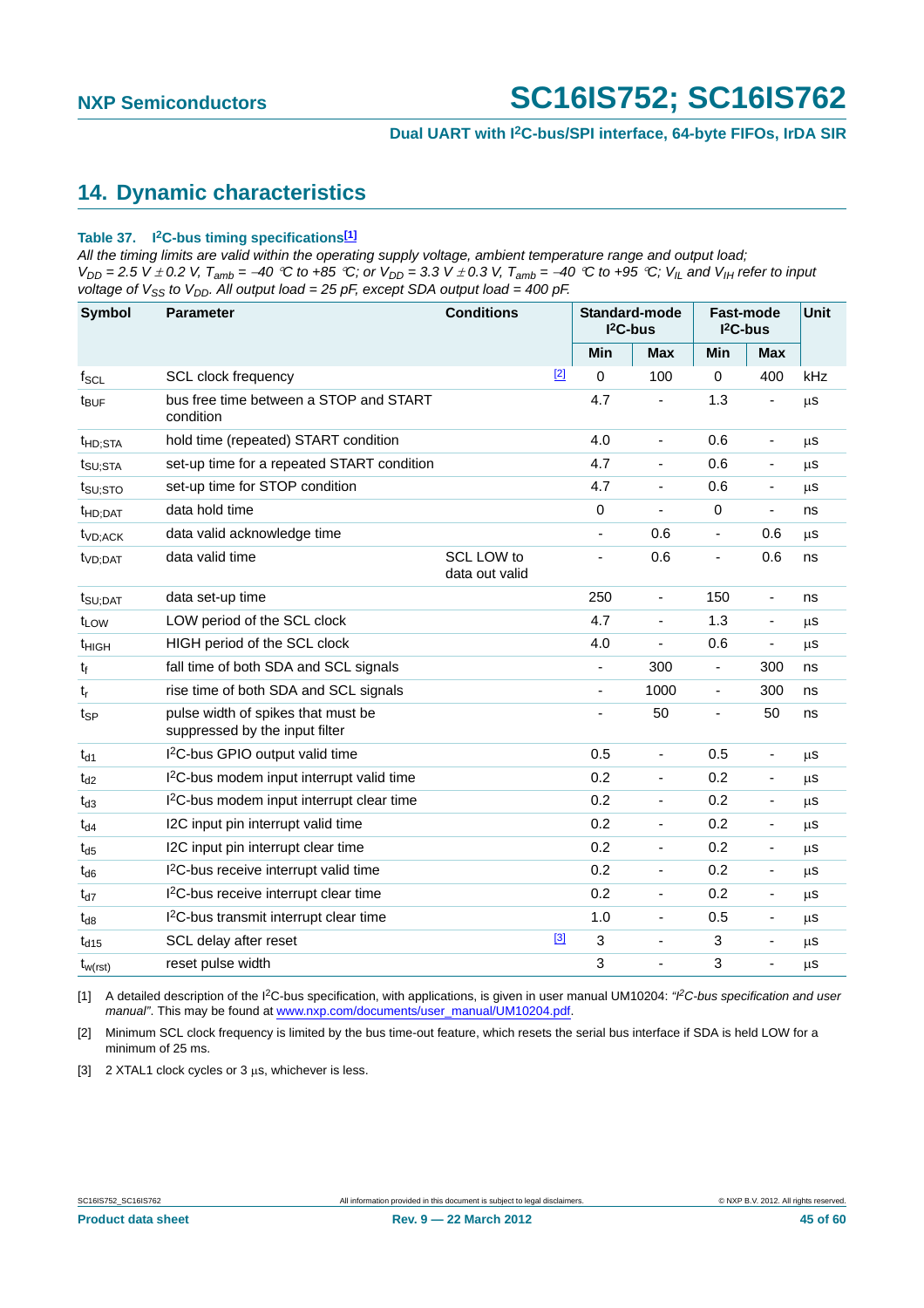## **Dual UART with I2C-bus/SPI interface, 64-byte FIFOs, IrDA SIR**







|                                   |                       |          |                     |   |              |               |  |    | ACK to master |           |
|-----------------------------------|-----------------------|----------|---------------------|---|--------------|---------------|--|----|---------------|-----------|
| <b>SDA</b>                        | SLAVE ADDRESS   W   A |          | <b>MSR REGISTER</b> | A | $\mathsf{s}$ | SLAVE ADDRESS |  | RA | <b>DATA</b>   | A         |
|                                   |                       |          |                     |   |              |               |  |    |               |           |
| <b>IRQ</b>                        |                       |          |                     |   |              |               |  |    |               |           |
|                                   |                       | $t_{d2}$ |                     |   |              |               |  |    | $t_{d3}$      |           |
| MODEM pin                         |                       |          |                     |   |              |               |  |    |               | 002aab256 |
| Fig 24. Modem input pin interrupt |                       |          |                     |   |              |               |  |    |               |           |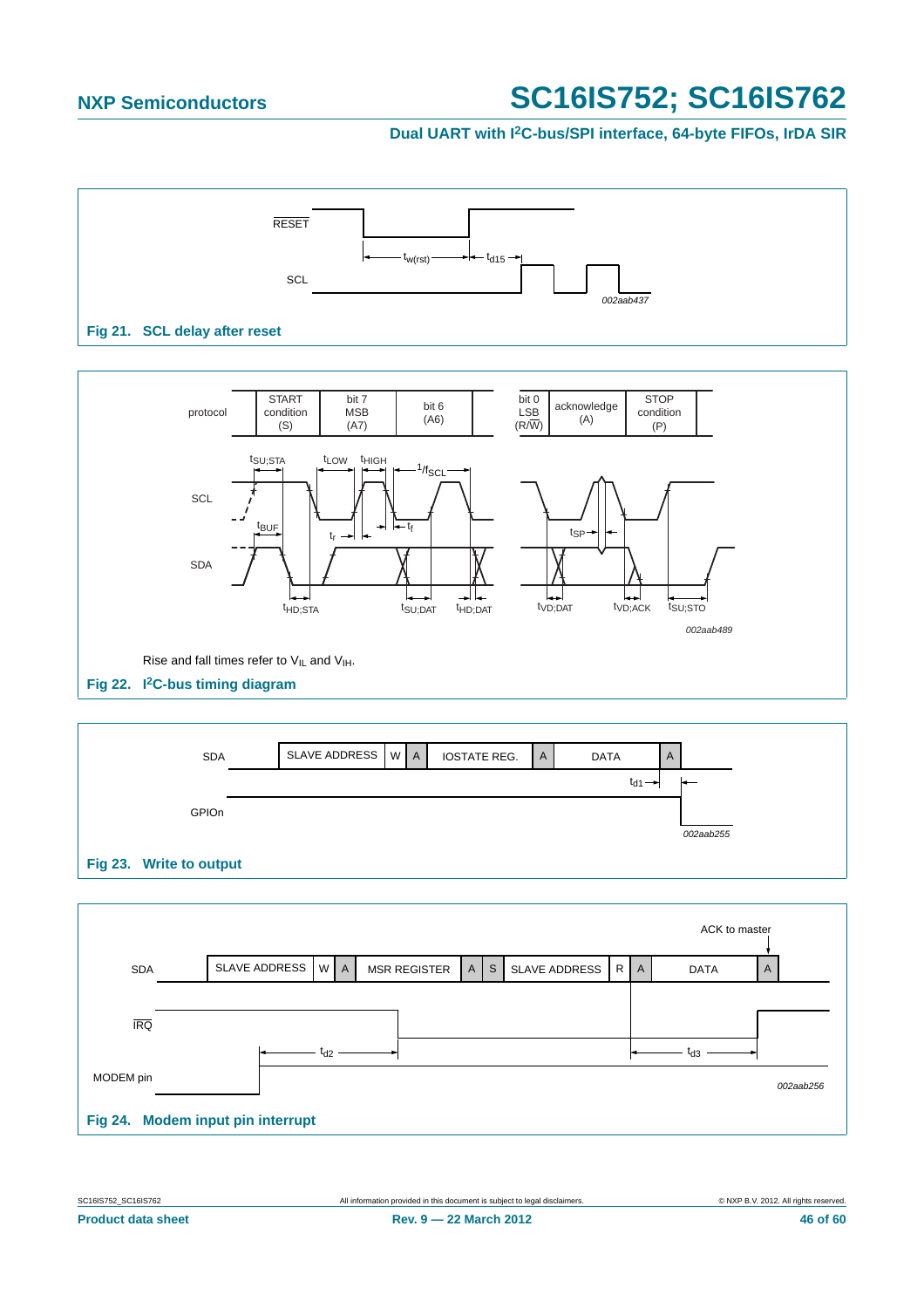## **Dual UART with I2C-bus/SPI interface, 64-byte FIFOs, IrDA SIR**





| <b>SDA</b>                      | SLAVE ADDRESS WA |  | <b>RHR</b> | A | S | SLAVE ADDRESS |                      | RA | <b>DATA</b> | $\overline{A}$ | P         |
|---------------------------------|------------------|--|------------|---|---|---------------|----------------------|----|-------------|----------------|-----------|
|                                 |                  |  |            |   |   |               |                      |    |             |                |           |
| <b>IRQ</b>                      |                  |  |            |   |   |               | $t_{d7} \rightarrow$ |    |             |                | 002aab259 |
| Fig 27. Receive interrupt clear |                  |  |            |   |   |               |                      |    |             |                |           |

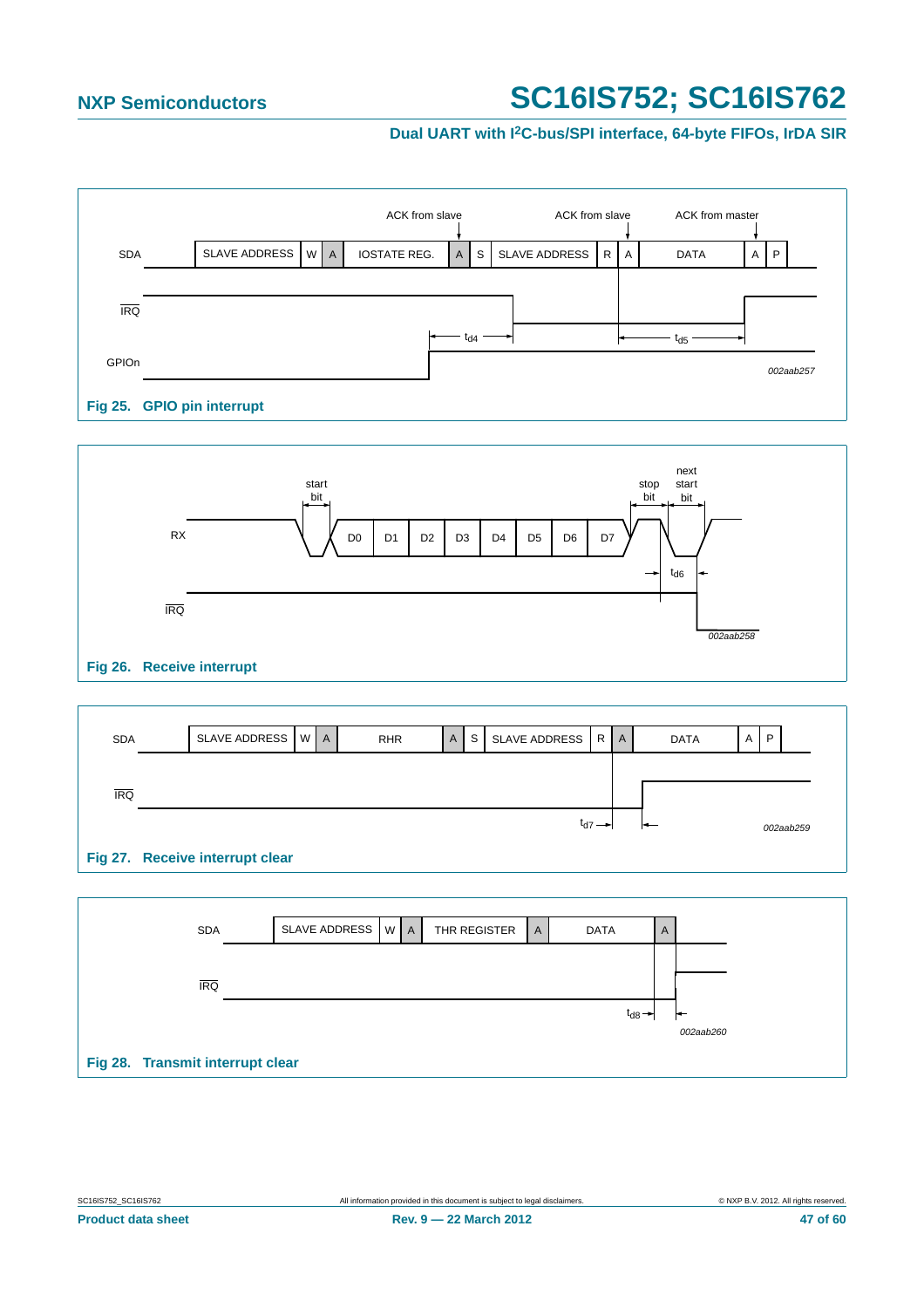## **Dual UART with I2C-bus/SPI interface, 64-byte FIFOs, IrDA SIR**

## Table 38. f<sub>XTAL</sub> dynamic characteristics

 $V_{DD} = 2.5$  *V*  $\pm$  0.2 *V,*  $T_{amb} = -40$  *°C to* +85 *°C; or*  $V_{DD} = 3.3$  *V*  $\pm$  0.3 *V,*  $T_{amb} = -40$  *°C to* +95 *°C.* 

| <b>Symbol</b>     | <b>Parameter</b>           | <b>Conditions</b> |        |                          | $V_{DD} = 2.5 V$         |                          | $V_{DD} = 3.3 V$ |     |
|-------------------|----------------------------|-------------------|--------|--------------------------|--------------------------|--------------------------|------------------|-----|
|                   |                            |                   |        | Min                      | <b>Max</b>               | Min                      | <b>Max</b>       |     |
| $t_{w1}$          | clock pulse duration       | <b>HIGH level</b> |        | 10                       | $\overline{\phantom{0}}$ |                          |                  | ns  |
| $t_{W2}$          | clock pulse duration       | LOW level         |        | 10                       | $\overline{\phantom{a}}$ |                          | -                | ns  |
| $f_{\text{XTAL}}$ | oscillator/clock frequency |                   | [1][2] | $\overline{\phantom{0}}$ | 48                       | $\overline{\phantom{0}}$ | 80               | MHz |

<span id="page-47-1"></span><span id="page-47-0"></span>[1] Applies to external clock, crystal oscillator max. 24 MHz.

$$
[2] \qquad f_{XTAL} = \frac{1}{t_{w3}}
$$

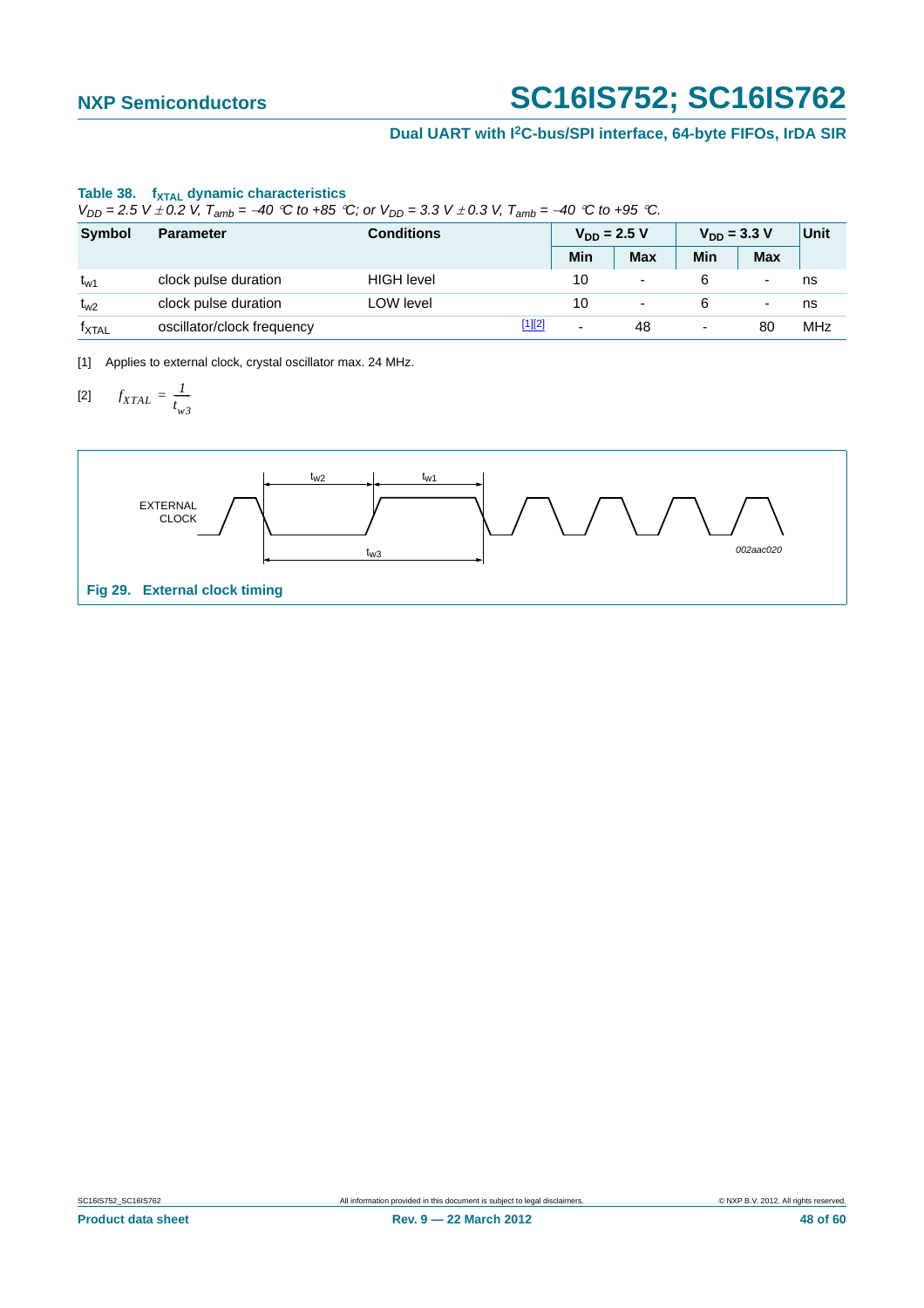## **Dual UART with I2C-bus/SPI interface, 64-byte FIFOs, IrDA SIR**

#### **Table 39. SPI-bus timing specifications**

*All the timing limits are valid within the operating supply voltage, ambient temperature range and output load;*   $V_{DD}$  = 2.5 V  $\pm$  0.2 V, T<sub>amb</sub> = -40 °C to +85 °C; or  $V_{DD}$  = 3.3 V  $\pm$  0.3 V, T<sub>amb</sub> = -40 °C to +95 °C; V<sub>IL</sub> and V<sub>IH</sub> refer to input *voltage of*  $V_{SS}$  *to*  $V_{DD}$ *. All output load = 25 pF, unless otherwise specified.* 

| Symbol           | <b>Parameter</b>                     | <b>Conditions</b> |                          | $V_{DD} = 2.5 V$         | $V_{DD} = 3.3 V$         |                          | <b>Unit</b> |
|------------------|--------------------------------------|-------------------|--------------------------|--------------------------|--------------------------|--------------------------|-------------|
|                  |                                      |                   | Min                      | <b>Max</b>               | <b>Min</b>               | <b>Max</b>               |             |
| t <sub>TR</sub>  | CS HIGH to SO 3-state                | $C_L = 100 pF$    |                          | 100                      | $\blacksquare$           | 100                      | ns          |
| t <sub>css</sub> | CS to SCLK setup time                |                   | 100                      |                          | 100                      |                          | ns          |
| $t_{\text{CSH}}$ | CS to SCLK hold time                 |                   | 5                        | $\overline{\phantom{a}}$ | 5                        | ٠                        | ns          |
| $t_{\text{DO}}$  | SCLK fall to SO valid delay time     | $C_1 = 100 pF$    | $\overline{\phantom{a}}$ | 25                       | $\overline{\phantom{a}}$ | 20                       | ns          |
| $t_{DS}$         | SI to SCLK setup time                |                   | 10                       | ٠                        | 10                       | $\overline{\phantom{a}}$ | ns          |
| $t_{DH}$         | SI to SCLK hold time                 |                   | 10                       | ٠                        | 10                       |                          | ns          |
| $t_{CP}$         | <b>SCLK</b> period                   | $t_{CL} + t_{CH}$ | 83                       | -                        | 67                       | ٠                        | ns          |
| $t_{CH}$         | <b>SCLK HIGH time</b>                |                   | 30                       | ٠                        | 25                       |                          | ns          |
| $t_{CL}$         | <b>SCLK LOW time</b>                 |                   | 30                       | $\overline{\phantom{a}}$ | 25                       | ٠                        | ns          |
| $t_{\text{CSW}}$ | CS HIGH pulse width                  |                   | 200                      | $\overline{\phantom{a}}$ | 200                      |                          | ns          |
| $t_{d9}$         | SPI output data valid time           |                   | 200                      | ٠                        | 200                      |                          | ns          |
| $t_{d10}$        | SPI modem output data valid time     |                   | 200                      | $\overline{\phantom{a}}$ | 200                      |                          | ns          |
| $t_{d11}$        | SPI transmit interrupt clear time    |                   | 200                      | $\overline{\phantom{a}}$ | 200                      |                          | ns          |
| $t_{d12}$        | SPI modem input interrupt clear time |                   | 200                      | $\overline{\phantom{a}}$ | 200                      | ٠                        | ns          |
| $t_{d13}$        | SPI interrupt clear time             |                   | 200                      | $\overline{\phantom{a}}$ | 200                      |                          | ns          |
| $t_{d14}$        | SPI receive interrupt clear time     |                   | 200                      | ٠                        | 200                      |                          | ns          |
| $t_{w(rst)}$     | reset pulse width                    |                   | 3                        | $\overline{\phantom{a}}$ | 3                        |                          | $\mu$ s     |

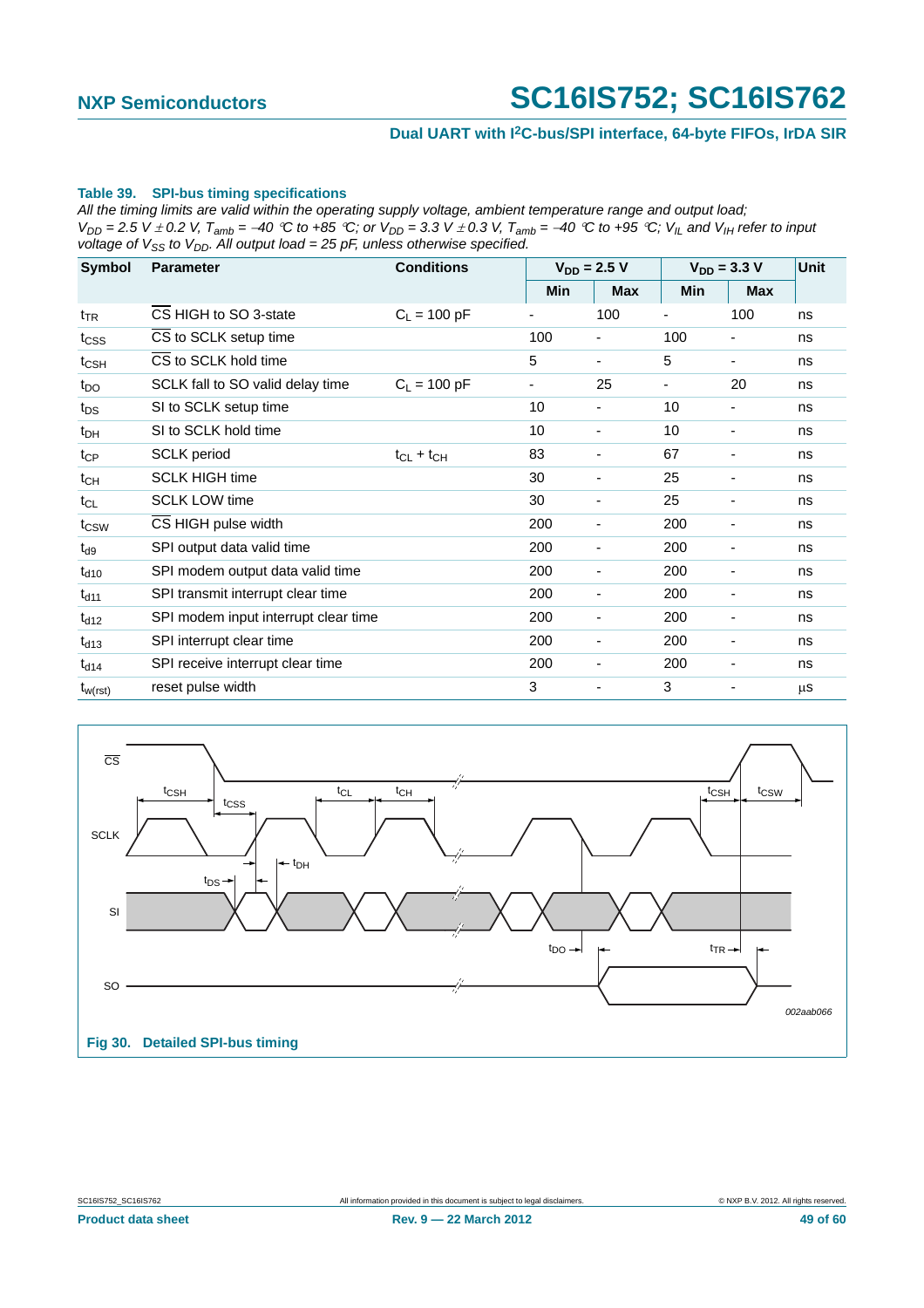## **Dual UART with I2C-bus/SPI interface, 64-byte FIFOs, IrDA SIR**

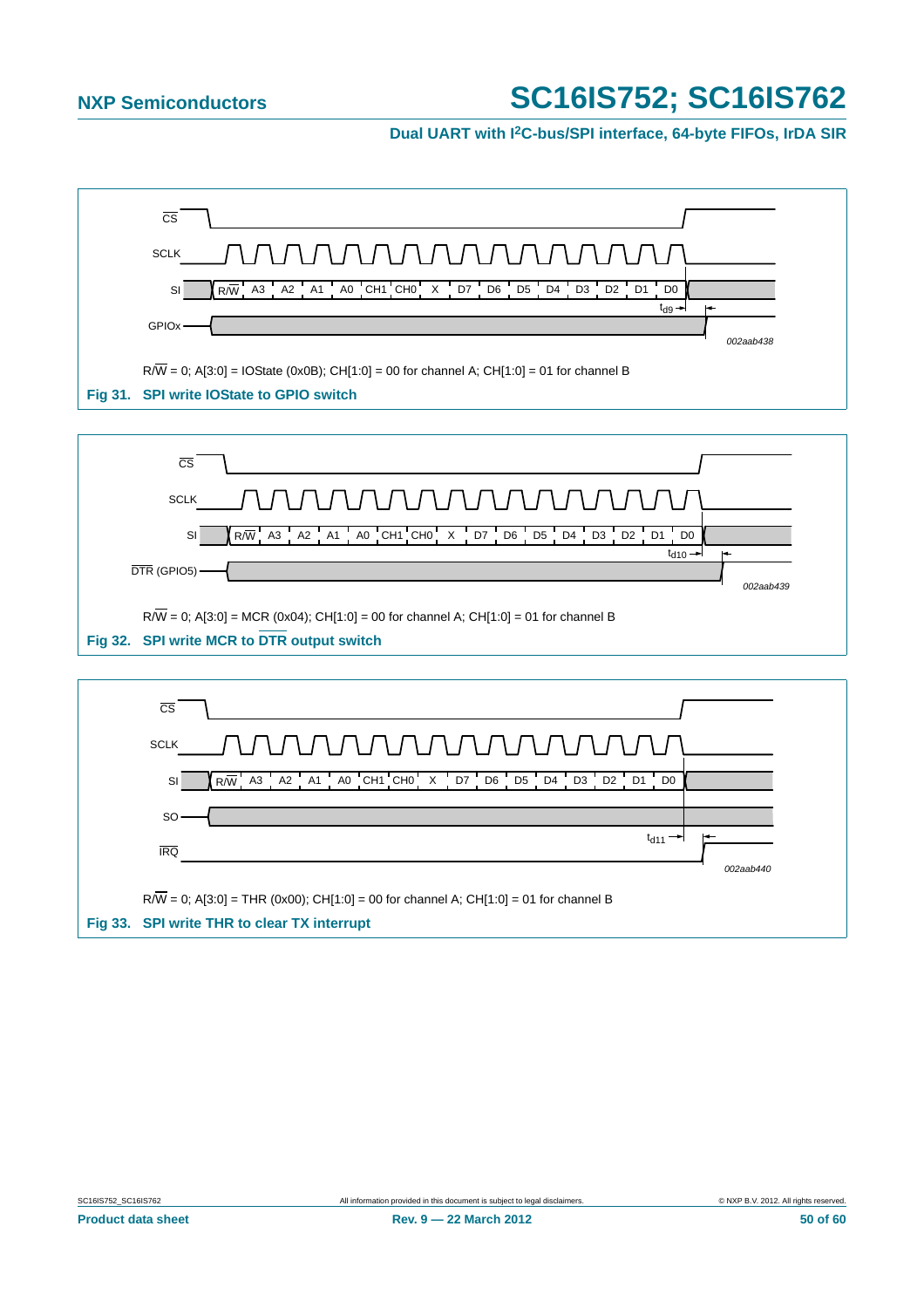## **Dual UART with I2C-bus/SPI interface, 64-byte FIFOs, IrDA SIR**



 $R/\overline{W}$  = 1; A[3:0] = RHR (0x00); CH[1:0] = 00 for channel A; CH[1:0] = 01 for channel B **Fig 36. Read RHR to clear RX interrupt**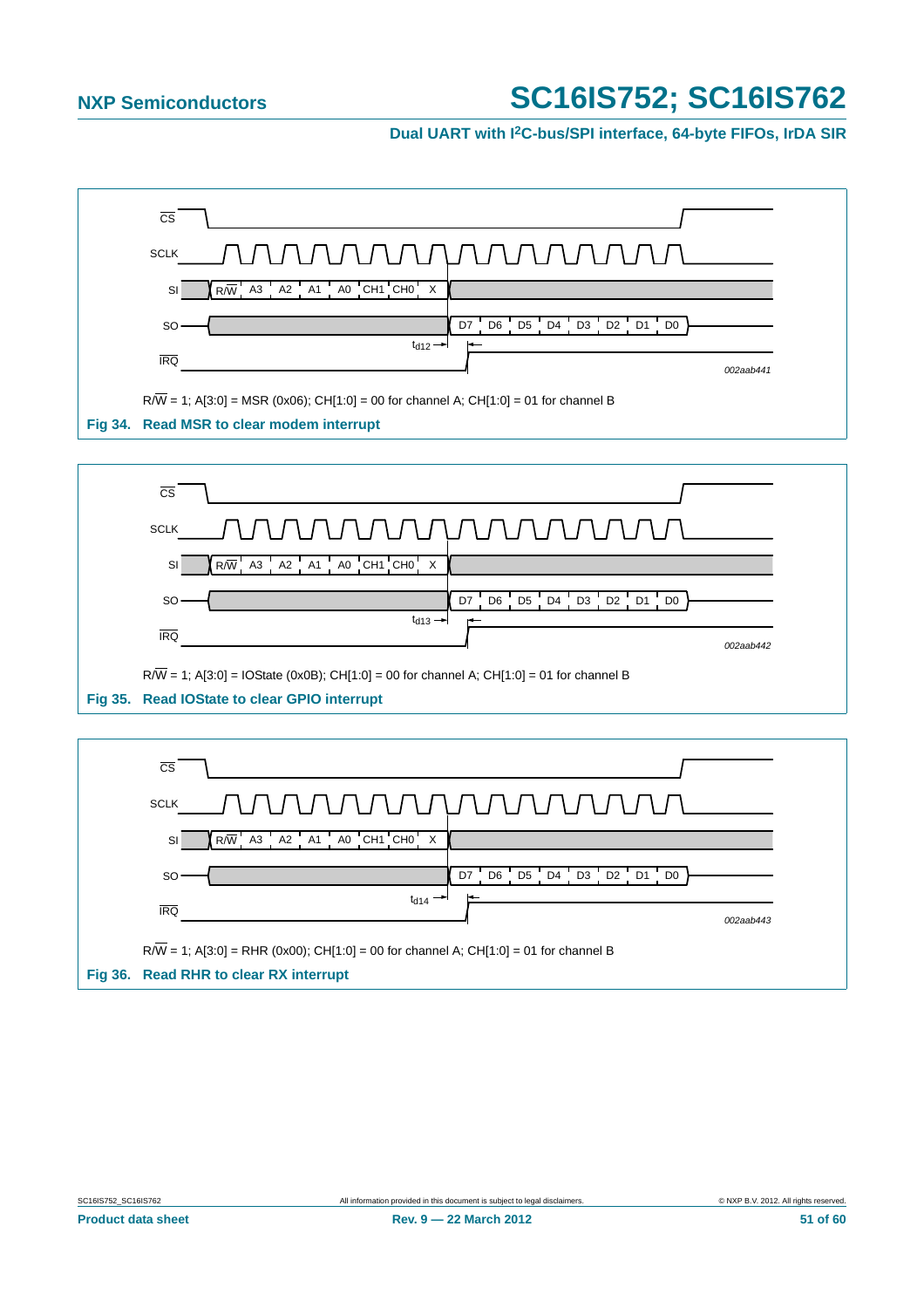**Dual UART with I2C-bus/SPI interface, 64-byte FIFOs, IrDA SIR**

## <span id="page-51-0"></span>**15. Package outline**



## **Fig 37. Package outline SOT361-1 (TSSOP28)**

SC16IS752\_SC16IS762 All information provided in this document is subject to legal disclaimers. © NXP B.V. 2012. All rights reserved.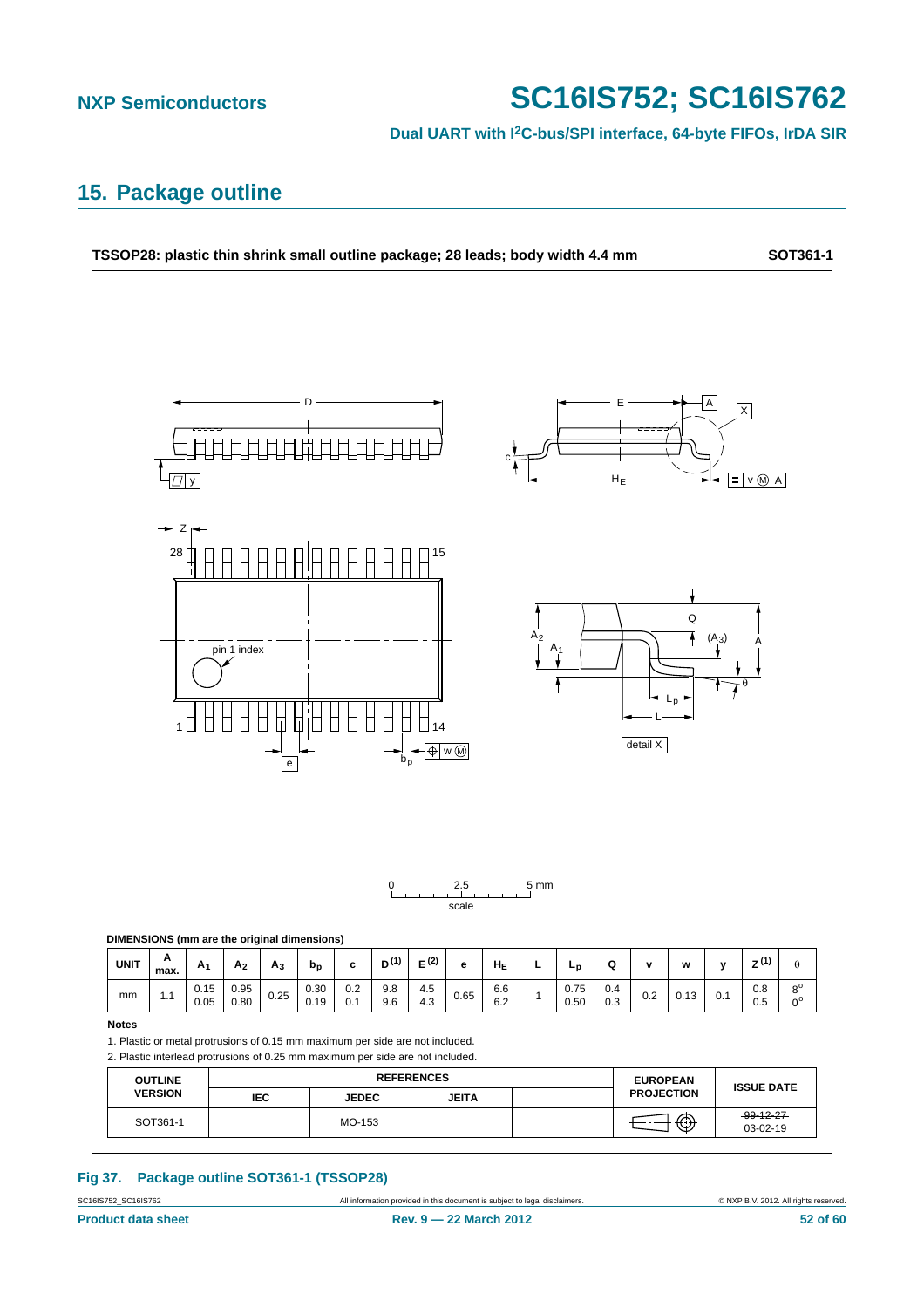## **Dual UART with I2C-bus/SPI interface, 64-byte FIFOs, IrDA SIR**



**HVQFN32: plastic thermal enhanced very thin quad flat package; no leads; 32 terminals; body 5 x 5 x 0.85 mm**

**SOT617-1**

#### **Fig 38. Package outline SOT617-1 (HVQFN32)**

SC16IS752\_SC16IS762 All information provided in this document is subject to legal disclaimers. © NXP B.V. 2012. All rights reserved.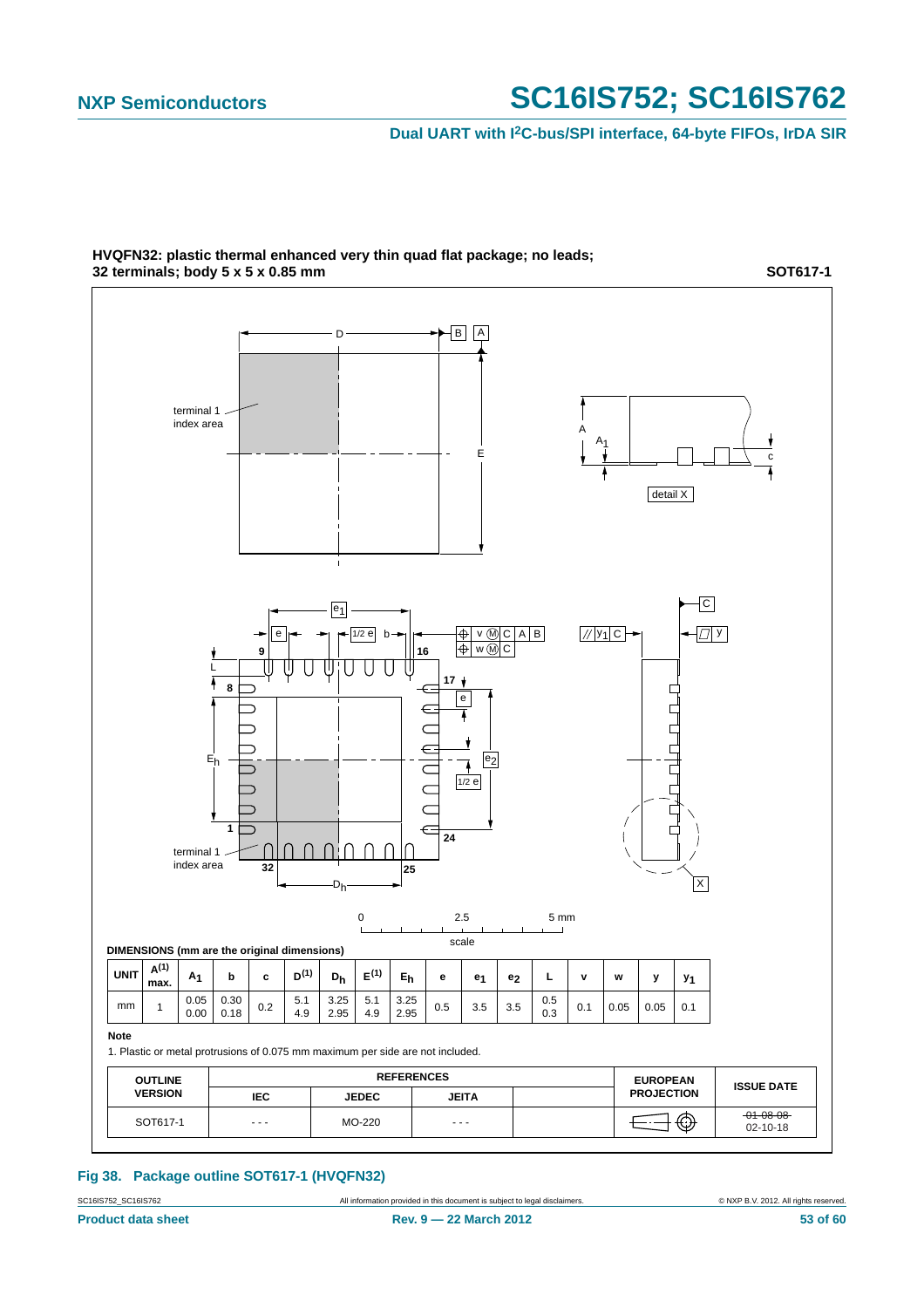## <span id="page-53-0"></span>**16. Handling information**

All input and output pins are protected against ElectroStatic Discharge (ESD) under normal handling. When handling ensure that the appropriate precautions are taken as described in *JESD625-A* or equivalent standards.

## <span id="page-53-1"></span>**17. Soldering of SMD packages**

This text provides a very brief insight into a complex technology. A more in-depth account of soldering ICs can be found in Application Note *AN10365 "Surface mount reflow soldering description"*.

## <span id="page-53-2"></span>**17.1 Introduction to soldering**

Soldering is one of the most common methods through which packages are attached to Printed Circuit Boards (PCBs), to form electrical circuits. The soldered joint provides both the mechanical and the electrical connection. There is no single soldering method that is ideal for all IC packages. Wave soldering is often preferred when through-hole and Surface Mount Devices (SMDs) are mixed on one printed wiring board; however, it is not suitable for fine pitch SMDs. Reflow soldering is ideal for the small pitches and high densities that come with increased miniaturization.

## <span id="page-53-3"></span>**17.2 Wave and reflow soldering**

Wave soldering is a joining technology in which the joints are made by solder coming from a standing wave of liquid solder. The wave soldering process is suitable for the following:

- **•** Through-hole components
- **•** Leaded or leadless SMDs, which are glued to the surface of the printed circuit board

Not all SMDs can be wave soldered. Packages with solder balls, and some leadless packages which have solder lands underneath the body, cannot be wave soldered. Also, leaded SMDs with leads having a pitch smaller than ~0.6 mm cannot be wave soldered, due to an increased probability of bridging.

The reflow soldering process involves applying solder paste to a board, followed by component placement and exposure to a temperature profile. Leaded packages, packages with solder balls, and leadless packages are all reflow solderable.

Key characteristics in both wave and reflow soldering are:

- **•** Board specifications, including the board finish, solder masks and vias
- **•** Package footprints, including solder thieves and orientation
- **•** The moisture sensitivity level of the packages
- **•** Package placement
- **•** Inspection and repair
- **•** Lead-free soldering versus SnPb soldering

## **17.3 Wave soldering**

Key characteristics in wave soldering are:

<span id="page-53-4"></span>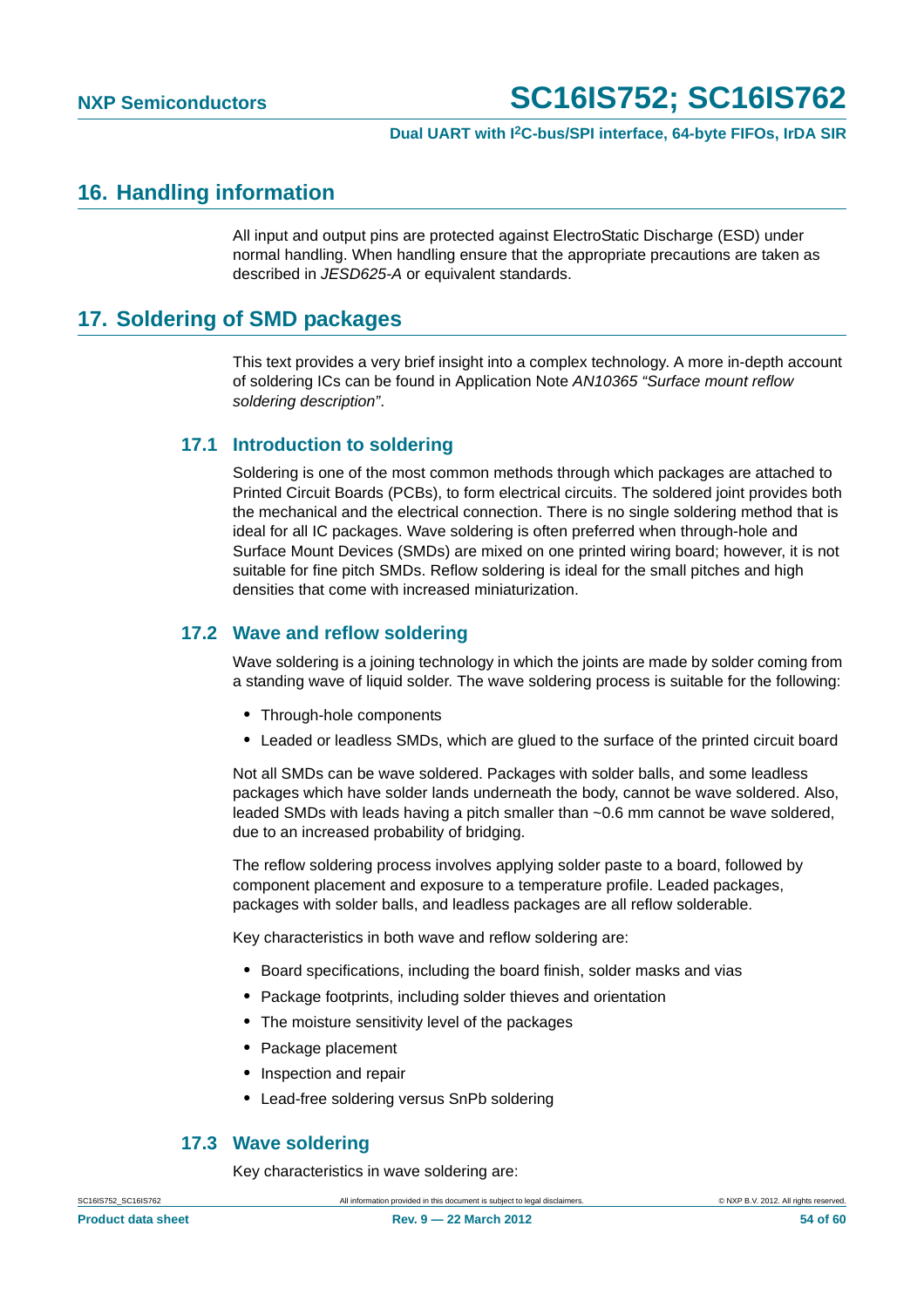- **•** Process issues, such as application of adhesive and flux, clinching of leads, board transport, the solder wave parameters, and the time during which components are exposed to the wave
- **•** Solder bath specifications, including temperature and impurities

## <span id="page-54-0"></span>**17.4 Reflow soldering**

Key characteristics in reflow soldering are:

- **•** Lead-free versus SnPb soldering; note that a lead-free reflow process usually leads to higher minimum peak temperatures (see Figure 39) than a SnPb process, thus reducing the process window
- **•** Solder paste printing issues including smearing, release, and adjusting the process window for a mix of large and small components on one board
- **•** Reflow temperature profile; this profile includes preheat, reflow (in which the board is heated to the peak temperature) and cooling down. It is imperative that the peak temperature is high enough for the solder to make reliable solder joints (a solder paste characteristic). In addition, the peak temperature must be low enough that the packages and/or boards are not damaged. The peak temperature of the package depends on package thickness and volume and is classified in accordance with Table 40 and 41

## **Table 40. SnPb eutectic process (from J-STD-020C)**

| Package thickness (mm) | Package reflow temperature $(^{\circ}C)$ |            |  |  |  |
|------------------------|------------------------------------------|------------|--|--|--|
|                        | Volume (mm <sup>3</sup> )                |            |  |  |  |
|                        | $\leq 350$                               | $\geq 350$ |  |  |  |
| < 2.5                  | 235                                      | 220        |  |  |  |
| > 2.5                  | 220                                      | 220        |  |  |  |

#### **Table 41. Lead-free process (from J-STD-020C)**

| Package thickness (mm) | Package reflow temperature (°C) |             |        |  |  |  |  |
|------------------------|---------------------------------|-------------|--------|--|--|--|--|
|                        | Volume (mm <sup>3</sup> )       |             |        |  |  |  |  |
|                        | $ <$ 350                        | 350 to 2000 | > 2000 |  |  |  |  |
| < 1.6                  | 260                             | 260         | 260    |  |  |  |  |
| 1.6 to 2.5             | 260                             | 250         | 245    |  |  |  |  |
| > 2.5                  | 250                             | 245         | 245    |  |  |  |  |

Moisture sensitivity precautions, as indicated on the packing, must be respected at all times.

Studies have shown that small packages reach higher temperatures during reflow soldering, see Figure 39.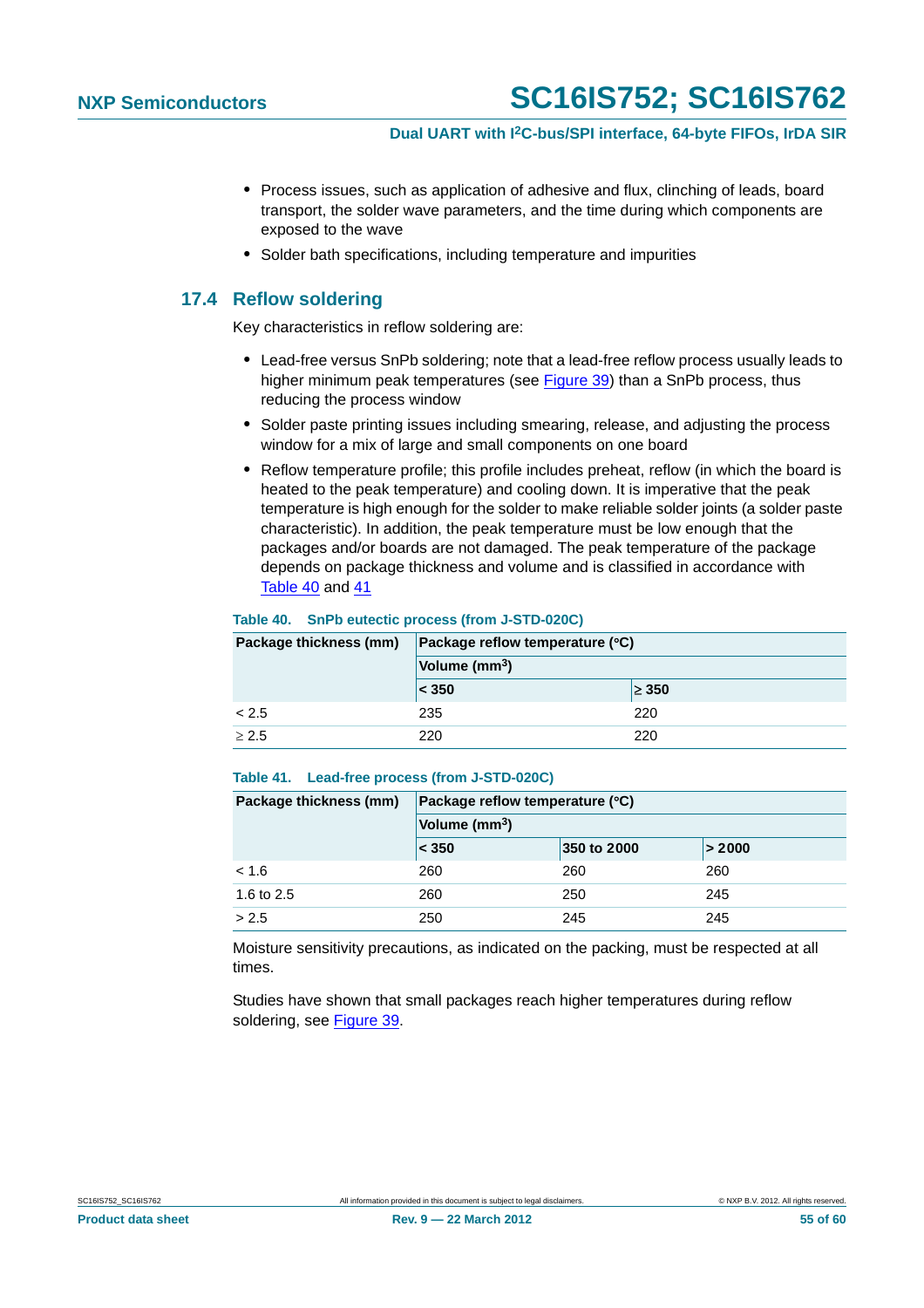**Dual UART with I2C-bus/SPI interface, 64-byte FIFOs, IrDA SIR**



For further information on temperature profiles, refer to Application Note *AN10365 "Surface mount reflow soldering description"*.

## <span id="page-55-2"></span><span id="page-55-1"></span><span id="page-55-0"></span>**18. Appendix**

## **18.1 Errata for Rev. E added 12 August 2011**

## **18.1.1 IrDA wake-up**

In Rev. D, the UART cannot wake up through RX pin once the UART is put to sleep by the host.

## <span id="page-55-3"></span>**18.1.2 Clearing of RX FIFO overflow**

In Rev. D, once the receive FIFO overflows, the receive FIFO cannot be cleared with FIFO reset command if the UART is continuously receiving data.

## <span id="page-55-4"></span>**18.1.3 Interrupt priority encoder**

When the edge of the  $\overline{OR}$  signal (an internal signal that reads IIR register) comes close to the X1 clock that generates the interrupt, the value of the Interrupt Indication Register (IIR) might not be correct. This issue might occur if the X1 clock is very slow and the host read operation is very fast in response to the interrupt from the UART.

## <span id="page-55-5"></span>**18.1.4 Time-out interrupt**

If the host reads the receive FIFO at the at the same time as a time-out interrupt condition happens, the host might read 0xCC (time-out) in the Interrupt Indication Register (IIR), but bit 0 of the Line Status Register (LSR) is not set (means there is not data in the receive FIFO). This is a conflict of the receive FIFO status when IIR = 0xCC (time-out), it indicates that there are data in the receive FIFO, but LSR bit  $0 = 0$  indicates otherwise.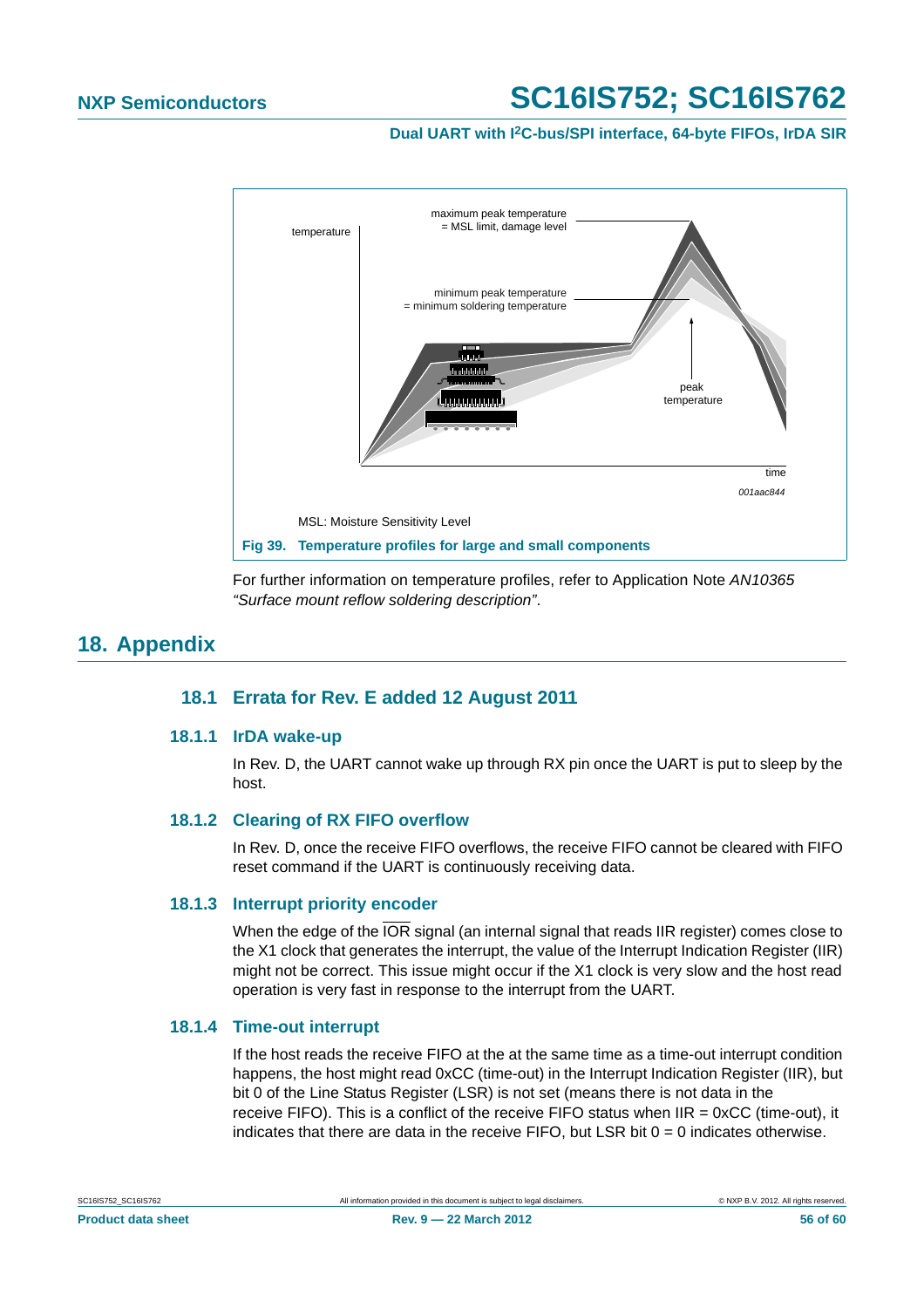## <span id="page-56-0"></span>**19. Abbreviations**

| Table 42.   | <b>Abbreviations</b>                        |
|-------------|---------------------------------------------|
| Acronym     | <b>Description</b>                          |
| <b>CPU</b>  | <b>Central Processing Unit</b>              |
| <b>DLL</b>  | Divisor Latch LSB                           |
| <b>DLH</b>  | Divisor Latch MSB                           |
| <b>FIFO</b> | First In, First Out                         |
| <b>GPIO</b> | General Purpose Input/Output                |
| $12C$ -bus  | Inter IC bus                                |
| <b>IrDA</b> | Infrared Data Association                   |
| <b>LCD</b>  | Liquid Crystal Display                      |
| <b>MIR</b>  | Medium InfraRed                             |
| <b>POR</b>  | Power-On Reset                              |
| <b>SIR</b>  | Serial InfraRed                             |
| <b>SPI</b>  | Serial Peripheral Interface                 |
| <b>SPR</b>  | ScratchPad Register                         |
| <b>UART</b> | Universal Asynchronous Receiver/Transmitter |

## <span id="page-56-1"></span>**20. Revision history**

### **Table 43. Revision history**

| Document ID             | Release date | Data sheet status                     | <b>Change notice</b>     | <b>Supersedes</b>                                                                        |
|-------------------------|--------------|---------------------------------------|--------------------------|------------------------------------------------------------------------------------------|
| SC16IS752_SC16IS762 v.9 | 20120322     | Product data sheet                    | ٠                        | SC16IS752_SC16IS762 v.8                                                                  |
| Modifications:          |              | corrected from "00 1110" to "11 0000" |                          | Table 6 "Summary of interrupt control functions": IIR[5:0] for interrupt type "I/O pins" |
| SC16IS752 SC16IS762 v.8 | 20110901     | Product data sheet                    | $\overline{\phantom{a}}$ | SC16IS752 SC16IS762 v.7                                                                  |
| SC16IS752 SC16IS762 v.7 | 20080519     | Product data sheet                    | $\overline{\phantom{a}}$ | SC16IS752 SC16IS762 v.6                                                                  |
| SC16IS752 SC16IS762 v.6 | 20061219     | Product data sheet                    | $\overline{\phantom{a}}$ | SC16IS752 SC16IS762 v.5                                                                  |
| SC16IS752_SC16IS762 v.5 | 20061128     | Product data sheet                    | ۰                        | SC16IS752 SC16IS762 v.4                                                                  |
| SC16IS752 SC16IS762 v.4 | 20061013     | Product data sheet                    | ٠                        | SC16IS752 SC16IS762 v.3                                                                  |
| SC16IS752_SC16IS762 v.3 | 20060707     | Product data sheet                    | ٠                        | SC16IS752_SC16IS762 v.2                                                                  |
| SC16IS752 SC16IS762 v.2 | 20060330     | Product data sheet                    | $\overline{\phantom{a}}$ | SC16IS752 SC16IS762 v.1                                                                  |
| SC16IS752 SC16IS762 v.1 | 20060104     | Product data sheet                    |                          |                                                                                          |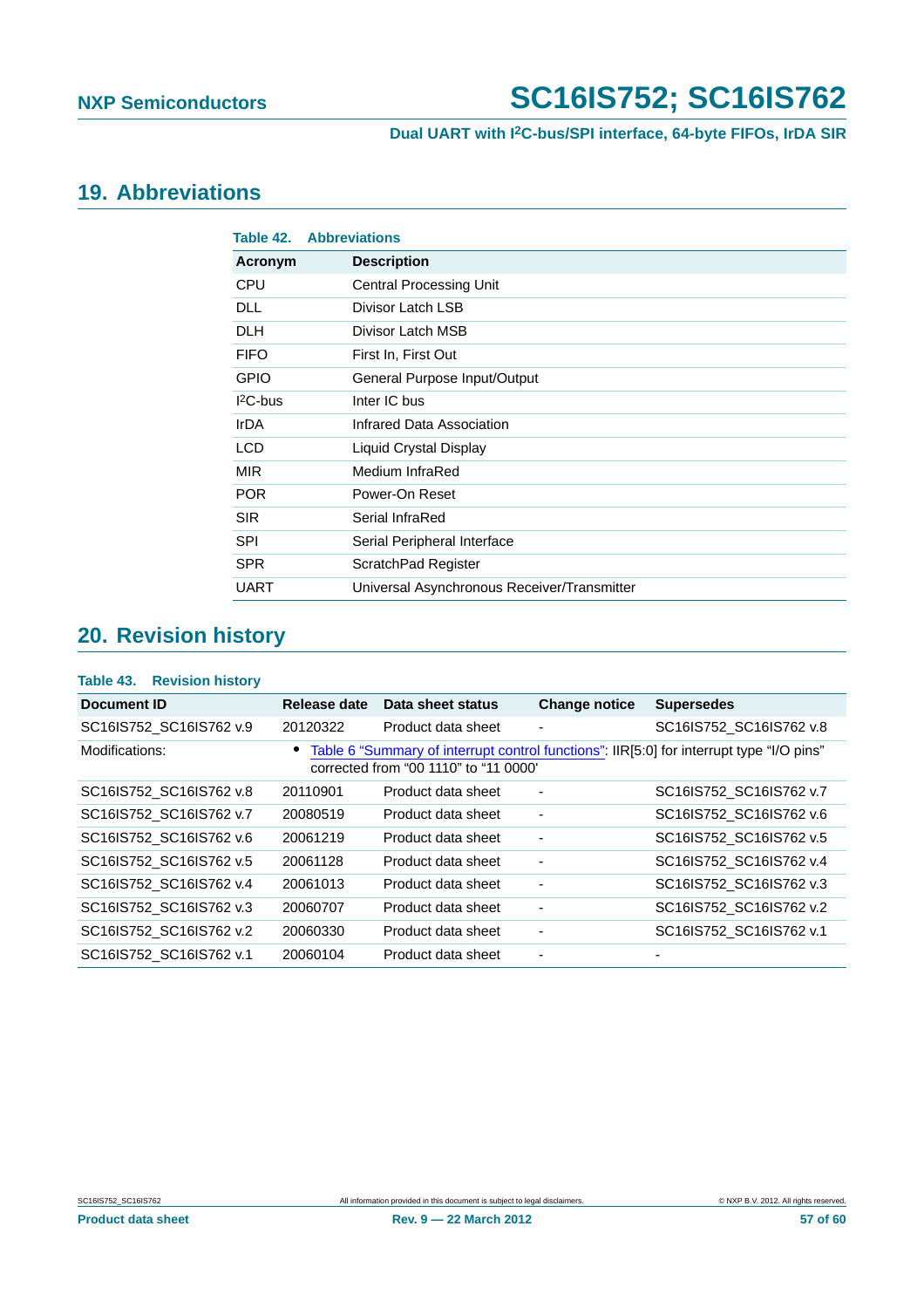## <span id="page-57-0"></span>**21. Legal information**

## <span id="page-57-1"></span>**21.1 Data sheet status**

| Document status[1][2]          | Product status <sup>[3]</sup> | <b>Definition</b>                                                                     |
|--------------------------------|-------------------------------|---------------------------------------------------------------------------------------|
| Objective [short] data sheet   | Development                   | This document contains data from the objective specification for product development. |
| Preliminary [short] data sheet | Qualification                 | This document contains data from the preliminary specification.                       |
| Product [short] data sheet     | Production                    | This document contains the product specification.                                     |

[1] Please consult the most recently issued document before initiating or completing a design.

[2] The term 'short data sheet' is explained in section "Definitions".

[3] The product status of device(s) described in this document may have changed since this document was published and may differ in case of multiple devices. The latest product status<br>information is available on the Intern

## <span id="page-57-2"></span>**21.2 Definitions**

**Draft —** The document is a draft version only. The content is still under internal review and subject to formal approval, which may result in modifications or additions. NXP Semiconductors does not give any representations or warranties as to the accuracy or completeness of information included herein and shall have no liability for the consequences of use of such information.

**Short data sheet —** A short data sheet is an extract from a full data sheet with the same product type number(s) and title. A short data sheet is intended for quick reference only and should not be relied upon to contain detailed and full information. For detailed and full information see the relevant full data sheet, which is available on request via the local NXP Semiconductors sales office. In case of any inconsistency or conflict with the short data sheet, the full data sheet shall prevail.

**Product specification —** The information and data provided in a Product data sheet shall define the specification of the product as agreed between NXP Semiconductors and its customer, unless NXP Semiconductors and customer have explicitly agreed otherwise in writing. In no event however, shall an agreement be valid in which the NXP Semiconductors product is deemed to offer functions and qualities beyond those described in the Product data sheet.

## <span id="page-57-3"></span>**21.3 Disclaimers**

**Limited warranty and liability —** Information in this document is believed to be accurate and reliable. However, NXP Semiconductors does not give any representations or warranties, expressed or implied, as to the accuracy or completeness of such information and shall have no liability for the consequences of use of such information. NXP Semiconductors takes no responsibility for the content in this document if provided by an information source outside of NXP Semiconductors.

In no event shall NXP Semiconductors be liable for any indirect, incidental, punitive, special or consequential damages (including - without limitation - lost profits, lost savings, business interruption, costs related to the removal or replacement of any products or rework charges) whether or not such damages are based on tort (including negligence), warranty, breach of contract or any other legal theory.

Notwithstanding any damages that customer might incur for any reason whatsoever, NXP Semiconductors' aggregate and cumulative liability towards customer for the products described herein shall be limited in accordance with the *Terms and conditions of commercial sale* of NXP Semiconductors.

**Right to make changes —** NXP Semiconductors reserves the right to make changes to information published in this document, including without limitation specifications and product descriptions, at any time and without notice. This document supersedes and replaces all information supplied prior to the publication hereof.

**Suitability for use —** NXP Semiconductors products are not designed, authorized or warranted to be suitable for use in life support, life-critical or safety-critical systems or equipment, nor in applications where failure or malfunction of an NXP Semiconductors product can reasonably be expected to result in personal injury, death or severe property or environmental damage. NXP Semiconductors and its suppliers accept no liability for inclusion and/or use of NXP Semiconductors products in such equipment or applications and therefore such inclusion and/or use is at the customer's own risk.

**Applications —** Applications that are described herein for any of these products are for illustrative purposes only. NXP Semiconductors makes no representation or warranty that such applications will be suitable for the specified use without further testing or modification.

Customers are responsible for the design and operation of their applications and products using NXP Semiconductors products, and NXP Semiconductors accepts no liability for any assistance with applications or customer product design. It is customer's sole responsibility to determine whether the NXP Semiconductors product is suitable and fit for the customer's applications and products planned, as well as for the planned application and use of customer's third party customer(s). Customers should provide appropriate design and operating safeguards to minimize the risks associated with their applications and products.

NXP Semiconductors does not accept any liability related to any default, damage, costs or problem which is based on any weakness or default in the customer's applications or products, or the application or use by customer's third party customer(s). Customer is responsible for doing all necessary testing for the customer's applications and products using NXP Semiconductors products in order to avoid a default of the applications and the products or of the application or use by customer's third party customer(s). NXP does not accept any liability in this respect.

**Limiting values —** Stress above one or more limiting values (as defined in the Absolute Maximum Ratings System of IEC 60134) will cause permanent damage to the device. Limiting values are stress ratings only and (proper) operation of the device at these or any other conditions above those given in the Recommended operating conditions section (if present) or the Characteristics sections of this document is not warranted. Constant or repeated exposure to limiting values will permanently and irreversibly affect the quality and reliability of the device.

**Terms and conditions of commercial sale —** NXP Semiconductors products are sold subject to the general terms and conditions of commercial sale, as published at<http://www.nxp.com/profile/terms>, unless otherwise agreed in a valid written individual agreement. In case an individual agreement is concluded only the terms and conditions of the respective agreement shall apply. NXP Semiconductors hereby expressly objects to applying the customer's general terms and conditions with regard to the purchase of NXP Semiconductors products by customer.

**No offer to sell or license —** Nothing in this document may be interpreted or construed as an offer to sell products that is open for acceptance or the grant, conveyance or implication of any license under any copyrights, patents or other industrial or intellectual property rights.

SC16IS752\_SC16IS762 All information provided in this document is subject to legal disclaimers. © NXP B.V. 2012. All rights reserved.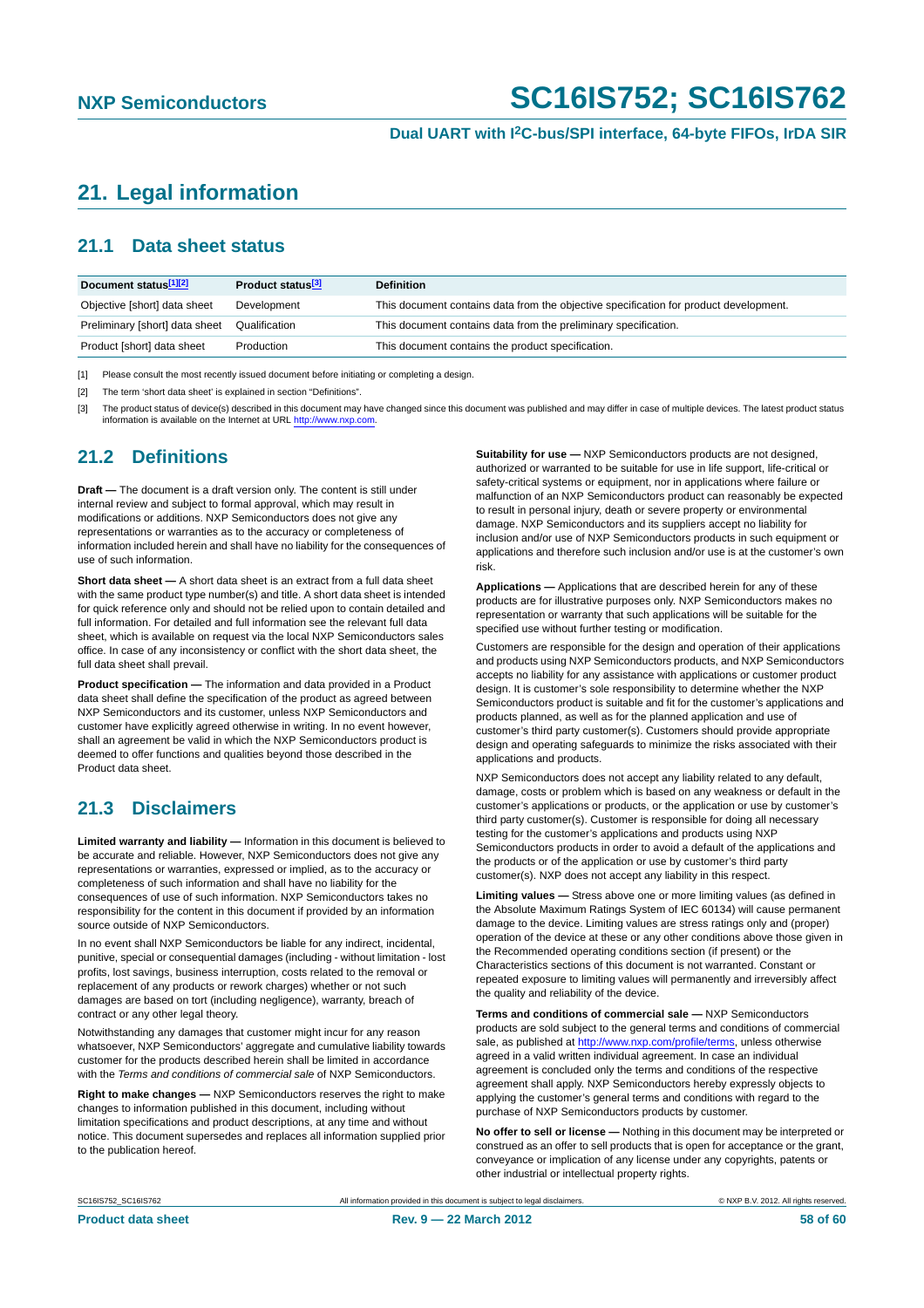## **Dual UART with I2C-bus/SPI interface, 64-byte FIFOs, IrDA SIR**

**Export control —** This document as well as the item(s) described herein may be subject to export control regulations. Export might require a prior authorization from competent authorities.

**Non-automotive qualified products —** Unless this data sheet expressly states that this specific NXP Semiconductors product is automotive qualified, the product is not suitable for automotive use. It is neither qualified nor tested in accordance with automotive testing or application requirements. NXP Semiconductors accepts no liability for inclusion and/or use of non-automotive qualified products in automotive equipment or applications.

In the event that customer uses the product for design-in and use in automotive applications to automotive specifications and standards, customer (a) shall use the product without NXP Semiconductors' warranty of the product for such automotive applications, use and specifications, and (b) whenever customer uses the product for automotive applications beyond NXP Semiconductors' specifications such use shall be solely at customer's

own risk, and (c) customer fully indemnifies NXP Semiconductors for any liability, damages or failed product claims resulting from customer design and use of the product for automotive applications beyond NXP Semiconductors' standard warranty and NXP Semiconductors' product specifications.

**Translations —** A non-English (translated) version of a document is for reference only. The English version shall prevail in case of any discrepancy between the translated and English versions.

## <span id="page-58-0"></span>**21.4 Trademarks**

Notice: All referenced brands, product names, service names and trademarks are the property of their respective owners.

**I 2C-bus —** logo is a trademark of NXP B.V.

## <span id="page-58-1"></span>**22. Contact information**

For more information, please visit: **http://www.nxp.com**

For sales office addresses, please send an email to: **salesaddresses@nxp.com**